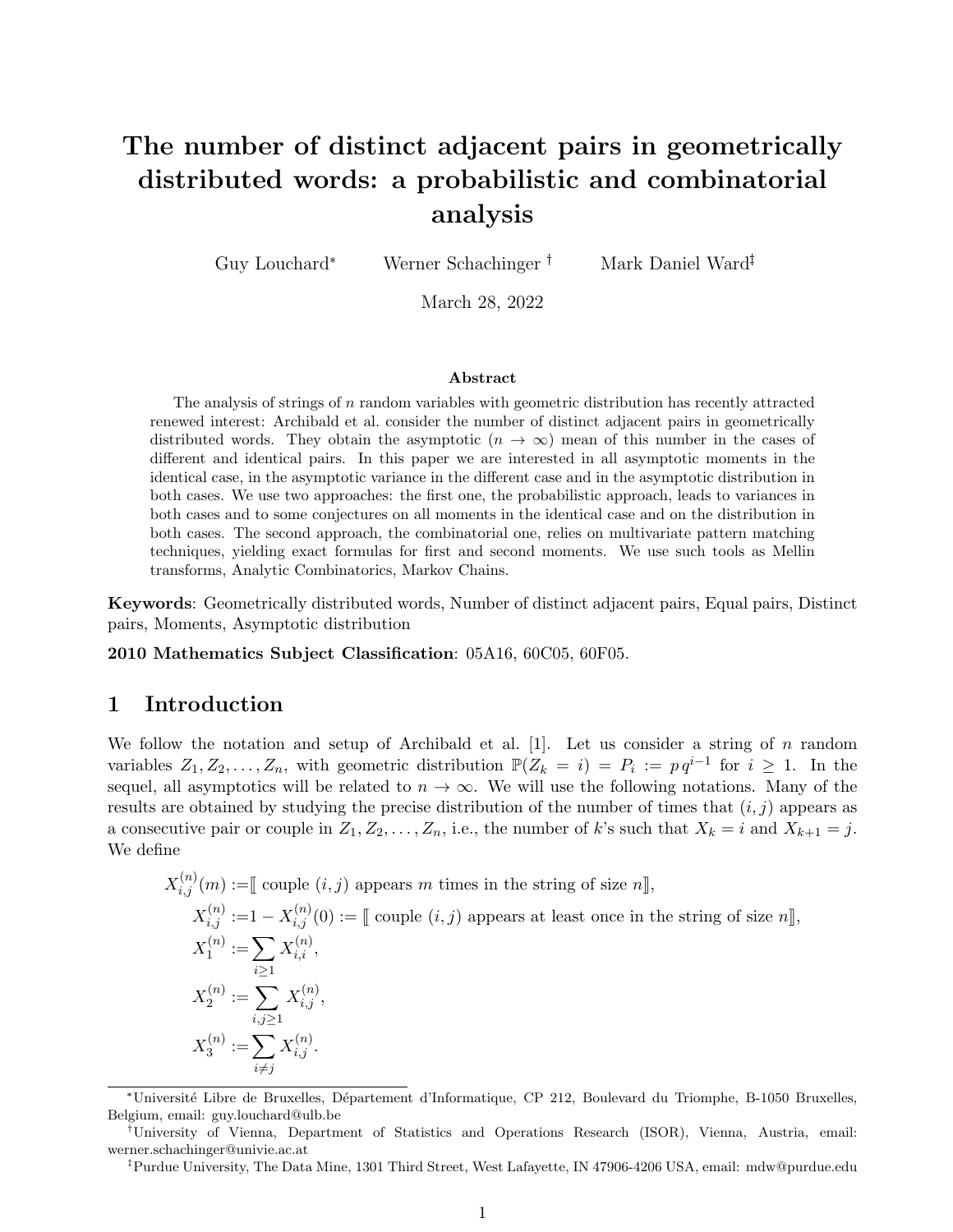Asymptotic expressions for the moments are obtained by Mellin transforms applied to Harmonic sums (see for instance, Flajolet, Gourdon, Dumas [3] for a nice exposition). We can derive the dominant part of moments as well as the (tiny) periodic part in the form of a Fourier series.

The paper is organized as follows: In Section 2 we present our main results, that is, asymptotic expressions for the variances of  $X_k^{(n)}$  $\binom{n}{k}$ ,  $1 \leq k \leq 3$ , and a result concerning asymptotic independence of  $X_{i,i}^{(n)}$ ,  $i \in \mathbb{N}$ . In Section 3 we conjecture some stronger forms of asymptotic independence, based on which we are able to derive the limiting distribution and asymptotics of higher moments of  $X_1^{(n)}$  $1^{(n)}$ . Section 4 is devoted to the proofs of these results, and to some considerations in support of a conjectured Gaussion limiting distribution of  $X_3^{(n)}$  $\binom{n}{3}$ . In Section 5 we use a combinatorial approach to derive exact expressions for first and second moments of  $X_k^{(n)}$  $\binom{n}{k}$ ,  $1 \leq k \leq 3$ . In an Appendix we collect our results pertaining to Mellin transforms.

## 2 Main results

In a private communication, B. Pittel observed that the asymptotic distribution of  $X_{i,j}^{(n)}(m)$  is Poisson,

$$
\mathbb{P}[X_{i,j}^{(n)}(m) = 1] \sim e^{-\lambda} \frac{\lambda^m}{m!}, \text{ where } \lambda = nP_iP_j.
$$

Asymptotics of  $\mathbb{E} X_1^{(n)}$  $X_1^{(n)}, \, \, \mathbb{E} X_2^{(n)}$  $\mathbb{E}X_3^{(n)}$  and  $\mathbb{E}X_3^{(n)}$  $\binom{n}{3}$  have also recently been obtained by [1], using generating functions of the sequences of expectations. One of our main results deals with asymptotics of  $\text{Var } X_i^{(n)}$  $i^{(n)}$ ,  $1 \leq i \leq 3$ , as  $n \to \infty$ . Our approach simply consists in using  $\text{Var } X_1^{(n)} =$  $\sum_{i\geq 1}$  Var  $X_{i,i}^{(n)} + \sum_{i\neq j}$  Cov  $(X_{i,i}^{(n)}, X_{j,j}^{(n)})$ , and similarly for Var  $X_2^{(n)}$  $\chi_2^{(n)}$  and  $\text{Var } X_3^{(n)}$  $3^{(n)}$ . This necessitates thorough investigation of the involved covariances. As it turns out, the main term of  $\text{Var } X_1^{(n)}$  $i^{(n)}_1$  is given by a term  $S_1^{(n)} \sim \sum_{i \geq 1} \text{Var } X_{i,i}^{(n)}$ , the double sum of covariances only contributing  $\mathcal{O}(\frac{1}{n})$  $\frac{1}{n}$ ). This is different for Var  $X_2^{(n)}$  $\chi_2^{(n)}$ , whose main term is a sum of  $S_2^{(n)} \sim \sum_{i,j\geq 1} \text{Var } X_{i,j}^{(n)}$  and another contribution  $T_2^{(n)}$  $S_2^{(n)}$ , stemming from the quadruple sum of covariances of different pairs, of order  $\Theta(1)$ . All of  $S_1^{(n)}$  $\mathbf{1}^{(n)},$  $S_2^{(n)}$  $T_2^{(n)}$ , and  $T_2^{(n)}$  $n_2^{(n)}$  are expressed in terms of Fourier series in  $\ln(np^2)$ . A plot of the constant term of  $T_2^{(n)}$ 2 is provided in Figure 1.

**Theorem 2.1** Let  $L := \ln(1/q)$  and  $\chi := 2\pi i/L$ , where i denotes the imaginary unit. We also define

$$
S_1^{(n)} := \frac{\ln 2}{2L} + \frac{1}{2L} \sum_{\ell \neq 0} \Gamma\left(\frac{\ell \chi}{2}\right) (np^2)^{-\frac{\ell \chi}{2}} \left(1 - 2^{-\frac{\ell \chi}{2}}\right),\tag{1}
$$

$$
S_2^{(n)} := \frac{\ln 2}{L^2} \ln(np^2) + \frac{\ln 2}{2L^2} (2\gamma + \ln 2 + 2L) + \frac{\ln(np^2)}{L^2} \sum_{\ell \neq 0} \Gamma(\ell \chi) (np^2)^{-\ell \chi} (1 - 2^{-\ell \chi})
$$
\n(2)

$$
-\frac{1}{L^2} \sum_{\ell \neq 0} \Gamma(\ell \chi) (np^2)^{-\ell \chi} \left[ (1 - 2^{-\ell \chi}) \left( \frac{\Gamma'(\ell \chi)}{\Gamma(\ell \chi)} - L \right) + 2^{-\ell \chi} \ln 2 \right]
$$
  

$$
T_2^{(n)} := \frac{2}{L} F_1'(0) + \frac{2}{L} \sum_{\ell \neq 0} \Gamma(\ell \chi) F_1(\ell \chi) (np^2)^{-\ell \chi},
$$
 (3)

where  $F_1(s) = \sum_{i,k \geq 1} \left[ (q^i + q^k - pq^{i+k-1})^{-s} - (q^i + q^k)^{-s} \right]$ , and the constant term of  $T_2^{(n)}$  $\sum_{2}^{(n)}$  simplifies to 2  $\frac{2}{L}F'_1(0) = -\frac{2}{L}$  $\frac{2}{L}\ln\bigg(\prod_{i\leq N}$  $_{i,j\geq 1}$  $\left(1-\frac{p}{q}\right)$ q  $q^{i+j}$  $q^i+q^j$  $\big)$ .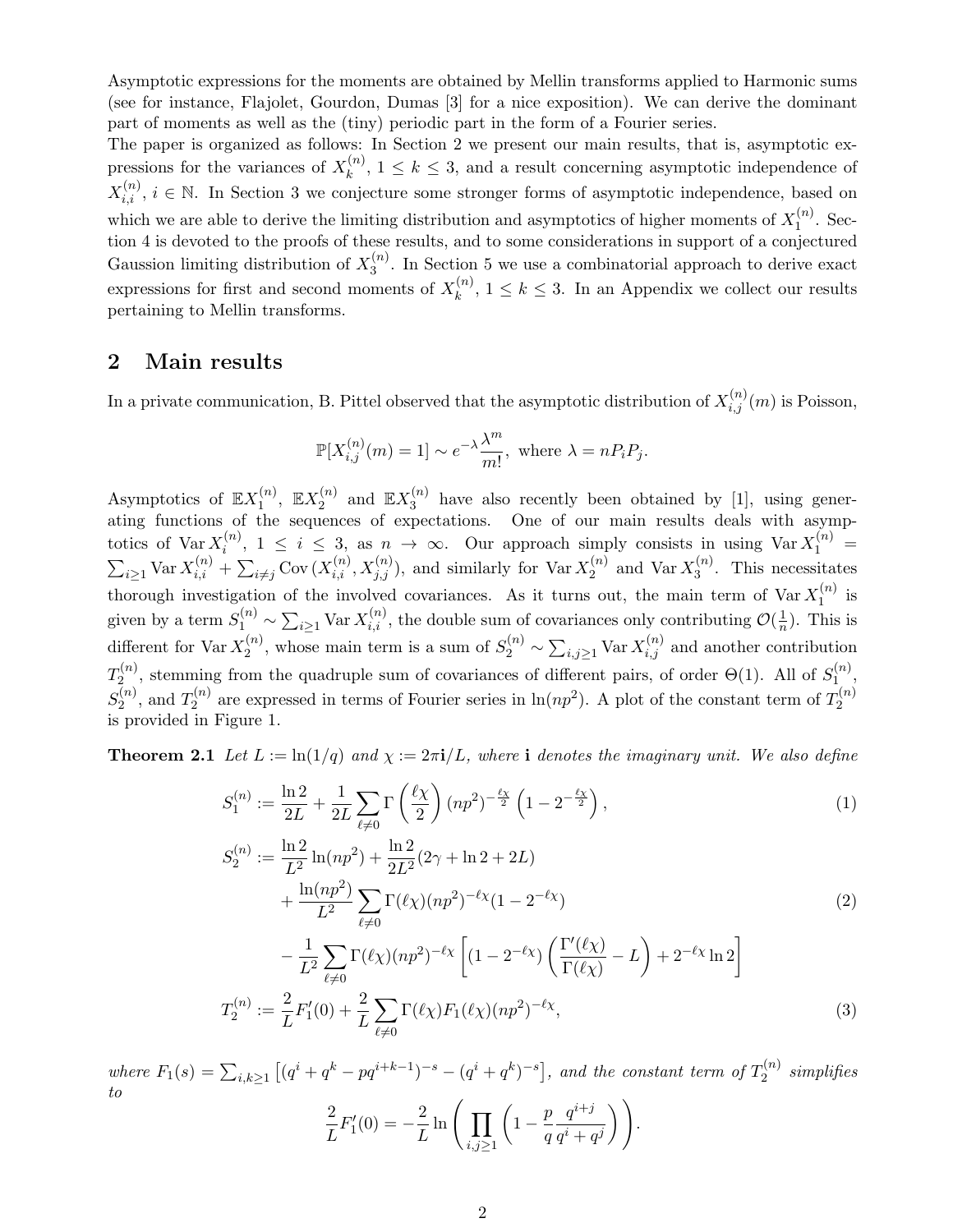Then, as  $n \to \infty$ , the variances of  $X_i^{(n)}$  $i^{(n)}$ ,  $1 \leq i \leq 3$ , satisfy

$$
\operatorname{Var} X_1^{(n)} = S_1^{(n)} + \mathcal{O}\left(\frac{1}{\sqrt{n}}\right),\tag{4}
$$

$$
\text{Var}\, X_2^{(n)} = S_2^{(n)} + T_2^{(n)} + \mathcal{O}\left(\frac{\ln n}{\sqrt{n}}\right),\tag{5}
$$

$$
\text{Var}\,X_3^{(n)} = S_2^{(n)} - S_1^{(n)} + T_2^{(n)} + \mathcal{O}\left(\frac{\ln n}{\sqrt{n}}\right). \tag{6}
$$



Figure 1: Plot of  $2(1-q)F'_1(0)$ , showing the dependence of the constant term  $\frac{2}{L}F'_1(0)$  on q. We leave it as an exercise to show that, for  $q \to 0$  (resp.  $q \to 1$ ), the limit is  $2 \ln 2$  (resp.  $4 \ln 2$ ).

A question triggered by the observation that  $\sum_{i \neq j} \text{Cov}(X_{i,i}^{(n)}, X_{j,j}^{(n)}) = \mathcal{O}(\frac{1}{n})$  $\frac{1}{n}$ ) is: How "close to being independent" are  $(X_{i,i}^{(n)})_{i\in\mathbb{N}}$ ? The following theorem provides a partial answer in that regard.

**Theorem 2.2** The random variables  $X_{i,i}^{(n)}$ ,  $i \in \mathbb{N}$  are asymptotically independent, in the sense that, for any  $k \in \mathbb{N}$ , any subset  $I \subseteq \mathbb{N}$  of size k, and any  $(x_i)_{i \in I} \in \{0,1\}^k$  we have

$$
\mathbb{P}(X_{i,i}^{(n)} = x_i, i \in I) - \prod_{i \in I} \mathbb{P}(X_{i,i}^{(n)} = x_i) = \mathcal{O}\left(\frac{1}{n}\right),\tag{7}
$$

with implied constant depending on I only via k.

**Conjecture 2.3** The same kind of asymptotic independence as in Theorem 2.2 holds for  $(X_{k,i}^{(n)})$  ${x_{i}, m_{i}}\choose k_{i}, m_{i}}\}_{i\geq 1},$ when the sets  $\{k_i, m_i\}$  are pairwise disjoint.

**Remark 2.4** The random variables  $(X_{i,i}^{(n)})_{i\geq 1}$  are negatively correlated: For finite  $I\subseteq\mathbb{N}$  we have

$$
\mathbb{P}(X_{i,i}^{(n)} = 1, i \in I) \le \prod_{i \in I} \mathbb{P}(X_{i,i}^{(n)} = 1),
$$

as can easily be deduced from the theorem in [8]. Cases like the following for  $n = 5$  and  $i \neq j$ ,

$$
\mathbb{P}(X_{i,i}^{(5)} = 1)\mathbb{P}(X_{j,j}^{(5)} = 1) - \mathbb{P}(X_{i,i}^{(5)} = X_{j,j}^{(5)} = 1)
$$
  
=  $P_i^2(4 - 2P_i - 2P_i^2 + P_i^3)P_j^2(4 - 2P_j - 2P_j^2 + P_j^3) - P_i^2P_j^2(6 - 2P_i - 2P_j)$   
=  $P_i^2P_j^2[(1 - P_i - P_j)(10 + 4P_i(1 - P_i) + 4P_j(1 - P_j)) + P_iP_j(12 + P_i(2 - P_i)P_j(2 - p_j) - 2P_i^2 - 2P_j^2)] > 0$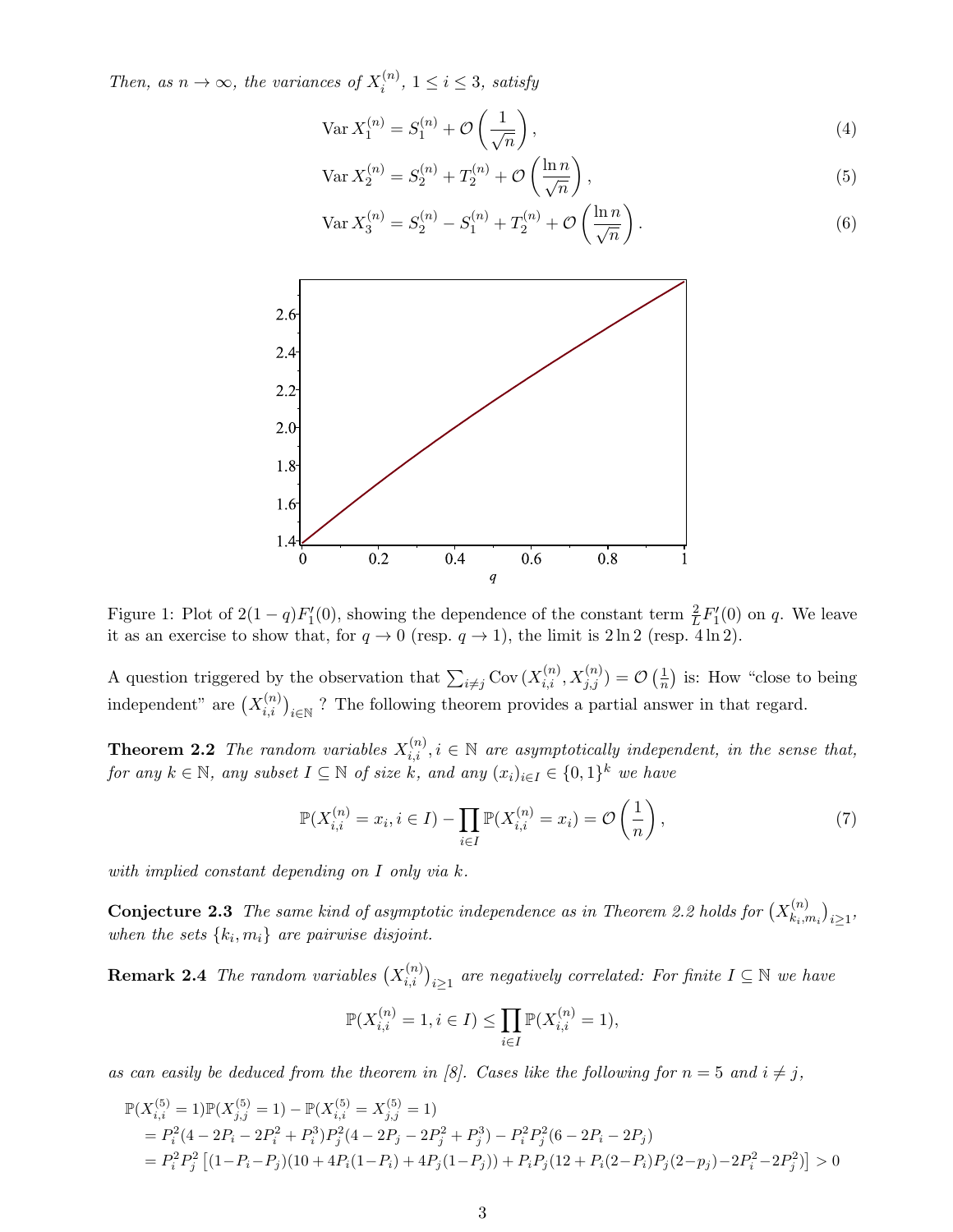suggest that the inequality may be strict for  $|I|\geq 2$ . This is different for the array  $(X_{i,j}^{(n)})_{i,j\geq 1}$ , where both strictly positive and strictly negative correlations can be observed: For  $n = 3$  and  $i \neq j$ ,

$$
\mathbb{P}(X_{i,j}^{(3)} = X_{j,i}^{(3)} = 1) - \mathbb{P}(X_{i,j}^{(3)} = 1)\mathbb{P}(X_{j,i}^{(3)} = 1) = P_i P_j (P_i + P_j) - (2P_i P_j)^2 = P_i P_j (P_i + P_j - 4P_i P_j) > 0
$$

holds for  $P_i, P_j$  small enough, and for different pairs  $((k_i, m_i))_{i \in I}$ , with  $|I| \geq n$ , we clearly have

$$
\mathbb{P}(X_{k_i,m_i}^{(n)} = 1, i \in I) = 0 < \prod_{i \in I} \mathbb{P}(X_{k_i,m_i}^{(n)} = 1).
$$

## 3 Further conjectures and results for pairs of identical letters

#### 3.1 Higher moments

The proof of Theorem 2.1 (see Lemma 4.8) shows that  $\lim_{n\to\infty} (\text{Var } X_1^{(n)} - \text{Var } \xi^{(n)}) = 0$ , where  $\xi^{(n)} :=$  $\sum_{i\geq 1} [\![\xi_i^{(n)}\!]\geq 1]\!]$  is a sum of independent random variables, with  $\xi_i^{(n)}$  $i^{(n)}$  distributed as Poisson $(nP_i^2)$ . Note that  $\mathbb{P}[X_{i,i}^{(n)} = 0] \sim \mathbb{P}[\xi_i^{(n)} = 0]$  and  $\mathbb{P}[X_{i,i}^{(n)} = 1] \sim \mathbb{P}[\xi_i^{(n)} \ge 1]$ . This leads us to the following conjecture.

Conjecture 3.1 For any  $k \in \mathbb{N}$  we have  $\lim_{n \to \infty} (\mathbb{E}|X_1^{(n)} - \mathbb{E}X_1^{(n)})$  $|\xi^{(n)}|^k - \mathbb{E}|\xi^{(n)} - \mathbb{E}\xi^{(n)}|^k = 0.$ 

**Theorem 3.2** If Conjecture 3.1 holds, the asymptotics of cumulants  $\kappa_m^{(n)}$  of  $X_1^{(n)}$  $\mathbf{1}^{(n)}$  are given by  $(9)$ , where  $V_i^{(n)}$  $j^{(n)}$ ,  $j \geq 1$ , are given by  $(8)$ .

We proceed as in Hitczenko and Louchard [5] and Louchard and Prodinger [6]. Let  $S_n(\theta) := \ln(E(e^{\theta \xi^{(n)}})) = \sum_{m=1}^{\infty} \kappa_m^{(n)} \frac{\theta^m}{m!}$  $\frac{\theta^m}{m!}$  be the cumulant generating function of  $\xi^{(n)}$ . Furthermore let  $n_2 := np^2/q^2$ , and observe  $\mathbb{E}e^{\theta[\xi_i^{(n)} \geq 1]} = 1 + (e^{\theta} - 1)(1 - e^{-n_2 q^{2i}})$ . By independence of  $(\xi_i^{(n)})$  ${i^{(n)}}\choose{i}^{i\geq 1},$ we get

$$
S_n(\theta) = \sum_{i=1}^{\infty} \ln \left[ 1 + \left( e^{\theta} - 1 \right) \left( 1 - e^{-n_2 q^{2i}} \right) \right]
$$
  
= 
$$
\sum_{j=1}^{\infty} \frac{(-1)^{j+1}}{j} (e^{\theta} - 1)^j \left[ \sum_{i=1}^{\infty} \left( 1 - e^{-n_2 q^{2i}} \right)^j \right].
$$

Now let

$$
V_j^{(n)} := \sum_{i=1}^{\infty} \left(1 - e^{-n_2 q^{2i}}\right)^j = \sum_{i=1}^{\infty} \left[\sum_{k=0}^j (-1)^k {j \choose k} e^{-kn_2 q^{2i}}\right]
$$
  
= 
$$
\sum_{i=1}^{\infty} \left[\sum_{k=0}^j (-1)^k {j \choose k} e^{-kn_2 q^{2i}} - \sum_{k=0}^j (-1)^k {j \choose k}\right] = \sum_{i=1}^{\infty} \left[\sum_{k=1}^j (-1)^{k+1} {j \choose k} \left(1 - e^{-kn_2 q^{2i}}\right)\right]
$$
  
= 
$$
\sum_{k=1}^j (-1)^{k+1} {j \choose k} \sum_{i=1}^{\infty} \left(1 - e^{-kn_2 q^{2i}}\right),
$$

where the asymptotics of the inner sum can be obtained using  $G(knp^2)$  from Appendix A.1. Setting again  $L := \ln(1/q)$ , this leads to

$$
V_j^{(n)} \sim \frac{\ln(np^2)}{2L} + \frac{\gamma}{2L} + \frac{1}{2} + \frac{1}{2L} \sum_{k=2}^j (-1)^{k+1} {j \choose k} \ln k + \frac{1}{2L} \sum_{\ell \neq 0} \left( \sum_{k=1}^j (-1)^k {j \choose k} k^{-\frac{\ell \chi}{2}} \right) \Gamma \left( \frac{\ell \chi}{2} \right) (np^2)^{-\frac{\ell \chi}{2}},
$$
\n(8)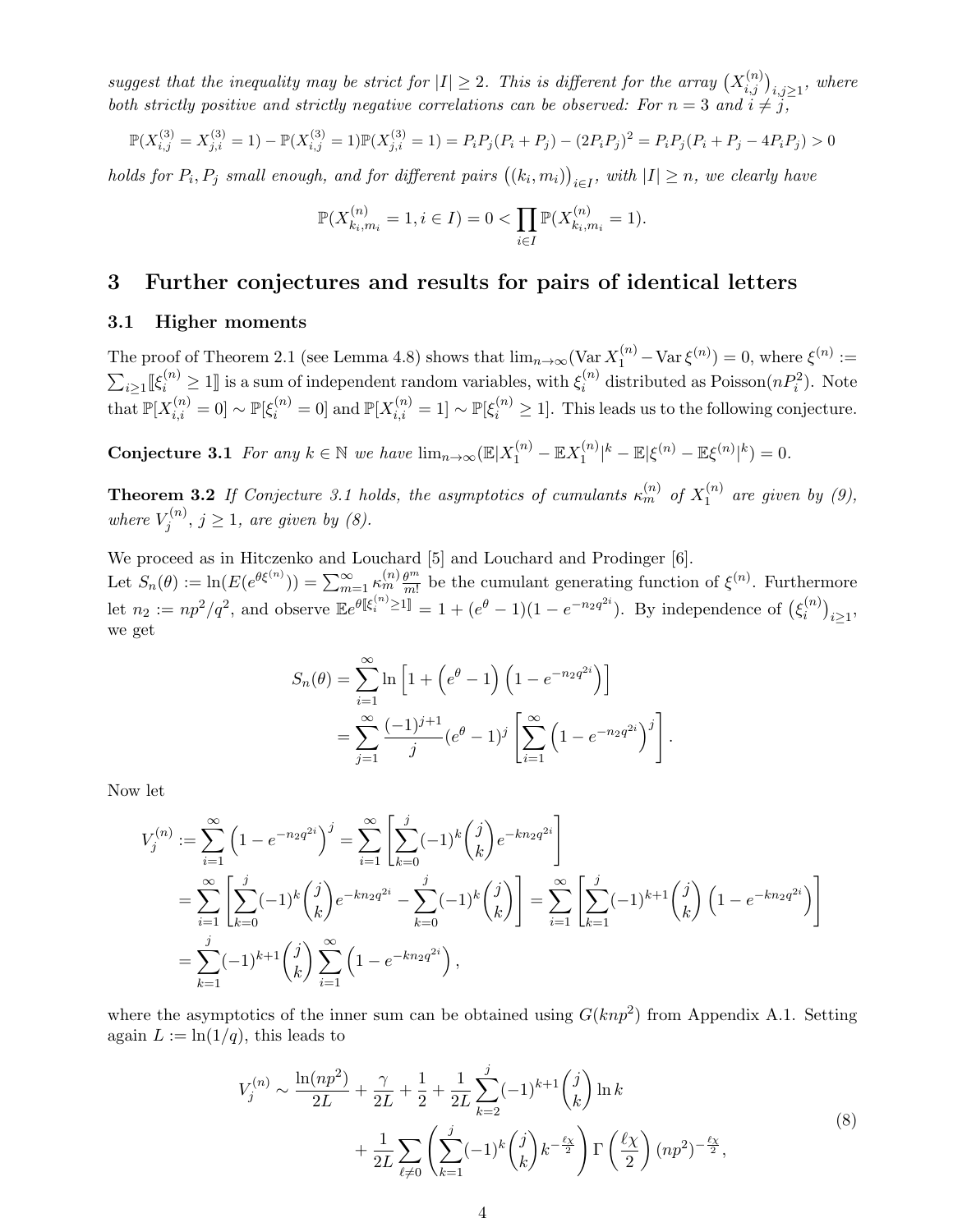Finally the cumulants are given by finite linear combinations of the  $(V_i^{(n)})$  $\binom{n}{j}$  $j \geq 1$ ,

$$
\kappa_m^{(n)} = [\theta^m] m! \sum_{j=1}^{\infty} \frac{(-1)^{j+1}}{j} (e^{\theta} - 1)^j V_j^{(n)} = m! \sum_{j=1}^m V_j^{(n)} \frac{(-1)^{j+1}}{j} [\theta^m] (e^{\theta} - 1)^j,
$$
(9)

explicit expressions for small m being

$$
\kappa_1^{(n)}=V_1^{(n)},\quad \kappa_2^{(n)}=V_1^{(n)}-V_2^{(n)},\quad \kappa_3^{(n)}=V_1^{(n)}-3V_2^{(n)}+2V_3^{(n)},\quad \kappa_4^{(n)}=V_1^{(n)}-7V_2^{(n)}+12V_3^{(n)}-6V_4^{(n)}.
$$

The sequence of (absolute values of) the coefficients,  $(1, 1, 1, 1, 3, 2, 1, 7, 12, 6, \ldots)$ , seems to coincide with sequence A028246 in the OEIS [14].

The cumulants now allow for computation of moments: The mean of  $X_1^{(n)}$  $j_1^{(n)}$  is given by

$$
\mathbb{E}X_1^{(n)} \sim V_1^{(n)}.
$$

This is identical to Archibald et al. [1, Thm. 2], see also (11). Our approach here is simple and general. Note that the mean does not rely on the state of Conjecture 3.1: the mean computation actually depends only on Lemma 4.3. Similarly, the variance of  $X_1^{(n)}$  $j_1^{(n)}$  is given by

$$
\text{Var}\, X_1^{(n)} \sim V_1^{(n)} - V_2^{(n)}.
$$

After some algebra, we verify that this is identical to Thm 2.1 .

### 3.2 Limiting distribution

A conjecture weaker than Conjecture 3.1 is

**Conjecture 3.3** For any  $t \in \mathbb{R}$  we have  $\lim_{n \to \infty} [\mathbb{P}(X_1^{(n)} \le t) - \mathbb{P}(\xi^{(n)} \le t)] = 0$ .

**Theorem 3.4** If Conjecture 3.3 holds, the asymptotic distribution  $f(\eta)$  of  $X_1^{(n)}$  $\int_1^{(n)}$  is given by (10).

Set again  $L = \ln(1/q)$  and  $n_2 = np^2/q^2$ , set  $i^* = \ln(n_2)/(2L)$  (implying  $q^{2i^*} = 1/n_2$ ), define  $\eta := i - i^*$ , and use  $\mathbb{P}(\xi_i^{(n)} = 0) = e^{-n_2 q^{2i}} = \exp(-e^{-2L\eta})$ . This leads to

$$
\mathbb{P}(\xi_k^{(n)}=0,k>i)=\exp\left(-\alpha e^{-2L\eta}\right), \text{ where } \alpha:=\frac{q^2}{1-q^2}.
$$

As in Hitczenko and Louchard [5] and Louchard, Prodinger and Ward [7], we proceed by defining

$$
\Psi(\eta) := e^{-e^{-2L\eta}} \prod_{i=1}^{\infty} \left[ 1 - e^{-e^{-2L(\eta - i)}} \right],
$$

and observing that, as  $n \to \infty$ , we have

$$
\mathbb{P}(X_1^{(n)} = i^* + \eta) \sim f(\eta) := \sum_{v=0}^{\infty} \Psi(\eta - v + 1)e^{-\alpha e^{-2L(\eta + 1 - v)}} \sum_{\substack{r_1 < \dots < r_v \\ r_j \ge 2 - v}} \prod_{i=1}^v \frac{1 - e^{-e^{-2L(\eta + r_i)}}}{e^{-e^{-2L(\eta + r_i)}}},\tag{10}
$$
\n
$$
\mathbb{P}(X_1^{(n)} \le i^* + \eta) \sim F(\eta) := \sum_{i=0}^{\infty} f(\eta - i).
$$
\n
$$
f(\eta) \text{ depends only on } p.
$$

A simulation with  $p = 1/4$  and 50000 simulated words for each  $n \in \{10000, 11547, 13333, 15396\}$ is given in Figure 2. The fit is excellent. A corresponding table of observed and theoretical nonperiodic mean and variance in the equal pairs case (as well as another table for the unequal pairs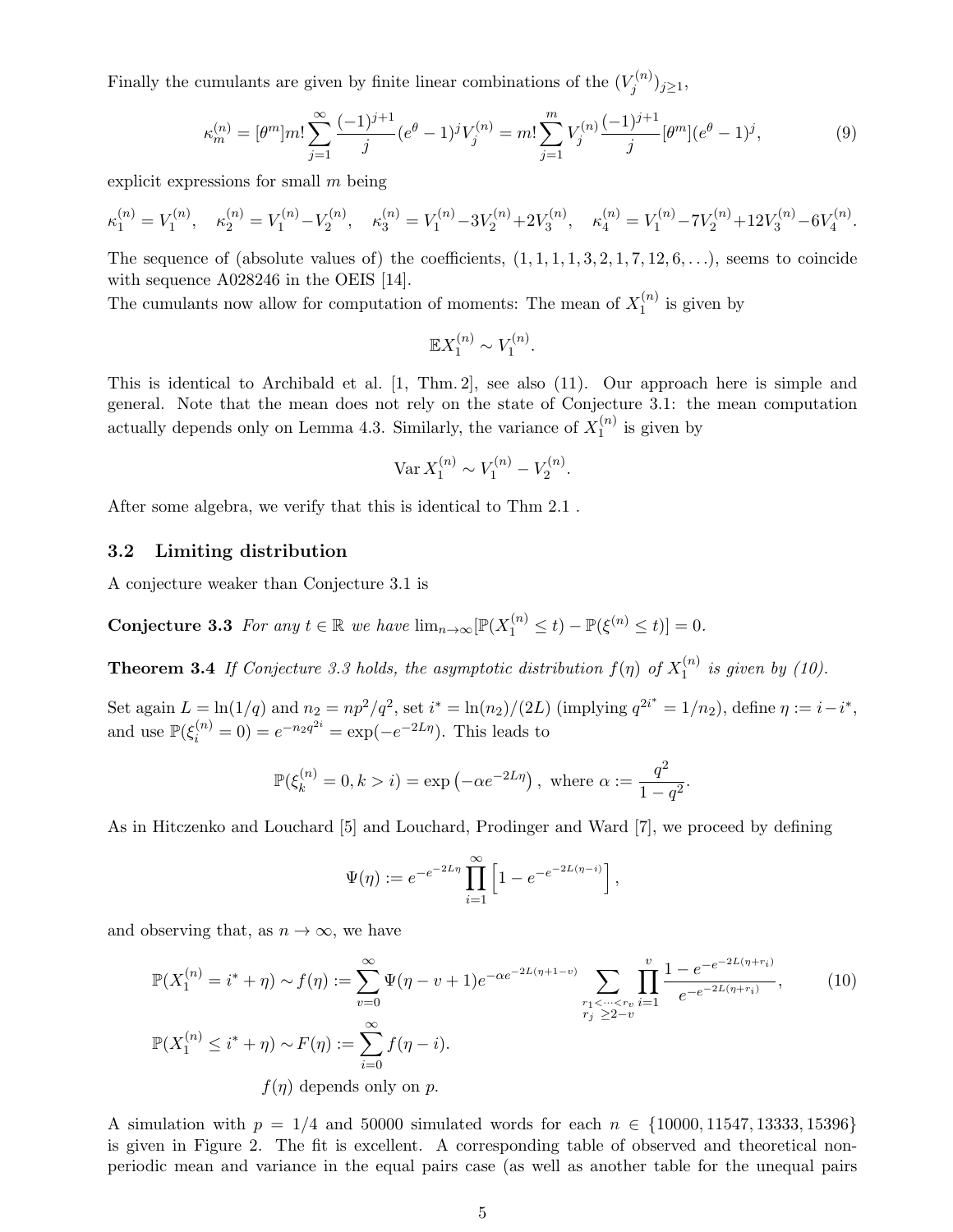

Figure 2: Comparison between  $f(\eta)$  (line) and the simulation of  $X_1^{(n)}$  $_1^{(n)}$  (circles),  $p = 1/4$ , number of simulated words = 50000 for each  $n \in \{10000, 11547, 13333, 15396\}.$ 

case) is given below, all results rounded to 3 decimal places. We define  $\bar{X}_i^{(n)}$  $j^{(n)} \; := \; \frac{1}{N} \sum_{i=1}^N X_j^{(n),i}$ j and  $s_j^2(n) := \frac{1}{N-1} \sum_{i=1}^N (X_j^{(n),i} - \bar{X}_j^{(n)}$  $j^{(n)}$ <sup>2</sup> the sample mean and unbiased sample variance of a sample  $(X_i^{(n),i})$  $j^{(n),i}$ <sub> $j^{N}_{i=1}$ </sub>. See Theorem 3.6 for asymptotics of  $\mathbb{E}X_1^{(n)}$  $\mathbb{E}X_3^{(n)}$  and  $\mathbb{E}X_3^{(n)}$  $3^{(n)}$ . Both simulations use  $p = 1/4$ . The sample size N for each row in the left table is 50000, and in the right table it is 200000, see also Figure 3.

| $\overline{n}$ | $\mathbb{E} X^{(n)}$ | $\bar{X}_1^{(n)}$ | $\text{Var } X_1^{(n)}$ | $s_1^2(n)$ |
|----------------|----------------------|-------------------|-------------------------|------------|
| 10000          | 12.692               | 12.676            | 1.205                   | 1.214      |
| 11547          | 12.942               | 12.927            | 1.205                   | 1.206      |
| 13333          | 13.192               | 13.175            | 1.205                   | 1.213      |
| 15396          | 13.442               | 13.427            | 1.205                   | 1.211      |

| $\it n$ | $\boldsymbol{n}$ | (n      | $\overline{n}$<br>$Var X_3$ | $s_2(n)$ |
|---------|------------------|---------|-----------------------------|----------|
| 500000  | 750.195          | 750.198 | 129.889                     | 130.053  |

**Remark 3.5** Here we briefly sketch, how we obtained the graph of f in Figure 2, where  $p = 1/4$ . As before, we use random variables  $\xi_i^{(n)}$  distributed Poisson(np<sup>2</sup>q<sup>2(i-1)</sup>), but now there is such a random variable for each  $i \in \mathbb{Z}$  and each real  $n > 0$ . For fixed such n the random variables  $(\xi_i^{(n)})$  $\binom{n}{i}_i \in \mathbb{Z}$  are assumed independent, and also the definition  $\xi^{(n)} := \sum_{i \geq 1} \xi_i^{(n)}$  $i^{(n)}$  is used for real  $n > 0$ . We use  $i^* = i^*(n) = \ln(np^2/q^2)/(2L)$  again. For any n satisfying  $i^* + \eta \in \mathbb{Z}$ , we have

$$
f(\eta) = \lim_{k \to \infty} \mathbb{P}\Big(\xi^{(nq^{-2k})} - k = i^* + \eta\Big) = \mathbb{P}\Big(\sum_{i \ge 1} [\![\xi_i^{(n)} \ge 1]\!] + \sum_{j \ge 0} ([\![\xi_{-j}^{(n)} \ge 1]\!] - 1) = i^* + \eta\Big)
$$
  
=  $\mathbb{P}\Big(\sum_{i \ge 1} [\![\xi_i^{(\nu)} \ge 1]\!] + \sum_{j \ge 0} ([\![\xi_{-j}^{(\nu)} \ge 1]\!] - 1) = 0\Big),$ 

where for  $n = \nu = \nu(\eta) := q^{2(1-\eta)}/p^2$  we have  $i^* + \eta = 0$ , and  $\xi_i^{(\nu)} \sim Poisson(q^{2(i-\eta)})$ . We want a good approximation of  $f(\eta)$  only for  $\eta \in [-3, 5]$ . For such  $\eta$  we have

$$
\mathbb{P}\Big(\sum_{i>30} \llbracket \xi_i^{(\nu)} \ge 1 \rrbracket > 0\Big) = 1 - \prod_{i>30} e^{-q^{2i-2\eta}} \le 1 - \prod_{i>30} e^{-q^{2i-10}} = 1 - \exp\left(-\frac{q^{52}}{1-q^2}\right) \approx 7.28 \cdot 10^{-7}.
$$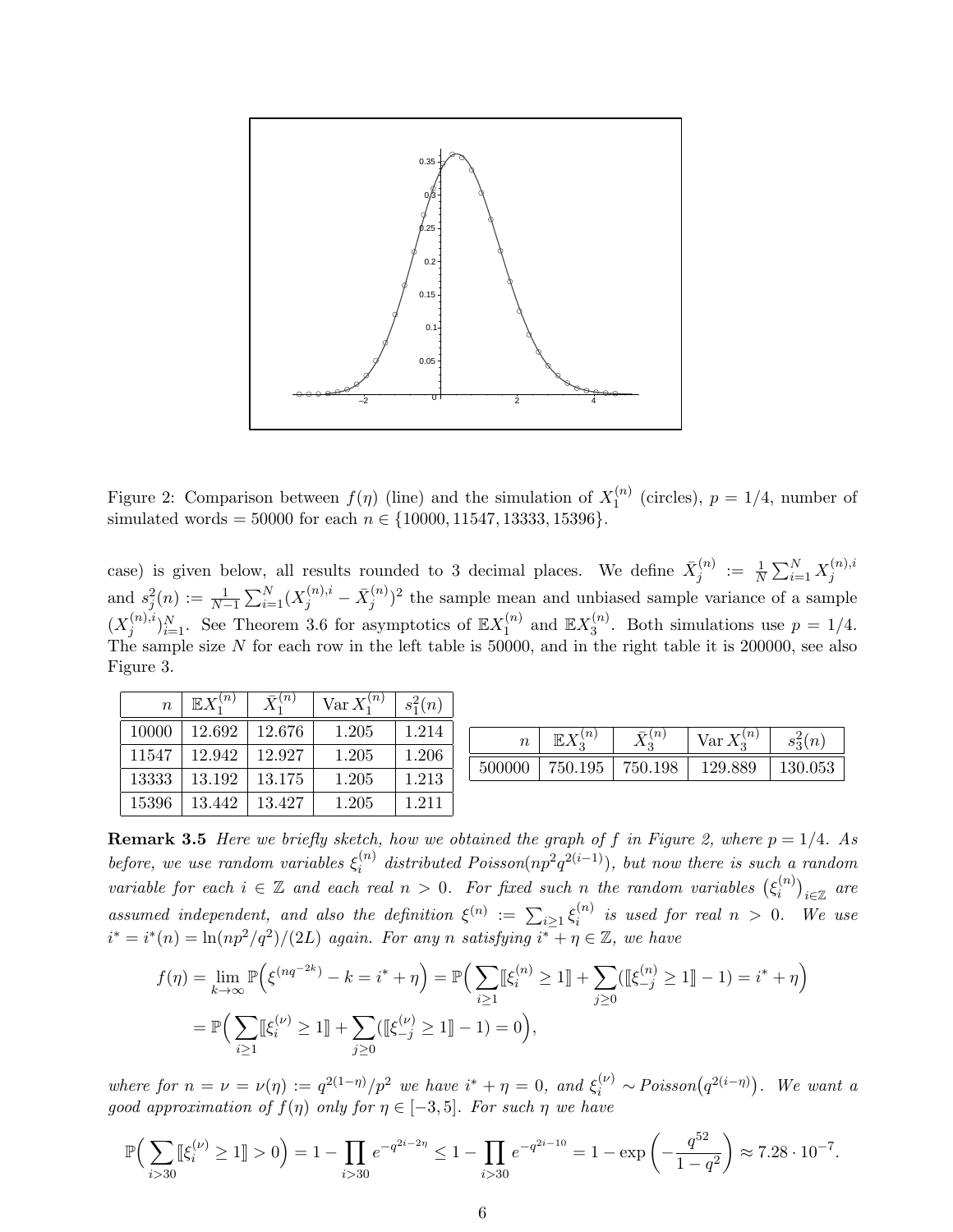and

$$
\mathbb{P}\Big(\sum_{j>7} (\llbracket \xi_{-j}^{(\nu)} \ge 1 \rrbracket - 1) < 0\Big) = 1 - \prod_{j>7} \left(1 - e^{-q^{-2j-2\eta}}\right) \le \sum_{j>7} e^{-q^{6-2j}} \approx e^{-q^{-10}} \approx 1.94 \cdot 10^{-8}.
$$

So, up to an error smaller than  $10^{-6}$ ,  $f(\eta)$  is given by

$$
\mathbb{P}\Big(\sum_{i=1}^{30}[\![\xi_i^{(\nu)}\geq 1]\!]+\sum_{j=0}^{7}([\![\xi_{-j}^{(\nu)}\geq 1]\!]-1)=0\Big)=\mathbb{P}\Big(\sum_{i=-7}^{30}[\![\xi_i^{(\nu)}\geq 1]\!]=8\Big)=\big[z^8\big]\prod_{i=-7}^{30}\left(1+(z-1)\big(1-e^{-q^{2i-2\eta}}\big)\right),
$$

where, for each fixed  $\eta$ , the latter coefficient can easily be computed using Maple.

**Theorem 3.6** (see [1, Thm. 2, Thm. 3]) Let  $L := \ln(1/q)$  and  $\chi := 2\pi i/L$ . Then, as  $n \to \infty$ , the expectations of  $X_i^{(n)}$  $i^{(n)}$ ,  $i \in \{1,3\}$ , satisfy

$$
\mathbb{E}X_1^{(n)} \sim \frac{\ln(np^2)}{2L} + \frac{1}{2} + \frac{\gamma}{2L} - \frac{1}{2L} \sum_{\ell \neq 0} \Gamma\left(\frac{\ell \chi}{2}\right) (np^2)^{-\ell \chi/2},\tag{11}
$$

$$
\mathbb{E}X_3^{(n)} \sim \frac{\ln^2(np^2)}{2L^2} + \left[\frac{\gamma}{L^2} + \frac{1}{2L}\right] \ln(np^2) + \frac{\pi^2 + 6\gamma^2}{12L^2} + \frac{\gamma}{2L} - \frac{1}{12} \n- \frac{\ln(np^2)}{L^2} \sum_{\ell \neq 0} \Gamma(\ell \chi) (np^2)^{-\ell \chi} \n+ \frac{1}{L^2} \sum_{\ell \neq 0} \Gamma'(\ell \chi) (np^2)^{-\ell \chi} - \frac{1}{2L} \sum_{\ell \neq 0} (-1)^{\ell} \Gamma(\frac{\ell \chi}{2}) (np^2)^{-\ell \chi/2}.
$$
\n(12)

### 4 The probability of avoiding certain pairs via Markov chains.

#### 4.1 Two pairs  $(i, i)$  and  $(r, r)$  of identical letters

The proofs of the theorems rest upon calculation of probabilities of avoiding certain pairs, which we will be doing by employing Markov chains. To illustrate that approach, we consider in greater detail the case of avoiding two fixed pairs  $(i, i)$  and  $(r, r)$ , where  $i \neq r$ , in a sequence of length n. No distinction of letters different from  $i, r$  is necessary, so for our Markov chain we can use a finite state space  $S := \{e, i, r, \Delta\}$ , where  $e := \mathbb{N} \setminus \{i, r\}$  stands for "everything else", i.e., the set  $\mathbb{N} \setminus \{i, r\}$  is lumped together, and  $\Delta$  denotes an additional cemetery state. The corresponding state diagram is



From any realization  $(z_k)_{k\geq 1}$  of the i.i.d. sequence  $(Z_k)_{k\geq 1}$  we obtain a trajectory  $(y_k)_{k\geq 0}$  of this finite state Markov chain via

$$
(y_0, y_1, y_2, \ldots) = (e, \phi(z_1), \phi(z_2), \phi(z_3), \ldots),
$$

where  $\phi(z_k) := \Delta$  if for some  $j < k$  we have  $(z_j, z_{j+1}) \in \{(i, i), (r, r)\}\)$ , and otherwise

$$
\phi(z_k) = \begin{cases} z_k, & z_k \in \{i, r\} \\ e, & \text{else.} \end{cases}
$$

Example: If  $n = 8, i = 1, j = 2$  then the sequences  $(1, 2, 3, 1, 2, 3, 4, 5)$  and  $(3, 2, 1, 1, 4, 3, 2, 2)$  yield trajectories  $(e, 1, 2, e, 1, 2, e, e, e)$  and  $(e, e, 2, 1, \Delta, \Delta, \Delta, \Delta, \Delta)$ .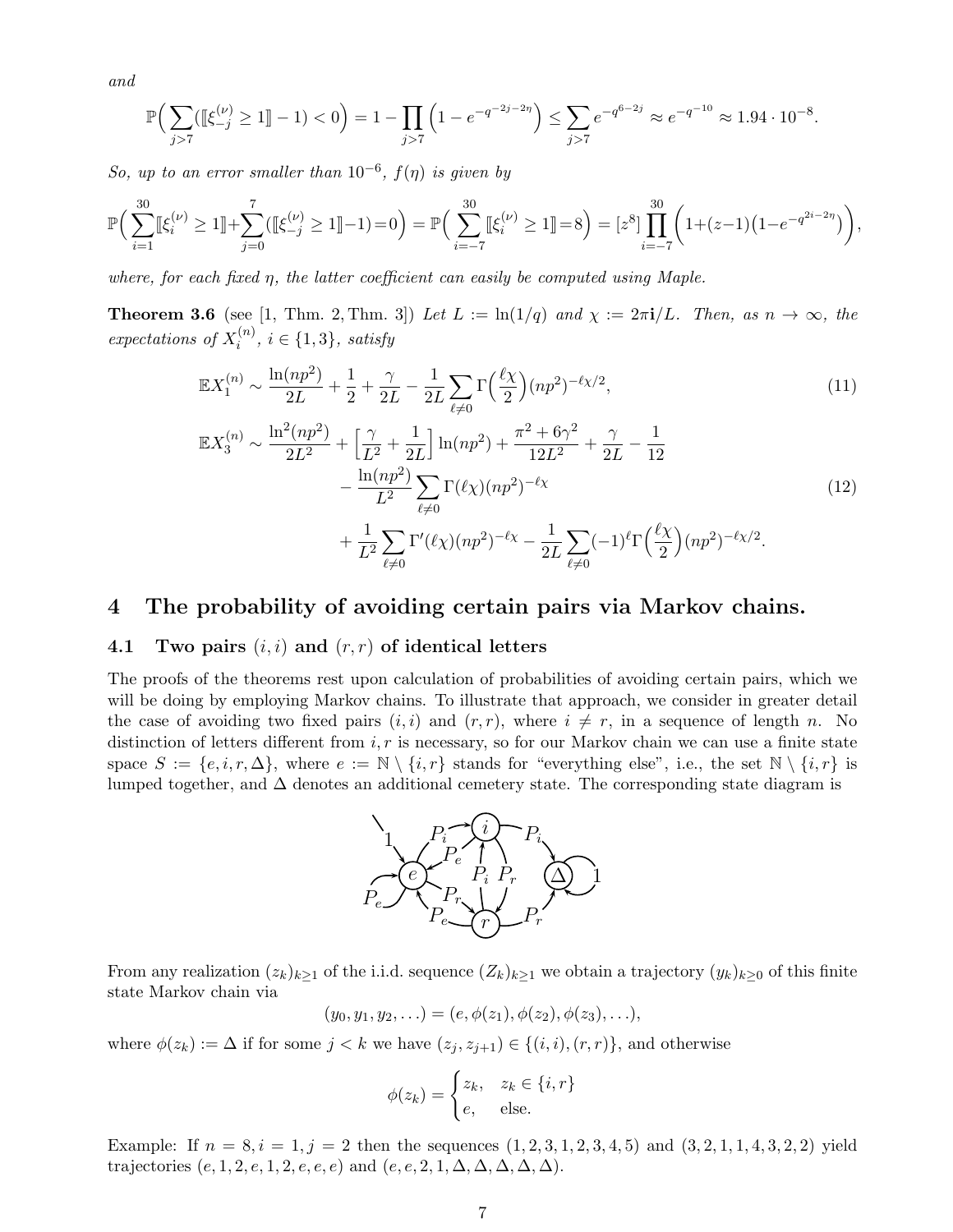Those trajectories  $(y_k)_{k=0}^n$  satisfying  $y_n \neq \Delta$  are in correspondence to sequences  $(z_k)_{k=1}^n$  that avoid the pairs  $(i, i)$  and  $(r, r)$ . Using the transition matrix

$$
\Pi := \begin{bmatrix} P_e & P_i & P_r & 0 \\ P_e & 0 & P_r & P_i \\ P_e & P_i & 0 & P_r \\ 0 & 0 & 0 & 1 \end{bmatrix},
$$

where  $P_e := 1 - P_i - P_r$ , the sought probability is  $[1, 0, 0, 0] \Pi^n [1, 1, 1, 0]^t$ , respectively, using the restriction  $\Pi$  of  $\Pi$  to  $\{e, i, r\}$ , i.e.,

$$
\bar{\Pi} := \begin{bmatrix} P_e & P_i & P_r \\ P_e & 0 & P_r \\ P_e & P_i & 0 \end{bmatrix},
$$

and initial probability  $\pi(\cdot) := [1, 0, 0]$  and column vector of all ones 1, that probability is

$$
\mathbb{P}(X_{i,i}^{(n)} = X_{r,r}^{(n)} = 0) = \pi \, \bar{\Pi}^n \, \mathbb{1}.
$$

A bound on such probability will now be derived in the following more general context. We fix a finite non-empty set of forbidden pairs

$$
\mathcal{I} := \{(k_i, m_i) : i \in I\}
$$

of size  $|I|$ , and let

$$
J := \bigcup_{i \in I} \{k_i, m_i\} = \{j_1, \ldots, j_{|J|}\},\
$$

where  $j_1 < \ldots < j_{|J|}$ . Moreover we fix  $0 < \delta \leq 1/2$  and let

$$
\mathcal{D}_{\delta}^J := \{ \mathbf{x} \in \mathbb{R}^{|J|} : x_j \ge 0 \text{ for } j \in J, \sum_{j \in J} x_j \le 1 - \delta \}.
$$

**Lemma 4.1** Let  $\varepsilon := \sum_{i \in I} P_{k_i} P_{m_i}$ . Then

$$
\mathbb{P}(X_{k_i,m_i}^{(n)} = 0, i \in I) \le \delta^{-1/2} e^{-\varepsilon n/2}
$$
\n(13)

holds for  $(P_j)_{j\in J}\in \mathcal{D}_\delta^J$ . Furthermore, there are functions  $\lambda_1,C_1$  and  $\Phi_n, n\geq 1$ , depending on  $P_j, j\in J$ , that are  $C^{\infty}$  and positive on an open set F satisfying  $\mathcal{D}_{\delta}^J \subseteq \mathcal{F}$ , such that

$$
\mathbb{P}(X_{k_i,m_i}^{(n)} = 0, i \in I) = C_1 \lambda_1^n \Phi_n.
$$
\n(14)

**Remark 4.2** At several places we take the liberty to regard  $(P_i)_{i\geq 1}$  as variables (which is slight abuse of notation), to the effect, that several results in this section hold more generally also for strings of random variables with a distribution different from the geometric. The reader must be prepared to see expressions involving  $\lim_{P_j \to 0}$ ,  $\frac{\partial}{\partial P}$  $\frac{\partial}{\partial P_j}$ , and functions of  $(P_j)_{j\in J}$  being  $C^{\infty}$  in some domain, etc. all the time.

**Proof of Lemma 4.1.** Assume  $P_j > 0$  for  $j \in J$ , as well as  $P_e := 1 - \sum_{j \in J} P_j \ge \delta$ . Note that  $\varepsilon \leq \sum_{j,\ell \in J} P_j P_\ell = (1 - P_e)^2 \leq (1 - \delta)^2 < 1 - \delta$ . Define the matrix  $\bar{\Pi}$  with rows and columns indexed by the set  $J \cup \{e\}$  (which we assume ordered, starting with e and followed by the elements of J in ascending order) via

$$
\bar{\Pi}_{k,m} := \begin{cases} 0, & (k,m) \in \mathcal{I}, \\ P_m, & \text{else.} \end{cases}
$$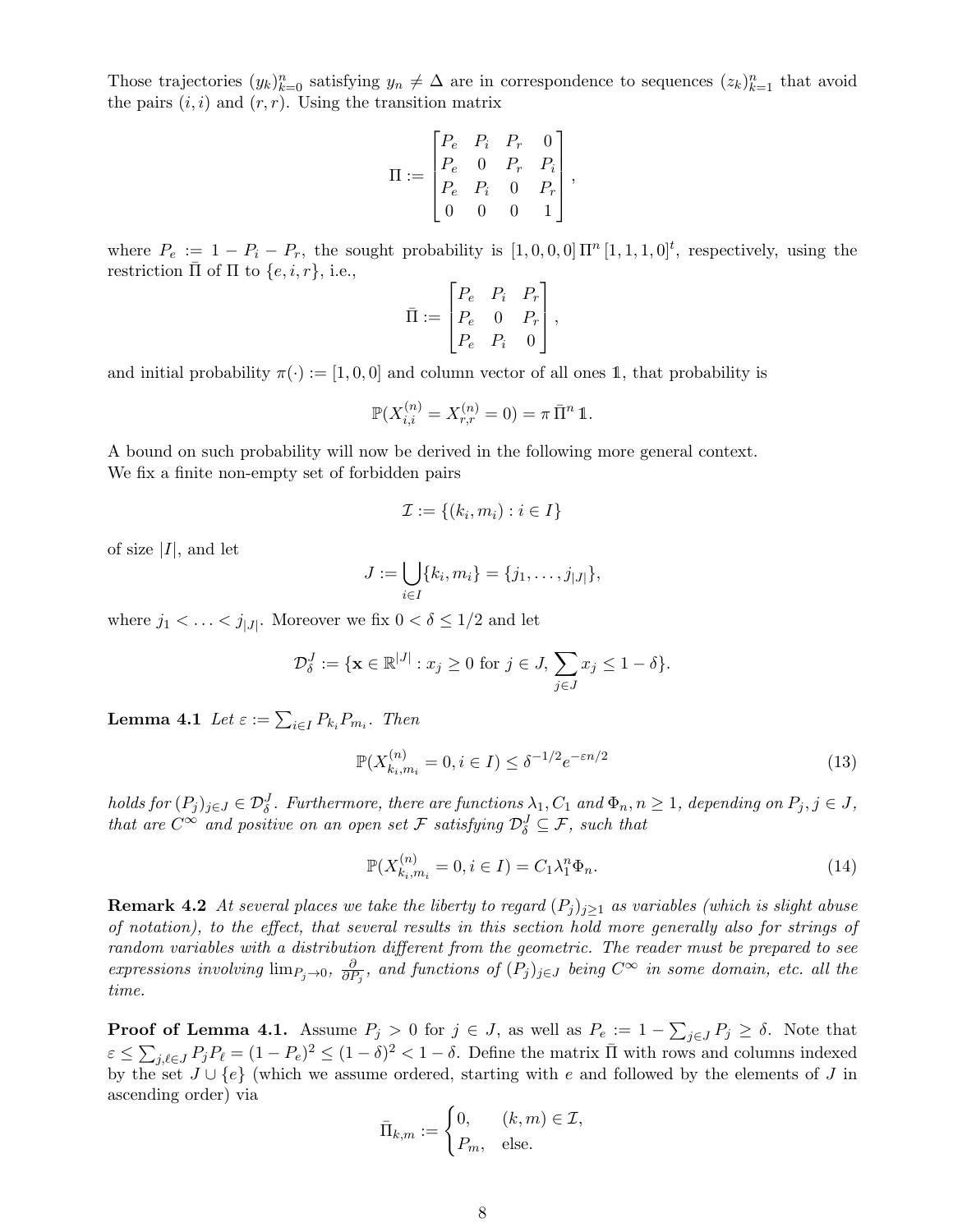We define a row vector  $\mathbf{w} := [\sqrt{P_e}, \sqrt{P_{j_1}}, \dots, \sqrt{P_{j_{|J|}}}]$ , satisfying  $\|\mathbf{w}\|_2 = 1$ , and a diagonal matrix  $S := \text{Diag}(\mathbf{w})$ , and the matrix

$$
\hat{\Pi} := S\bar{\Pi}S^{-1} = S\left[\mathbb{1}\mathbb{1}^t - \sum_{i \in I} \mathbf{e}_{k_i} \mathbf{e}_{m_i}^t\right]S,
$$

where the column vectors  $e_j, j \in J \cup \{e\}$ , denote the standard unit vectors in  $\mathbb{R}^{|J|+1}$ , and observe, using the Frobenius norm  $\|\hat{\Pi}\|_F = \sqrt{\sum_{k,m \in J \cup \{e\}} \hat{\Pi}_{k,m}^2} = \sqrt{1 - \sum_{i \in I} P_{k_i} P_{m_i}}$ , and  $\pi = (\mathbf{e}_e)^t$ ,

$$
\mathbb{P}(X_{k_i,m_i}^{(n)} = 0, i \in I) = \pi \bar{\Pi}^n \mathbb{1} = \mathbf{w} \hat{\Pi}^{n-1} \mathbf{w}^t
$$
  

$$
\leq ||\mathbf{w}||_2^2 ||\hat{\Pi}||_2^{n-1} \leq ||\hat{\Pi}||_F^{n-1} = (1 - \varepsilon)^{(n-1)/2} \leq \delta^{-1/2} (1 - \varepsilon)^{n/2} \leq \delta^{-1/2} e^{-\varepsilon n/2}.
$$

Observe that  $\Pi$  is non-negative and primitive, therefore, by the Perron-Frobenius Theorem (see [13]), there is a unique positive eigenvalue  $\lambda_1$ , that is strictly larger in modulus than any other eigenvalue, and corresponding strictly positive left and right eigenvectors **u** and **v**, such that  $\overline{\Pi}^n = \frac{\lambda_1^n}{\mathbf{u} \mathbf{v}} \mathbf{u} + \mathcal{O}(n^{|J|} |\lambda_2|^n)$ element-wise, where  $\lambda_2$  is an eigenvalue of second largest modulus. This leads to

$$
\mathbb{P}(X_{k_i,m_i}^{(n)}=0,i\in I)=\frac{(\pi\mathbf{v})(\mathbf{u}\mathbf{1})}{\mathbf{u}\mathbf{v}}\lambda_1^n+\mathcal{O}(n^{|J|}|\lambda_2|^n).
$$

By setting one or more of  $(P_i)_{i\in J}$  to zero, one or more of the non-dominant eigenvalues  $(\lambda_k)_{k\geq 2}$ become zero, but there is a non-negative primitive submatrix constructed from the non-zero columns (and corresponding rows) of  $\overline{\Pi}$ , guaranteeing a unique positive eigenvalue larger in modulus than all other eigenvalues. As the row and column corresponding to state  $e$  will always be part of that submatrix, the first components  $u_e$  and  $v_e$  of **u** and of **v** will be positive. By continuity, these properties also hold in a neighbourhood of such  $(P_j)_{j\in J}$ , which yields  $\lambda_1$  being  $C^{\infty}$  in some superset F of  $\mathcal{D}^J_{\delta}$ , by the implicit function theorem, using the facts that the characteristic polynomial  $p(\lambda)$  of  $\overline{\Pi}$ , considered as a function of  $(\lambda,(P_j)_{j\in J})$ , is  $C^{\infty}$ , and the derivative of  $p(\lambda)$  evaluated in a simple zero  $\lambda_1$  is non-zero. On the set F, the components of  $\frac{1}{u_e}$ **u** and  $\frac{1}{v_e}$ **v** are  $C^{\infty}$  functions of  $(P_j)_{j\in J}$  as well.

We let  $C_1 := \frac{(\pi \mathbf{v})(\mathbf{u}\mathbf{1})}{\mathbf{u}\mathbf{v}}$  $\frac{d\mathbf{u}}{\mathbf{u}}$  and  $\Phi_n := \frac{1}{C_1} \lambda_1^{-n} \mathbb{P}(X_{k_i,n}^{(n)})$  $k_{i,m_i}^{(n)} = 0, i \in I$ . Those are positive  $C^{\infty}$  functions of  $(P_j)_{j\in J}$  in a probably smaller superset of  $\mathcal{D}_\delta^J$ , that we still denote F. Note that primitivity of  $\bar{\Pi}$  may cease to hold when  $P_e = 0$ . Moreover note that  $|\lambda_2|$  is continuous on  $\mathcal{D}_{\delta}^J$ , but need not be differentiable on that set.

The bound (13) fits our needs when  $\varepsilon$  is large. Equation (14) is useful in the case of small  $\varepsilon$ , if asymptotics of  $\lambda_1, C_1$  and  $\Phi_n$  are known. In order to derive such asymptotics, we let  $\Pi$  be the matrix obtained from  $\Pi$  by deleting row and column corresponding to state e. Left and right eigenvectors  $\mathbf{u} =$ [1,  $\beta$ ] and  $\mathbf{v} = [1/P_e, \mu^t]^t$ , with row vector  $\beta = (\beta_j)_{j \in J}$  and column vector  $\mu = (\mu_j)_{j \in J}$ , corresponding to the dominant eigenvalue  $\lambda_1$  of  $\overline{\Pi}$ , lead to equations

$$
\lambda_1 = P_e(1 + \sum_{j \in J} \beta_j) = P_e(1 + \sum_{j \in J} P_j \mu_j),\tag{15}
$$

$$
\beta = \frac{1}{\lambda_1} \left[ \beta \bar{\Pi} + \bar{\mathbf{p}} \right],\tag{16}
$$

$$
\mu = \frac{1}{\lambda_1} \left[ \bar{\bar{\Pi}} \mu + \mathbb{1} \right],\tag{17}
$$

with row vector  $\bar{\mathbf{p}} = (P_j)_{j \in J}$ , and with ascending order of indices in  $\beta, \mu, \bar{\mathbf{p}}$ . We keep denoting the column vector of all ones of appropriate dimension by 1, and express  $C_1$  in terms of  $\beta$  and  $\mu$  as follows:

$$
C_1 = \frac{(\pi \mathbf{v})(\mathbf{u}\mathbf{1})}{\mathbf{u}\mathbf{v}} = \frac{\frac{1}{P_e}(1 + \sum_{j \in J} \beta_j)}{\frac{1}{P_e} + \sum_{j \in J} \beta_j \mu_j} = \frac{1 + \beta \mathbf{1}}{1 + P_e \beta \mu}.
$$
 (18)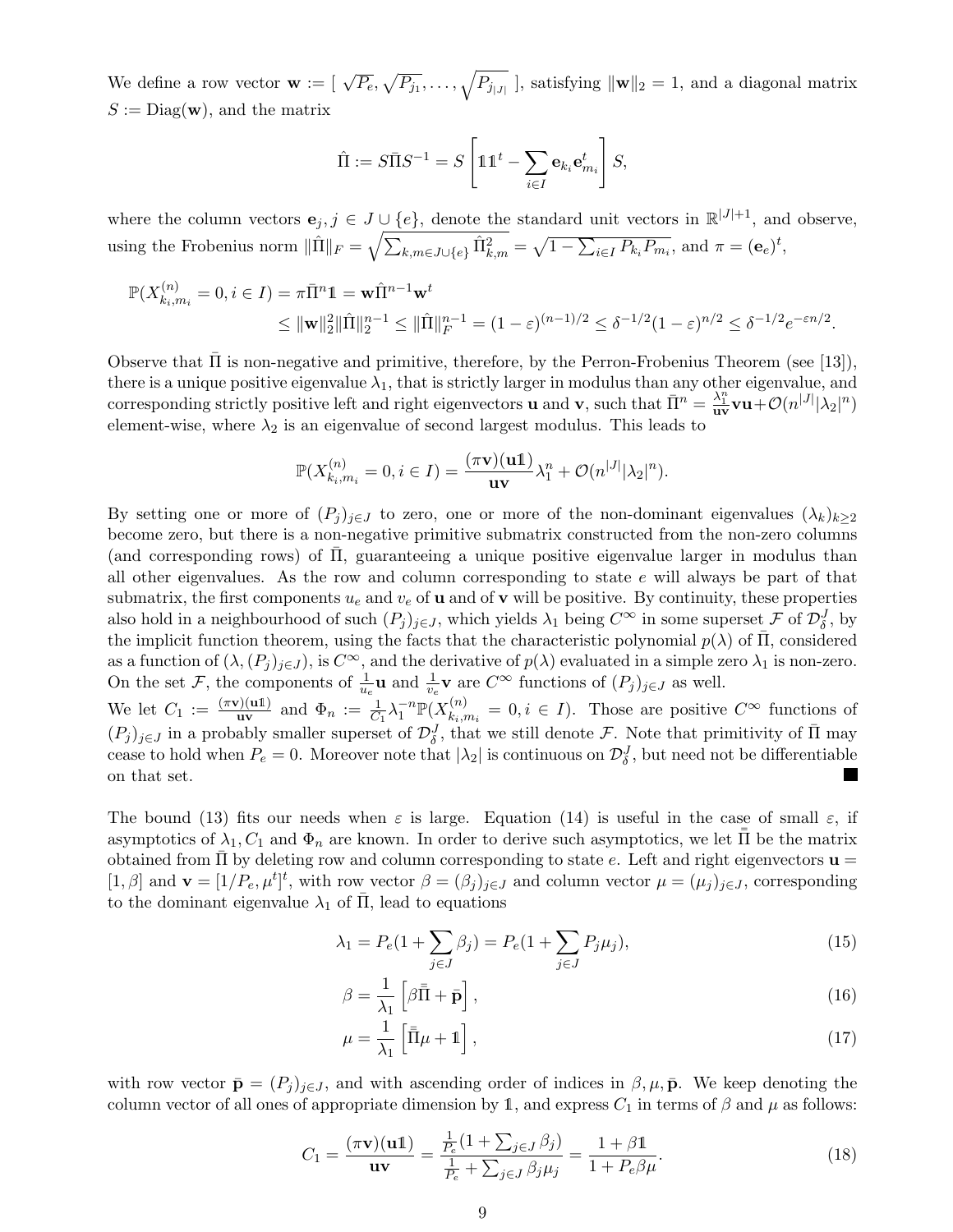Asymptotics up to any fixed order K of  $\lambda_1, \beta, \mu$  are conveniently computed via fixed point iteration as described by the following algorithm:

**Algorithm 1** Calculate asymptotics of  $\lambda_1, \beta, \mu$  up to fixed order.

 ${\bf Require:} \ \ K\geq0,k=0,\bar{\bar{\Pi}},\bar{\mathbf{p}},\lambda=1,\bar{\beta}=[0,\ldots,0], \bar{\mu}=[1,\ldots,1]^t$ while  $k < K$  do  $\bar{\beta} \leftarrow \frac{1}{\lambda} \left[ \bar{\beta} \bar{\bar{\Pi}} + \bar{\mathbf{p}} \right]$  $\bar{\mu} \leftarrow \frac{\hat{1}}{\lambda} \left[ \bar{\bar{\Pi}} \bar{\mu} + \mathbb{1} \right]$  $\lambda \leftarrow P_e[1 + \bar{\beta}1]$  $k \leftarrow k + 1$ end while return  $\lambda, \beta, \bar{\mu}$ 

The output  $\lambda, \bar{\beta}, \bar{\mu}$  of the algorithm then satisfies  $\lambda_1 = \lambda + \mathcal{O}_{K+1}^*$ ,  $\beta = \bar{\beta} + \mathcal{O}_{K+1}^*$ ,  $\mu = \bar{\mu} + \mathcal{O}_{K+1}^*$ . Here and in the following the notation  $\mathcal{O}_k^*$  always refers to the variables  $(P_j)_{j\in J}$ , but not to  $P_e$ . So, for instance,  $\mathcal{O}_4^*$  is the same as  $\mathcal{O}(\gamma^4)$ , where  $\gamma = \sum_{j \in J} P_j$ .

The next lemma provides asymptotics of probabilities in the case of a single avoided pair.

**Lemma 4.3** The probabilities of avoiding the pair  $(i, i)$ , resp.  $(i, r)$  for  $i \neq r$ , in a sequence of length n satisfy

$$
\mathbb{P}(X_{i,i}^{(n)} = 0) = e^{-nP_i^2} + \mathcal{O}\left(\sqrt{n}P_i^2 e^{-\frac{2-\delta}{4}nP_i^2}\right),\tag{19}
$$

$$
\mathbb{P}(X_{i,r}^{(n)} = 0) = e^{-nP_iP_r} + \mathcal{O}(P_iP_re^{-\frac{2-\delta}{4}nP_iP_r}),\tag{20}
$$

as  $n \to \infty$ , uniformly for  $P_i \in \mathcal{D}_{\delta}^{\{i\}}$ , resp. for  $(P_i, P_r) \in \mathcal{D}_{\delta}^{\{i,r\}}$ .

**Proof.** We first consider the forbidden pair  $(i, i)$ . The matrix  $\Pi$ , its characteristic polynomial p, and asymptotics of  $\lambda_1$  and  $C_1$  are given by

$$
\bar{\Pi} = \begin{bmatrix} P_e & P_i \\ P_e & 0 \end{bmatrix}, \qquad \begin{aligned} p(\lambda) &= \lambda^2 - (1 - P_i)\lambda - P_i P_e, \\ \lambda_1 &= 1 - P_i^2 + P_i^3 - 2P_i^4 + \mathcal{O}_5^*, \\ C_1 &= 1 + P_i^2 - 2P_i^3 + 6P_i^4 + \mathcal{O}_5^*, \end{aligned}
$$

where we used Algorithm 1 (with  $K = 4$ ) and (18).

Following a suggestion by B.Salvy [12], we can easily derive  $\lambda_1$  from  $p(\lambda)$ , after replacing  $P_e$  by  $1-P_i$ . We add an extra variable v, carrying the weight of the  $P : \tilde{P} := vP$ . We have the local expansion of the solution at 0 by using the Maple package gfun (see  $[11]$ ):

 $sol := \text{gfun}[\text{algeqtoseries}](p(\lambda), v, \lambda, pr),$ 

where pr denotes the precision of the expansion into v. We obtain the solutions as  $sol[1], sol[2]$  and we keep the solution close to 1.

Denoting  $\pi \bar{\Pi}^n \mathbb{1} = C_1 \lambda_1^n + C_2 \lambda_2^n$ , with  $\lambda_2$  the non-dominant eigenvalue of  $\bar{\Pi}$ , we have  $C_1 \lambda_1^0 + C_2 \lambda_2^0 = 1$ , and therefore  $C_2 = -P_i^2 + 2P_i^3 - 6P_i^4 + \mathcal{O}_5^*$ , which leads to  $\Phi_n = 1 + \frac{C_2}{C_1} \left( \frac{\lambda_2}{\lambda_1} \right)$  $\left(\frac{\lambda_2}{\lambda_1}\right)^n = 1 + \mathcal{O}(P_i^2)$ , uniformly in *n*. This is used in (14), together with  $C_1 = 1 + \mathcal{O}(P_i^2)$  and

$$
\lambda_1^n = e^{n\ln \lambda_1} = e^{n(-P_i^2 + P_i^3 + \mathcal{O}(P_i^4))} = e^{-nP_i^2}(1 + \mathcal{O}(nP_i^3))
$$

leading to  $\mathbb{P}(X_{i,i}^{(n)} = 0) = [1 + \mathcal{O}(P_i^2) + \mathcal{O}(nP_i^3)] e^{-nP_i^2}$ , for  $nP_i^3 = \mathcal{O}(1)$ , resp. for  $nP_i^2 = \mathcal{O}(n^{1/3})$ . Note that for fixed  $\alpha, \beta > 0$  the function  $x^{\alpha}e^{-\beta x}$  is bounded for  $x > 0$ , implying

$$
nP_i^3e^{-nP_i^2} = \sqrt{n}P_i^2(nP_i^2)^{1/2}e^{-\frac{2+\delta}{4}nP_i^2}e^{-\frac{2-\delta}{4}nP_i^2} = \mathcal{O}\left(\sqrt{n}P_i^2e^{-\frac{2-\delta}{4}nP_i^2}\right).
$$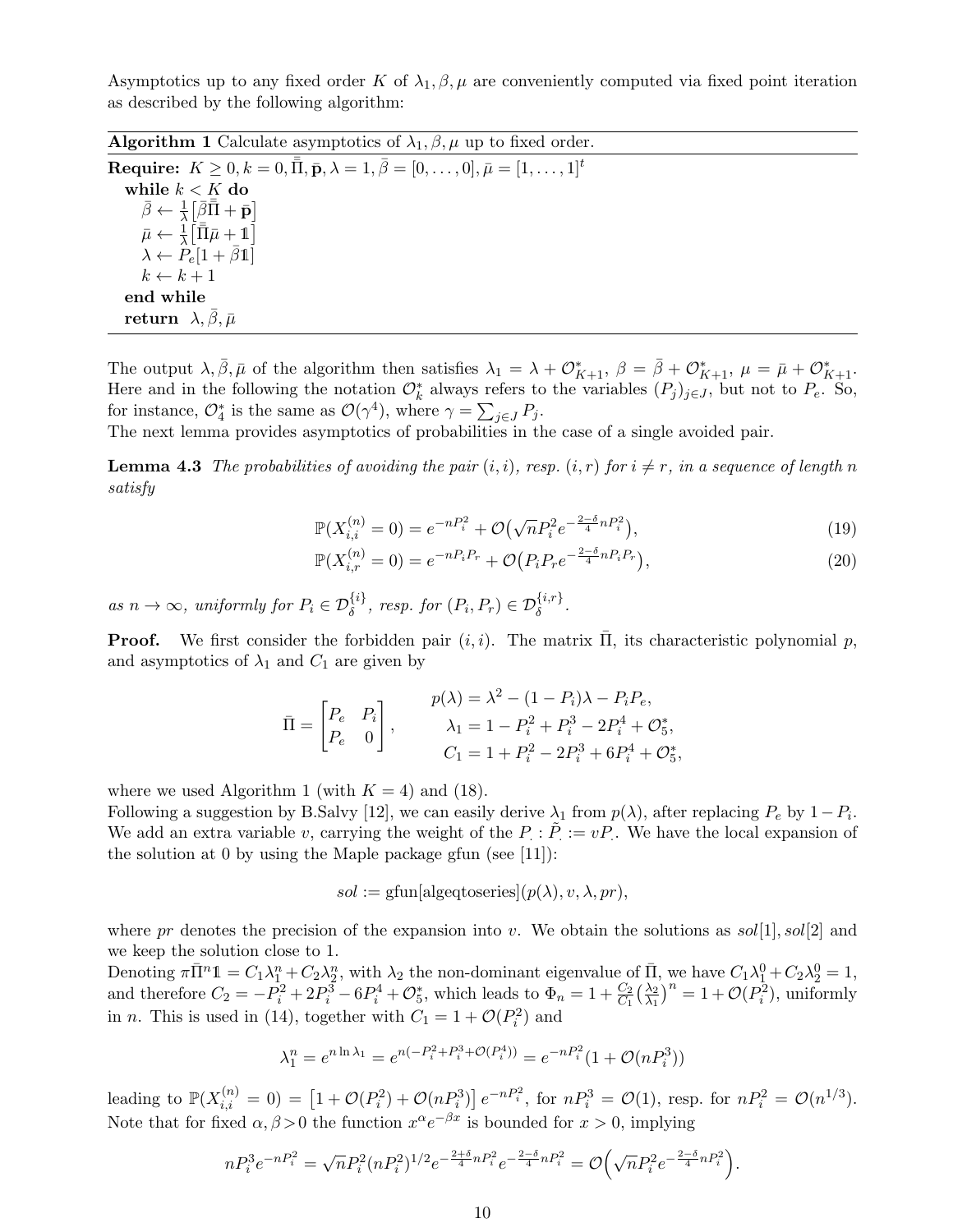Moreover also  $P_i^2 e^{-nP_i^2} = \mathcal{O}(\sqrt{n}P_i^2 e^{-\frac{2-\delta}{4}nP_i^2})$  holds, and (13) can be built in by observing that  $nP_i^2 = \Omega(n^{1/3})$  implies  $\delta^{-1/2}e^{-\frac{n}{2}P_i^2} = \mathcal{O}\left(\sqrt{n}P_i^2e^{-\frac{2-\delta}{4}nP_i^2}\right)$ . We have thus obtained (19).

We now consider the forbidden pair  $(i, r)$  with  $i \neq r$ . The matrix  $\overline{\Pi}$ , its characteristic polynomial p, and asymptotics of  $\lambda_1$  and  $C_1$  are given by

$$
\bar{\Pi} = \begin{bmatrix} P_e & P_i & P_r \\ P_e & P_i & 0 \\ P_e & P_i & P_r \end{bmatrix}, \qquad \begin{array}{c} p(\lambda) = \lambda^3 - \lambda^2 + P_i P_r \lambda, \\ \lambda_1 = 1 - P_i P_r - P_i^2 P_r^2 - 2 P_i^3 P_r^3 + \mathcal{O}_8^*, \\ C_1 = 1 + P_i P_r + 3 P_i^2 P_r^2 + 10 P_i^3 P_r^3 + \mathcal{O}_8^*. \end{array}
$$

Clearly,  $\lambda_1$ , and therefore also  $C_1$  and  $\Phi_n$ , are  $C^{\infty}$  functions of the coefficient  $P_iP_r$  of the characteristic polynomial p, meaning that the error term  $\mathcal{O}_8^*$  is in fact  $\mathcal{O}(P_i^4 P_r^4)$ . Sufficiently accurate for our purposes are the asymptotics  $\lambda_1 = 1 - P_i P_r + \mathcal{O}(P_i^2 P_r^2)$  and  $C_1 = 1 + \mathcal{O}(P_i P_r)$ .

One of the eigenvalues is 0, therefore a representation  $\pi \bar{\Pi}^n \mathbb{1} = C_1 \lambda_1^n + C_2 \lambda_2^n$  as before also holds in this case, with  $C_2 = \mathcal{O}(P_i P_r)$ , and  $\Phi_n = 1 + \frac{C_2}{C_1} \left(\frac{\lambda_2}{\lambda_1}\right)$  $\left(\frac{\lambda_2}{\lambda_1}\right)^n = 1 + \mathcal{O}(P_i P_r)$ , uniformly in *n*. All this, together with  $\lambda_1^n = e^{-nP_iP_r}(1 + \mathcal{O}(nP_i^2P_r^2))$ , leads to (20) via (14), taking care of error terms as above.

The next corollary follows easily from equations (13), (19) and (20).

**Corollary 4.4** The variances of  $X_{i,i}^{(n)}$  and  $X_{i,r}^{(n)}$  for  $i \neq r$  satisfy

$$
\text{Var}\,X_{i,i}^{(n)} = e^{-nP_i^2} - e^{-2nP_i^2} + \mathcal{O}\left(\sqrt{n}P_i^2e^{-\frac{2-\delta}{4}nP_i^2}\right),\tag{21}
$$

$$
\text{Var}\,X_{i,r}^{(n)} = e^{-nP_iP_r} - e^{-2nP_iP_r} + \mathcal{O}(P_iP_re^{-\frac{2-\delta}{4}nP_iP_r}),\tag{22}
$$

as  $n \to \infty$ , uniformly for  $P_i \in \mathcal{D}_{\delta}^{\{i\}}$ , resp. for  $(P_i, P_r) \in \mathcal{D}_{\delta}^{\{i,r\}}$ . Next we obtain asymptotics for the covariance

$$
\text{Cov}\left(X_{i,i}^{(n)}, X_{r,r}^{(n)}\right) = \mathbb{P}(X_{i,i}^{(n)} = X_{r,r}^{(n)} = 1) - \mathbb{P}(X_{i,i}^{(n)} = 1)\mathbb{P}(X_{r,r}^{(n)} = 1) = \mathbb{P}(X_{i,i}^{(n)} = X_{r,r}^{(n)} = 0) - \mathbb{P}(X_{i,i}^{(n)} = 0)\mathbb{P}(X_{r,r}^{(n)} = 0).
$$

**Lemma 4.5** For  $i \neq r$  and  $(P_i, P_r) \in \mathcal{D}_{\delta}^{\{i,r\}}$  we have, for  $nP_i P_r (P_i + P_r)^2 = \mathcal{O}(1)$ ,

$$
Cov\left(X_{i,i}^{(n)}, X_{r,r}^{(n)}\right) = \mathcal{O}\left(P_i P_r + n P_i P_r (P_i + P_r)^2\right) \mathbb{P}(X_{i,i}^{(n)} = 0) \mathbb{P}(X_{r,r}^{(n)} = 0). \tag{23}
$$

From (13) we derive Cov  $(X_{i,i}^{(n)}, X_{r,r}^{(n)}) = \mathcal{O}\left(e^{-\frac{n}{2}(P_i^2 + P_r^2)}\right)$ , that together with (23), where we use

$$
n P_i P_r (P_i + P_r)^2 \mathbb{P}(X_{i,i}^{(n)} = 0) \mathbb{P}(X_{r,r}^{(n)} = 0) = \mathcal{O}\Big(P_i P_r (n P_i^2 + n P_r^2) e^{-\frac{n}{2}(P_i^2 + P_r^2)}\Big) = \mathcal{O}\Big(P_i P_r e^{-\frac{2-\delta}{4}n(P_i^2 + P_r^2)}\Big),
$$

implies the next corollary, since  $e^{-\frac{n}{2}(P_i^2+P_r^2)} = \mathcal{O}\left(P_i P_r e^{-\frac{2-\delta}{4}n(P_i^2+P_r^2)}\right)$ , for  $nP_i P_r (P_i + P_r)^2 = \Omega(1)$ .

**Corollary 4.6** For  $i \neq r$ , the covariance of  $X_{i,i}^{(n)}$  and  $X_{r,r}^{(n)}$  satisfies

Cov 
$$
(X_{i,i}^{(n)}, X_{r,r}^{(n)}) = \mathcal{O}\Big(P_i P_r e^{-\frac{2-\delta}{4}n(P_i^2 + P_r^2)}\Big),
$$
 (24)

as  $n \to \infty$ , uniformly for  $(P_i, P_r) \in \mathcal{D}_{\delta}^{\{i,r\}}$ .

**Proof of Lemma 4.5.** We first find asymptotics of  $\lambda_1$  and  $C_1$  from  $\mathbb{P}(X_{i,i}^{(n)} = X_{r,r}^{(n)} = 0) = C_1 \lambda_1^n \Phi_n$ , proceeding as in the previous lemma. The matrix  $\overline{\Pi}$ , its characteristic polynomial p, and asymptotics of  $\lambda_1$  and  $C_1$  are given by

$$
\bar{\Pi} = \begin{bmatrix} P_e & P_i & P_r \\ P_e & 0 & P_r \\ P_e & P_i & 0 \end{bmatrix}, \qquad \begin{array}{c} p(\lambda) = \lambda^3 - P_e\lambda^2 - [P_e(P_i + P_r) + P_iP_r]\lambda - P_iP_rP_e, \\ \lambda_1 = 1 - P_i^2 - P_r^2 + P_i^3 + P_r^3 + \mathcal{O}_4^*, \\ C_1 = 1 - P_i^2 - P_r^2 + 2P_i^3 + 2P_r^3 + \mathcal{O}_4^*. \end{array}
$$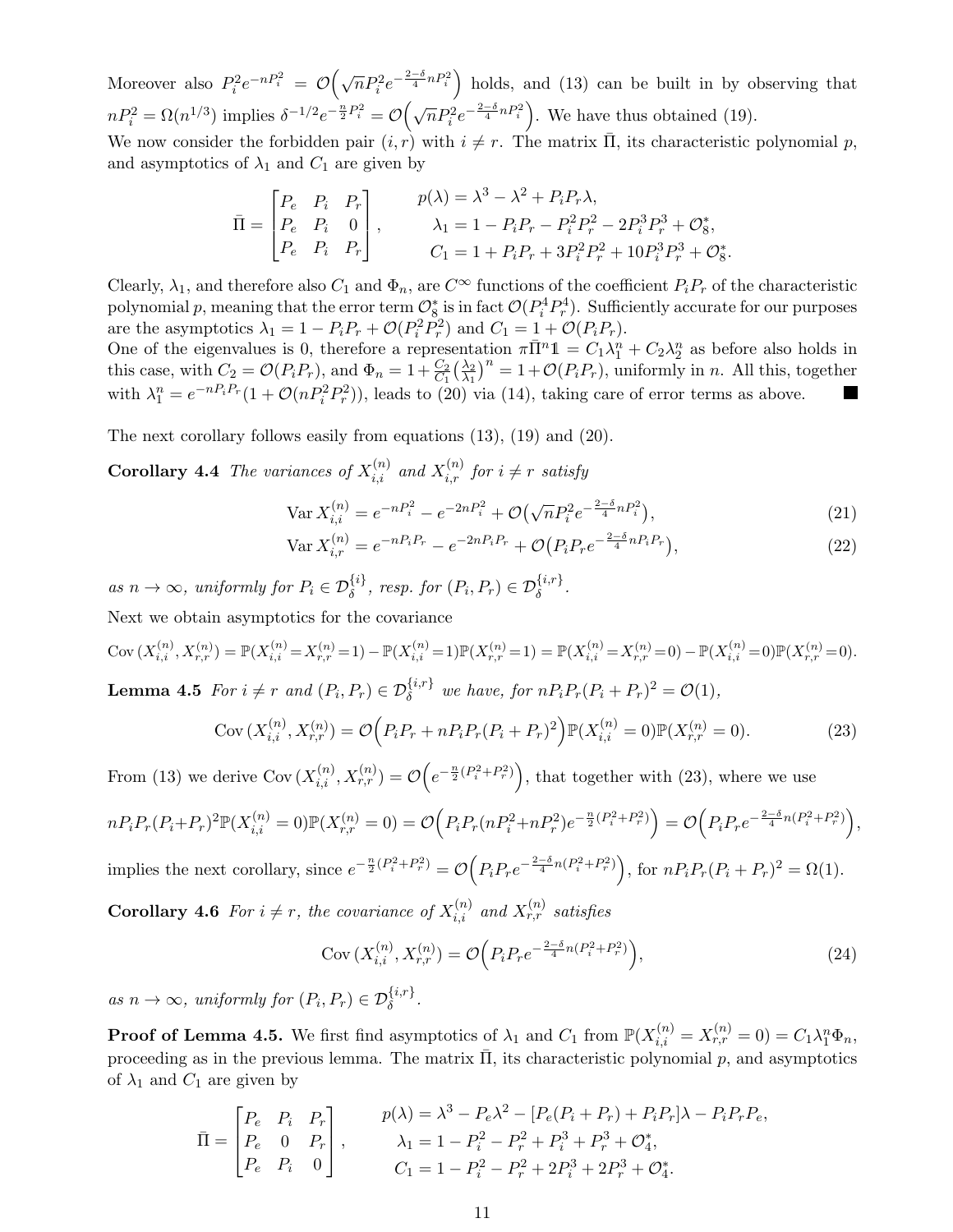Again, we can also replace  $P_e$  by  $1 - P_i - P_r$  and use gfun. From Lemma 4.1 we know that  $\lambda_1, C_1$  and  $\Phi_n$  are  $C^{\infty}$  functions of  $P_i, P_r$  in some open superset  $\mathcal F$  of  $\mathcal{D}_{\delta}^{\{i,r\}}$  $\delta^{i,r}$ , such that

$$
\mathbb{P}(X_{i,i}^{(n)} = X_{r,r}^{(n)} = 0) = C_1(P_i, P_r)[\lambda_1(P_i, P_r)]^n \Phi_n(P_i, P_r)
$$
\n(25)

holds for  $(P_i, P_r) \in \mathcal{D}_{\delta}^{\{i,r\}}$ . In fact, we will only need that those functions are  $C^2$  in the following. Note that  $\mathbb{P}(X_{i,i}^{(n)} = 0)$  can be obtained from (25) as the limiting case  $P_r \to 0$ . Observe that we have  $\lim_{P_i \to 0} \frac{C_1(P_i, P_r)}{C_1(0, P_r)C_1(P_i, 0)} = \lim_{P_r \to 0} \frac{C_1(P_i, P_r)}{C_1(0, P_r)C_1(P_i, 0)} = \lim_{P_i \to 0} \frac{\Phi_n(P_i, P_r)}{\Phi_n(0, P_r) \Phi_n(P_i, 0)} =$  $\lim_{P_r\to 0} \frac{\Phi_n(P_i,P_r)}{\Phi_n(0,P_r)\Phi_n(P_i,0)} = 1$ , and therefore  $\frac{C_1(P_i,P_r)}{C_1(0,P_r)C_1(P_i,0)} = 1 + \mathcal{O}(P_iP_r)$  and  $\frac{\Phi_n(P_i,P_r)}{\Phi_n(0,P_r)\Phi_n(P_i,0)} =$  $1 + \mathcal{O}(P_i P_r)$ .

To see that the latter holds uniformly in n and  $(P_i, P_r) \in \mathcal{D}_{\delta}^{\{i,r\}}$ , we start defining  $\check{\Pi} := \bar{\Pi} - \frac{\lambda_1}{\mathbf{u}\mathbf{v}}\mathbf{u}$ , so that  $\bar{\Pi} = \frac{\lambda_1}{uv}vu + \tilde{\Pi}$ , and

$$
\pi \bar{\Pi}^n \mathbb{1} = C_1 \lambda_1^n + \pi \check{\Pi}^n \mathbb{1},\tag{26}
$$

where we used that **u** and **v** are in the left resp. right kernel of the matrix  $\Pi$ .

Denoting the spectral radius of a square matrix A by  $\rho(A)$ , we clearly have  $\rho(\Pi) = |\lambda_2|$ , and since  $\mathcal{D}_\delta^{\{i,r\}}$  $\delta^{\{i,r\}}$  is compact, we have  $\max_{(P_i,P_r)\in\mathcal{D}_{\delta}^{\{i,r\}}}\frac{|\lambda_2|}{\lambda_1}$ δ  $\frac{\lambda_2}{\lambda_1}$  =:  $\kappa$  < 1. All components of  $\frac{1}{\lambda_1 \kappa} \tilde{\Pi}$  are continuous, so there is a constant  $C'$  such that  $\|\frac{1}{\lambda_{1}\kappa}\check{\Pi}\|_{F} \leq C'$  on  $\mathcal{D}_{\delta}^{\{i,r\}}$  $\delta^{\{\iota,\tau\}}$ . By applying Lemma 4.7 below to the matrix  $\frac{1}{\lambda_1 \kappa} \check{\Pi}$ , we obtain

$$
\Phi_n - 1 = \frac{\pi \check{\Pi}^n \mathbb{1}}{C_1 \lambda_1^n} = \mathcal{O}(n^2 \kappa^n) = \mathcal{O}(\bar{\kappa}^n),
$$

for some  $\kappa < \bar{\kappa} < 1$ , uniformly on  $\mathcal{D}_{\delta}^{\{i,r\}}$ . Similarly, we obtain  $\frac{\partial \Phi_n}{\partial P} = \mathcal{O}(\bar{\kappa}^n)$ ,  $\frac{\partial \Phi_n}{\partial P} = \mathcal{O}(\bar{\kappa}^n)$ ,  $\delta$  · Similarly, we obtain  $\overline{\partial P_i}$  =  $\mathcal{O}(\kappa)$ ,  $\overline{\partial P_r}$ and  $\frac{\partial^2 \Phi_n}{\partial P \cdot \partial P}$  $\frac{\partial^2 \Phi_n}{\partial P_i \partial P_r} = \mathcal{O}(\bar{\kappa}^n)$ , uniformly on  $\mathcal{D}_{\delta}^{\{i,r\}}$  $\{\delta^{i,r}\}\$ , using, e. g.,  $\frac{\partial \pi \check{\Pi}^{n} \mathbf{1}}{\partial P_{i}} = \sum_{0 \leq j < n} \pi \check{\Pi}^{j} \frac{\partial \check{\Pi}}{\partial P_{i}} \check{\Pi}^{n-1-j} \mathbf{1}$ , and again Lemma 4.7. Define  $\Psi_n(P_i, P_r) := \frac{\Phi_n(P_i, P_r)}{\Phi_n(0, P_r)\Phi_n(P_i, 0)} - 1$  and observe that  $\lim_{n \to \infty} \frac{\partial^2}{\partial P_i \partial P_n(P_i, P_r)}$  $\frac{\partial^2}{\partial P_i \partial P_r} \Psi_n = 0$  holds uniformly on  $\mathcal{D}_\delta^{\{i,r\}}$  $\oint_{\delta}^{\{\iota,r\}}$ . Note that we have  $\Psi_n(P_i,0) = \Psi_n(0,P_r) = 0$  for  $0 \le P_i, P_r \le 1-\delta$ , yielding

$$
\Psi_n(P_i, P_r) = \Psi_n(P_i, P_r) - \Psi_n(P_i, 0) - \Psi_n(0, P_r) + \Psi_n(0, 0) = P_i P_r \frac{\partial^2 \Psi_n}{\partial P_i \partial P_r}(p_i, p_r)
$$

by the (bivariate) Mean Value Theorem, where  $0 \le p_i \le P_i$  and  $0 \le p_r \le P_r$ , see [10, Thm. 9.40]. Defining  $\overline{C} := \max_{n \geq 1} \max_{(p_i, p_r) \in \mathcal{D}_{\delta}^{\{i,r\}}}$   $\partial^2 \Psi_n$  $\frac{\partial^2 \Psi_n}{\partial P_i \partial P_r}(p_i, p_r)\Big|$ , we finally conclude  $|\Psi_n(P_i, P_r)| \leq \bar{C}P_i P_r$  for all  $n \geq 1$  and  $(P_i, P_r) \in \mathcal{D}_{\delta}^{\{i,r\}}$ , establishing the uniformity claim. By our asymptotics for  $\lambda_1$ , we similarly obtain

$$
\ln \lambda_1(P_i, P_r) - \ln \lambda_1(P_i, 0) - \ln \lambda_1(0, P_r) + \ln \lambda_1(0, 0) = P_i P_r \frac{\partial^2 \ln \lambda_1}{\partial P_i \partial P_r}(p_i, p_r) = \mathcal{O}(P_i P_r (P_i + P_r)^2),
$$

leading to

$$
\frac{\lambda_1(P_i, P_r)}{\lambda_1(P_i, 0)\lambda_1(0, P_r)} = 1 + \mathcal{O}(P_i P_r (P_i + P_r)^2).
$$

We summarize

$$
\frac{\mathbb{P}(X_{i,i}^{(n)} = X_{r,r}^{(n)} = 0)}{\mathbb{P}(X_{i,i}^{(n)} = 0)\mathbb{P}(X_{r,r}^{(n)} = 0)} = 1 + \mathcal{O}(P_i P_r + n P_i P_r (P_i + P_r)^2),
$$

finally arriving at (23).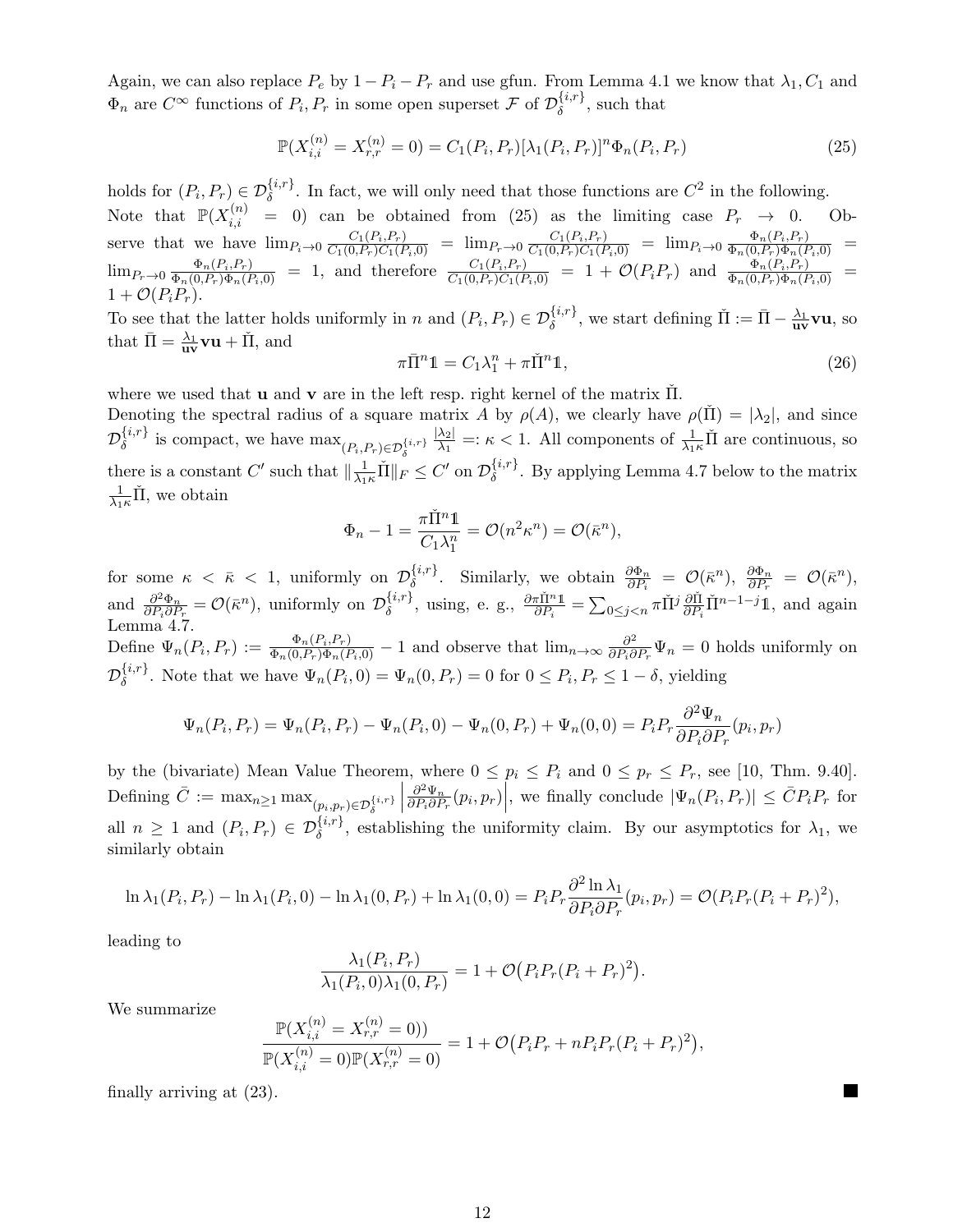**Lemma 4.7** Let  $A \in \mathbb{R}^{k \times k}$ , with  $k \geq 2$ , have spectral radius  $\rho(A) \leq 1$  and Frobenius norm  $||A||_F = C'$ . Then, with  $C := \max(C', k)$  and  $C'':= 2C^{k-1}$ , we have

$$
||A^n||_F \le C''n^{k-1}.
$$

**Proof.** There is an orthogonal matrix Q such that  $\overline{A} := QAQ^{-1}$  is upper triangular and satisfies  $\rho(\bar{A}) = \rho(A)$  and  $\|\bar{A}\|_F = \|A\|_F$ . Then

$$
||A^n||_F = ||Q^{-1}\bar{A}^nQ||_F = ||\bar{A}^n||_F.
$$

Since  $C \geq k$  ensures that  $((C/\sqrt{\ell})^{\ell})_{1 \leq \ell < k}$  is increasing, we can show  $|(\bar{A}^n)_{i,i}| \leq 1, |(\bar{A}^n)_{i,i+1}| \leq nC$ ,

$$
\begin{aligned} |(\bar{A}^n)_{i,i+2}| &\le nC + \binom{n}{2} \left(\frac{C}{\sqrt{2}}\right)^2 \le \binom{n+1}{2} \left(\frac{C}{\sqrt{2}}\right)^2, \\ |(\bar{A}^n)_{i,i+3}| &\le nC + \binom{2}{1} \binom{n}{2} \left(\frac{C}{\sqrt{2}}\right)^2 + \binom{n}{3} \left(\frac{C}{\sqrt{3}}\right)^3 \le \binom{n+2}{3} \left(\frac{C}{\sqrt{3}}\right)^3. \end{aligned}
$$

Note that  $(\bar{A}^n)_{i,i+3}$  is a sum of terms  $\bar{a}_{i_0,i_1}\bar{a}_{i_1,i_2}\cdots \bar{a}_{i_{n-1},i_n}$ , where  $(i_k)_{k=0}^n$  is an increasing sequence with  $i_0 = i$  and  $i_n = i+3$ . There is  $1 = {2 \choose 0}$  $\binom{2}{0}$  way to have a single jump (of size 3) in this sequence, and it can happen at  $\binom{n}{1}$  $\binom{n}{1}$  places. We have  $|\bar{a}^{\ell}_{i,i} \cdot \bar{a}_{i,i+3} \cdot \bar{a}^{n-1-\ell}_{i+3,i+3}| \leq C$ , because  $|\bar{a}_{k,k}| \leq 1$  for any k, and  $|\bar{a}_{i,i+3}| \leq C$  $\|\bar{A}\|_F \leq C$ . There are  $\binom{2}{1}$  $_{1}^{2}$ ) ways to have two jumps (two orderings of sizes 1 and 2) in this sequence, and there are  $\binom{n}{2}$  $\binom{n}{2}$  ways to place each of them. We have  $|\bar{a}^{\ell}_{i,i} \cdot \bar{a}_{i,i+1} \cdot \bar{a}^{m}_{i+1,i+1} \cdot \bar{a}_{i+1,i+3} \cdot \bar{a}^{n-2-\ell-m}_{i+3,i+3}| \leq \frac{C^2}{2}$ , because  $\bar{a}_{i,i+1}^2 + \bar{a}_{i+1,i+3}^2 \leq ||\bar{A}||_F^2 \leq C^2$ , and the product of those terms is maximized when they are both equal. There is  $1 = \binom{2}{3}$  $^{2}_{2}$ ) way to have three jumps (all of size 1) in this sequence, and there are  $\binom{n}{3}$  $\binom{n}{3}$  ways to place them. We have  $|\bar{a}_{i,i+1} \cdot \bar{a}_{i+1,i+2} \cdot \bar{a}_{i+2,i+3}| \le (C/\sqrt{3})^3$ , because  $\bar{a}_{i,i+1}^2 + \bar{a}_{i+1,i+2}^2 + \bar{a}_{i+2,i+3}^2 \le ||\bar{A}||_F^2 \le C^2$ , and the product of those terms is maximized when they are all equal. More generally we have  $|(\bar{A}^n)_{i,i+\ell}| \leq {\binom{n+\ell-1}{\ell}}$ fized when they are and<br>  $\binom{\ell-1}{\ell}$   $\left(\frac{C}{\sqrt{\ell}}\right)^{\ell} \leq \binom{n+k-2}{k-1}$  $\binom{k+2}{k-1}$  (*C*/√ $\frac{k-1}{k-1}$ <sup>k-1</sup> for 1 ≤ *i* < *i* +  $\ell$  ≤ *k*. We obtain

$$
\|\bar{A}^n\|_F \le k \binom{n+k-2}{k-1} \left(\frac{C}{\sqrt{k-1}}\right)^{k-1} \le 2C^{k-1}n^{k-1},
$$

because of  $\binom{n+k-2}{k-1}$  $(k+1)(k+1) \leq n^{k-1}$  for  $k \geq 2$  and  $n \geq 1$ , and because of  $\max_{k \geq 2} \frac{k}{(k-1)(k-1)/2} = 2$ , which completes the proof.

#### **4.2** The variance of  $X_1^{(n)}$ 1

In this subsection we use the results on variances and covariances in the case of avoided pairs of identical letters, that we have derived so far, to furnish a proof of equation (4) of Theorem 2.1.

**Lemma 4.8** The variance of  $X_1^{(n)}$  $i_1^{(n)}$  is asymptotically given by

$$
\text{Var}\,X_1^{(n)} = \sum_{i\geq 1} \text{Var}\,X_{i,i}^{(n)} + \mathcal{O}\left(\frac{1}{n}\right) = S_1^{(n)} + \mathcal{O}\left(\frac{1}{\sqrt{n}}\right),
$$

with  $S_1^{(n)}$  $\binom{n}{1}$  given in (1). In particular the contribution of covariances is negligible.

**Proof.** Dealing with covariances first, note that  $(24)$  guarantees that the double sum of covariances  $\sum_{i\neq r}$ Cov  $(X_{i,i}^{(n)}, X_{r,r}^{(n)})$  makes a negligible contribution to the variance of  $X_1^{(n)}$  $1^{(n)}$ : We will use that

$$
\sum_{k\geq 1} \left[ n P_k^{\beta} \right]^{\alpha} e^{-n P_k^{\beta}} = \mathcal{O}(1) \text{ holds for } \alpha, \beta > 0. \tag{27}
$$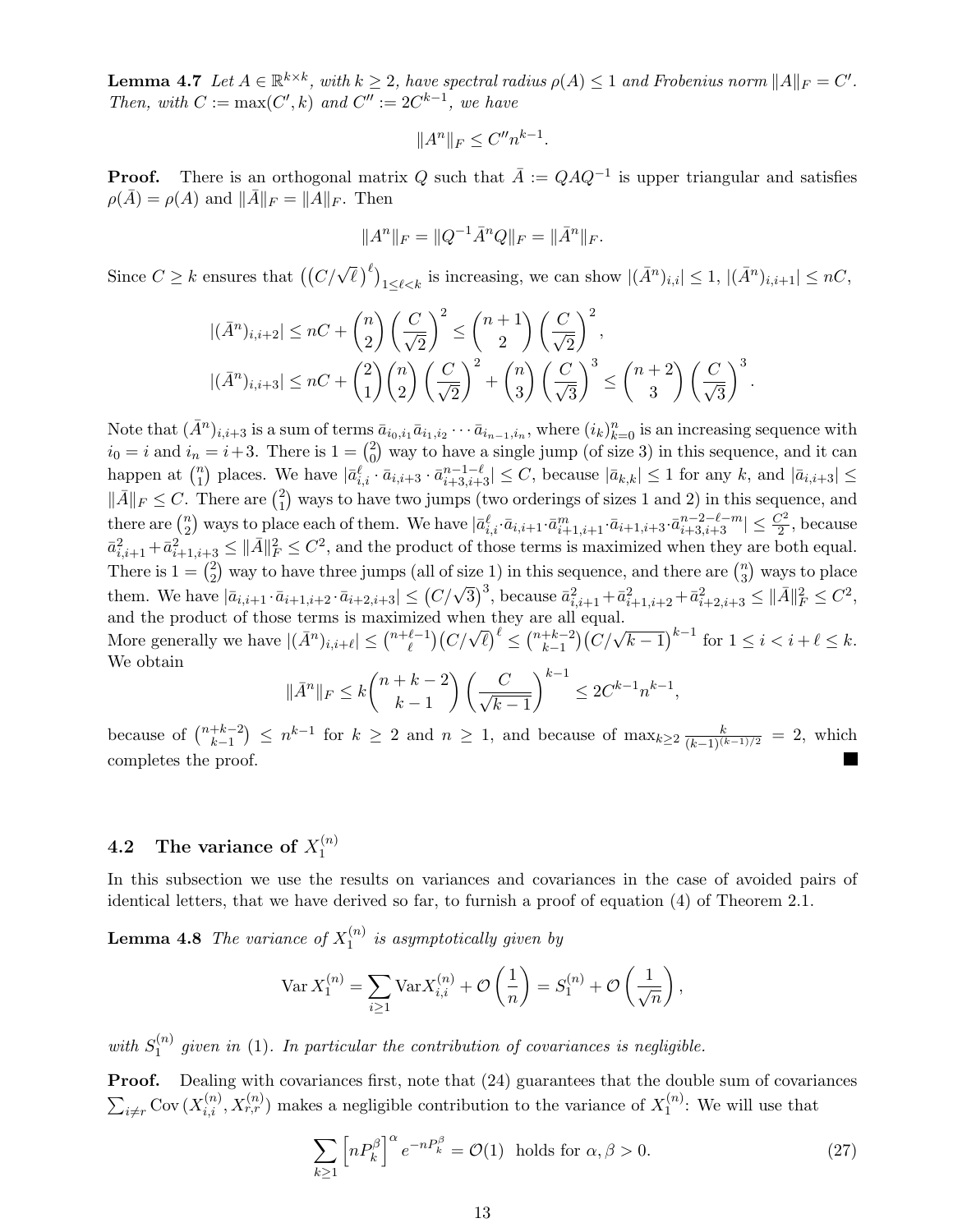With the help of (27), which will be proved in Appendix B, we find

$$
\sum_{i\geq 1}\sum_{r\geq 1}P_iP_re^{-\frac{2-\delta}{4}n(P_i^2+P_r^2)}=\frac{1}{n}\sum_{i\geq 1}(nP_i^2)^{1/2}e^{-\frac{2-\delta}{4}nP_i^2}\sum_{r\geq 1}(nP_r^2)^{1/2}e^{-\frac{2-\delta}{4}nP_r^2}=\mathcal{O}\left(\frac{1}{n}\right).
$$

This leads to  $\sum_{i \neq r}$  Cov  $(X_{i,i}^{(n)}, X_{r,r}^{(n)}) = \mathcal{O}(\frac{1}{n})$  $\frac{1}{n}$ ).

We now turn to  $\sum_{i\geq 1} \text{Var} X_{i,i}^{(n)}$ . Observe that the sum of error terms from (21) satisfies

$$
\sum_{i\geq 1} \sqrt{n} P_i^2 e^{-\frac{2-\delta}{4}nP_i^2} = \mathcal{O}\left(\frac{1}{\sqrt{n}}\right),\,
$$

by (27). Therefore, up to an error term  $\mathcal{O}\left(\frac{1}{\ell}\right)$  $\overline{n}$ ), the variance  $\text{Var } X_1^{(n)}$  $1^{(n)}$  equals

$$
\sum_{i\geq 1} \left[ e^{-nP_i^2} - e^{-2nP_i^2} \right] = \sum_{i\geq 1} \left[ 1 - e^{-2nP_i^2} \right] - \sum_{i\geq 1} \left[ 1 - e^{-nP_i^2} \right] = G(2np^2) - G(np^2),
$$

which can be evaluated using G from Appendix A.1, directly leading to  $S_1^{(n)}$  $1^{(n)}$  from (1).

#### 4.3 Contribution of covariances to the variance of  $X_2^{(n)}$ 2

In this subsection we will prove the following lemma, which will also imply equations (5) and (6) of Theorem 2.1.

**Lemma 4.9** The variance of  $X_2^{(n)}$  $e_2^{(n)}$  is asymptotically given by

$$
\text{Var}\,X_2^{(n)} = \sum_{i,j\geq 1} \text{Var}\,X_{i,j}^{(n)} + 2\sum_{i,j,k\geq 1} H(i,j,k) + \mathcal{O}\left(\frac{\ln n}{\sqrt{n}}\right) = S_2^{(n)} + T_2^{(n)} + \mathcal{O}\left(\frac{\ln n}{\sqrt{n}}\right),\tag{28}
$$

where  $H(i, j, k) = (e^{nP_i P_j P_k} - 1)e^{-nP_i P_j - nP_j P_k},$  and  $S_2^{(n)}$  $\mathcal{Z}_2^{(n)}$ ,  $T_2^{(n)}$  are given in (2) and (3). Only covariances Cov  $(X_{i,j}^{(n)}, X_{j,k}^{(n)})$ , resp. Cov  $(X_{j,i}^{(n)}, X_{k,j}^{(n)})$ , with i, j, k all different, and Cov  $(X_{i,j}^{(n)}, X_{j,i}^{(n)})$  with i, j different, contribute significantly to  $\text{Var } X_2^{(n)}$  $2^{(n)}$ .

**Proof.** We start considering distinct forbidden pairs  $(i_1, j_1)$ ,  $(i_2, j_2)$ , where we allow  $i_1 \neq j_1$  or  $i_2 \neq j_2$  or both, and are again interested in negligibility of covariance contributions.

Let  $J := \{i_1, j_1, i_2, j_2\}$ , and assume  $P_i > 0$  for  $i \in J$ , as well as  $P_e := 1 - \sum_{i \in J} P_i \ge \delta$ . Define the matrix  $\Pi$  with rows and columns indexed by the set  $J \cup \{e\}$  (which we assume ordered, starting with e and followed by the elements of J in ascending order) via

$$
\bar{\Pi}_{i,j} := \begin{cases} 0, & (i,j) \in \{ (i_1, j_1), (i_2, j_2) \}, \\ P_j, & \text{else,} \end{cases}
$$

We will have to distinguish several cases, which however share some common features: The sought probability can be expressed as

$$
\mathbb{P}(X_{i_1,j_1}^{(n)} = X_{i_2,j_2}^{(n)} = 0) = \pi \bar{\Pi}^n \mathbb{1} = C_1 \lambda_1^n \Phi_n,
$$

where, as previously observed,  $\lambda_1, C_1$  and  $\Phi_n$  for  $n \geq 1$  are  $C^{\infty}$  functions on an open superset of  $\mathcal{D}_{\delta}^J$ . Limits  $\lim_{n\to\infty} \Phi_n = 1$ ,  $\lim_{n\to\infty} \frac{\partial \Phi_n}{\partial P_n}$  $\frac{\partial \Phi_n}{\partial P_{i_1}} = 0$ , etc., will again be uniform for  $(P_i)_{i \in J} \in \mathcal{D}_{\delta}^J$ . Denoting

$$
\mathbb{P}(X_{i_1,j_1}^{(n)}=0)=C_*\lambda_*^n\Phi_n^*, \qquad \mathbb{P}(X_{i_2,j_2}^{(n)}=0)=C_\circ\lambda_\circ^n\Phi_n^{\circ},
$$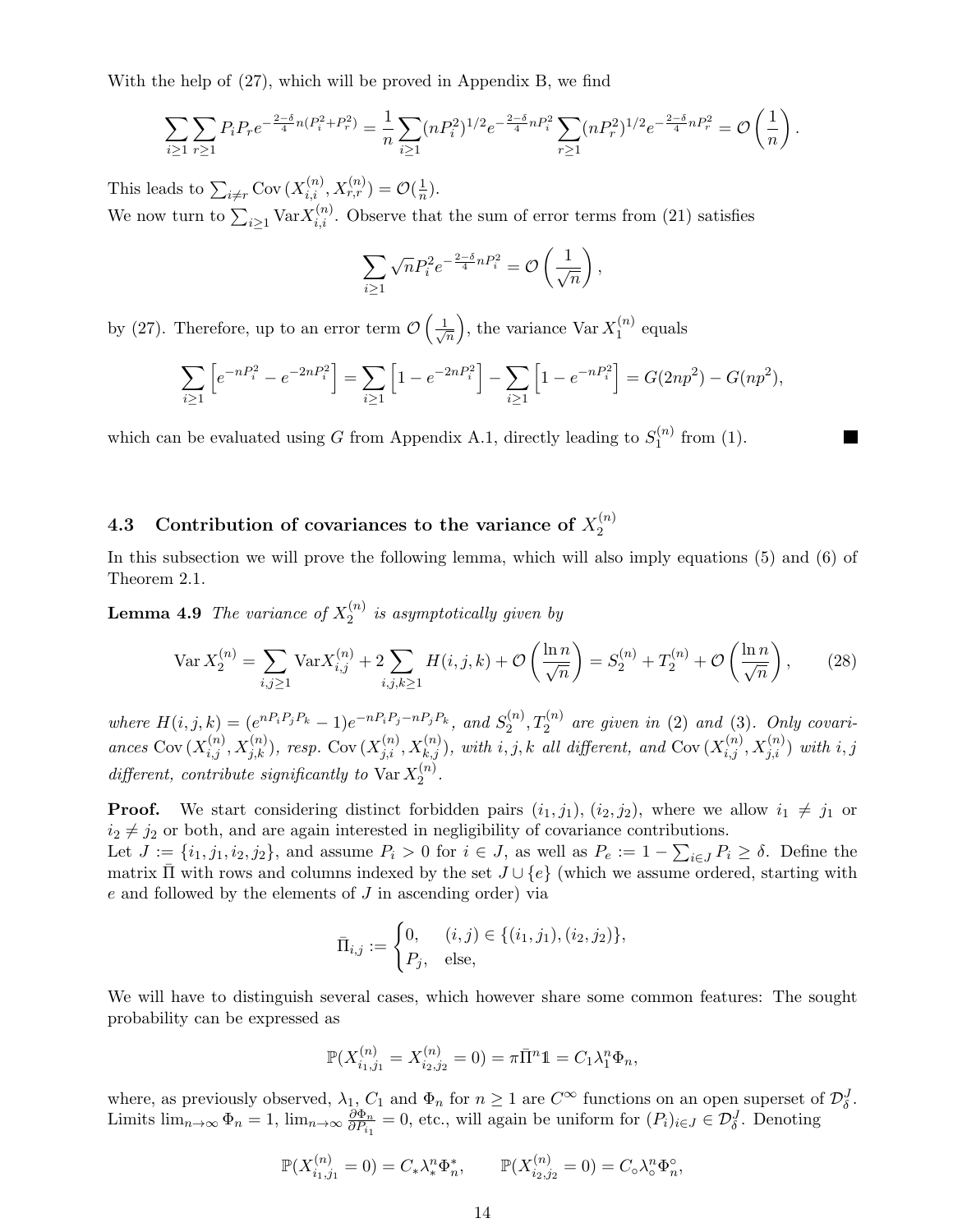we observe

$$
\lim_{P_i \to 0} \frac{\lambda_1}{\lambda_* \lambda_{\circ}} = \lim_{P_i \to 0} \frac{C_1}{C_* C_{\circ}} = \lim_{P_i \to 0} \frac{\Phi_n}{\Phi_n^* \Phi_n^{\circ}} = 1, \text{ for } i \in J,
$$

leading to  $\frac{\lambda_1}{\lambda_* \lambda_o} = 1 + \mathcal{O}\left(\prod_{i \in J} P_i\right), \frac{C_1}{C_* C}$  $\frac{C_1}{C_*C_\circ} = 1 + \mathcal{O}\left(\prod_{i \in J} P_i\right),$  and  $\frac{\Phi_n}{\Phi_n^* \Phi_n^{\circ}} = 1 + \mathcal{O}\left(\prod_{i \in J} P_i\right)$ , with implied constant independent of  $n$ . (This independence can be shown as in the proof of Lemma 4.5.) As we will see, more accurate representations for  $\lambda_1$ , complementing those obtained by Algorithm 1, can always be found in the form

$$
\lambda_1 = 1 - P_{i_1} P_{j_1} - P_{i_2} P_{j_2} + Q + \mathcal{O}_4^*,
$$

where  $Q = \mathcal{O}_3^*$  and  $Q \geq 0$ . We will observe, that in each of the cases

$$
Q = \sum_{i,r,t:(i,r),(r,t)\in\{(i_1,j_1),(i_2,j_2)\}} P_i P_r P_t
$$
\n(29)

holds. Using  $\lambda_* = 1 - P_{i_1}P_{j_1} + Q_* + \mathcal{O}(P_{i_1}^2P_{j_1}^2)$  and  $\lambda_{\circ} = 1 - P_{i_2}P_{j_2} + Q_{\circ} + \mathcal{O}(P_{i_2}^2P_{j_2}^2)$  (depending on whether  $(i_1, j_1) = (i, i)$  or  $(i, r)$ , we have  $Q_* = P_i^3$  or  $Q_* = 0$ , and similarly for  $Q_{\circ}$ , see the proof of Lemma 4.3), we will obtain in most of the cases

$$
\ln \frac{\lambda_1}{\lambda_* \lambda_{\circ}} = Q - Q_* - Q_{\circ} + \mathcal{O}(P_{i_1} P_{j_1} P_{i_2} P_{j_2}), \tag{30}
$$

where the error term needs justification in each of these cases. In some cases this is done by employing the MVT, as in the proof of Lemma 4.5. This results in the following expression for a quotient of probabilities, that directly leads to an expression for the covariance, where we denote  $\bar{Q} := Q - Q_* - Q_\circ$ ,

$$
\frac{\mathbb{P}(X_{i_1,j_1}^{(n)} = X_{i_2,j_2}^{(n)} = 0)}{\mathbb{P}(X_{i_1,j_1}^{(n)} = 0)\mathbb{P}(X_{i_2,j_2}^{(n)} = 0)} = \left(\frac{\lambda_1}{\lambda_*\lambda_o}\right)^n \frac{C_1}{C_*C_o} \frac{\Phi_n}{\Phi_n^*\Phi_n^o} = e^{n\left(\bar{Q} + \mathcal{O}(P_{i_1}P_{j_1}P_{i_2}P_{j_2})\right)} \left(1 + \mathcal{O}\left(\prod_{i \in J} P_i\right)\right),
$$
  
\n
$$
\text{Cov}\left(X_{i_1,j_1}^{(n)}, X_{i_2,j_2}^{(n)}\right) = \left[(e^{n\bar{Q}} - 1) + \mathcal{O}\left(nP_{i_1}P_{j_1}P_{i_2}P_{j_2} + \prod_{i \in J} P_i\right)e^{n\bar{Q}}\right] \mathbb{P}(X_{i_1,j_1}^{(n)} = 0)\mathbb{P}(X_{i_2,j_2}^{(n)} = 0),
$$

valid for  $nP_{i_1}P_{j_1}P_{i_2}P_{j_2} = \mathcal{O}(1)$ . It will turn out that in some of the cases we have  $\overline{Q}=0$ . In cases where  $\overline{Q} > 0$  we always have  $\overline{Q} = \mathcal{O}(\prod_{i \in J} P_i)$  and  $\overline{Q} \leq \frac{1-\delta}{2}\varepsilon$ , with  $\varepsilon := P_{i_1}P_{j_1} + P_{i_2}P_{j_2}$ . Using the latter, and (13), as well as  $e^{n\bar{Q}} - 1 \leq n\bar{Q}e^{n\bar{Q}}$ , we obtain

$$
e^{n\bar{Q}}\mathbb{P}(X_{i_1,j_1}^{(n)}=0)\mathbb{P}(X_{i_2,j_2}^{(n)}=0)=\mathcal{O}\Big(e^{-\frac{\delta}{2}n\varepsilon}\Big),
$$
  

$$
(e^{n\bar{Q}}-1)\left[\mathbb{P}(X_{i_1,j_1}^{(n)}=0)\mathbb{P}(X_{i_2,j_2}^{(n)}=0)-e^{-n\varepsilon}\right]=\mathcal{O}\Big(n\bar{Q}\sqrt{n\varepsilon}e^{-\frac{\delta}{2}n\varepsilon}\Big)=\mathcal{O}\Big(\sqrt{n}\bar{Q}e^{-\frac{\delta}{4}n\varepsilon}\Big).
$$

In case of  $nP_{i_1}P_{j_1}P_{i_2}P_{j_2} = \Omega(1)$  we use (13) to obtain

Cov 
$$
(X_{i_1,j_1}^{(n)}, X_{i_2,j_2}^{(n)}) = \mathcal{O}\left(e^{-\frac{n}{2}\varepsilon}\right) = \mathcal{O}\left(nP_{i_1}P_{j_1}P_{i_2}P_{j_2}e^{-\frac{\delta}{4}n\varepsilon}\right),
$$

and all this results in

$$
Cov(X_{i_1,j_1}^{(n)}, X_{i_2,j_2}^{(n)}) = (e^{n\bar{Q}} - 1)e^{-n(P_{i_1}P_{j_1} + P_{i_2}P_{j_2})} + \mathcal{O}\Big((nP_{i_1}P_{j_1}P_{i_2}P_{j_2} + \sqrt{n}\prod_{i \in J}P_i)e^{-\frac{\delta}{4}n(P_{i_1}P_{j_1} + P_{i_2}P_{j_2})}\Big).
$$

We distinguish the following cases, only Cases 1, 5 and 6 involving  $\overline{Q} \neq 0$ , and Case 6 slightly deviating from the general pattern outlined above.

**Case 1:** Pairs  $(i, r)$ ,  $(r, t)$  with  $i, r, t$  all different.

The matrix  $\Pi$  and its characteristic polynomial  $p$  are given by

$$
\bar{\Pi} = \begin{bmatrix} P_e & P_i & P_r & P_t \\ P_e & P_i & 0 & P_t \\ P_e & P_i & P_r & 0 \\ P_e & P_i & P_r & P_t \end{bmatrix}, \qquad p(\lambda) = \lambda^4 - \lambda^3 + P_r(P_i + P_t)\lambda^2 - P_iP_rP_t\lambda.
$$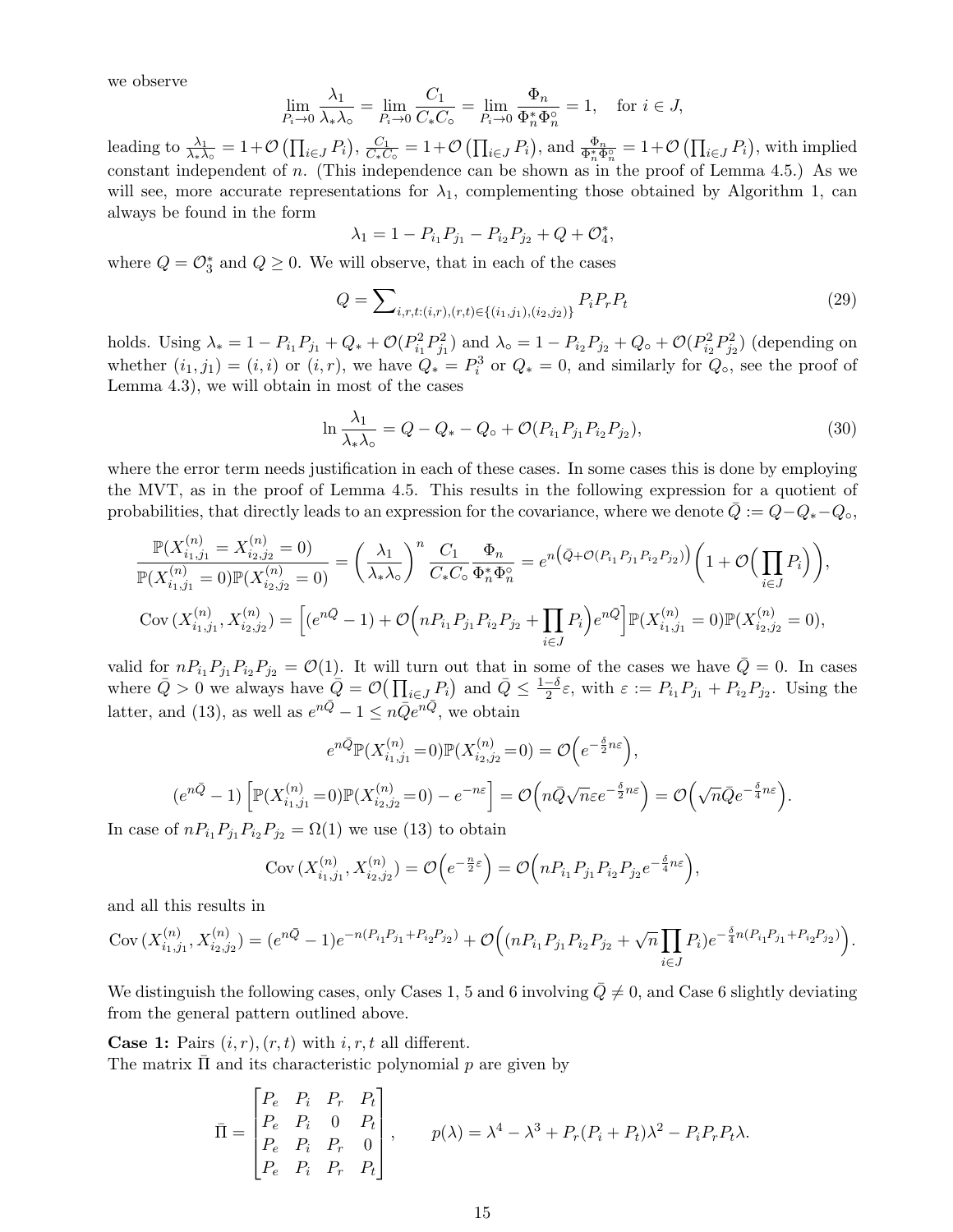Using Algorithm 1 and (18), we obtain

$$
\lambda_1 = 1 - P_i P_r - P_r P_t + P_i P_r P_t + O_4^*,
$$
  
\n
$$
C_1 = 1 + P_i P_r + P_r P_t - 2P_i P_r P_t + O_4^*.
$$

We can see that  $\lambda_1 = 1 - P_i P_r - P_r P_t + P_r P_i P_t + P_r^2 \mathcal{O}_2^*$  holds, by noting that  $\lambda_1$  is a  $C^{\infty}$  function of the coefficients  $P_r(P_i+P_t)$  and  $-P_iP_rP_t$  of the polynomial p, and terms of order 2 or higher contribute  $P_r^2 \mathcal{O}_2^*$ . Thus, by the MVT, for some  $0 < p_i < P_i, 0 < p_t < P_t$ ,

$$
\ln \frac{\lambda_1}{\lambda_* \lambda_{\circ}} = P_i P_t \frac{\partial^2 \ln \lambda_1}{\partial P_i \partial P_t} (p_i, p_t) = P_i P_t P_r (1 + \mathcal{O}(P_r)).
$$

So (30) is established with  $\bar{Q} = P_i P_r P_t$ , which indeed satisfies  $\bar{Q} \leq \frac{1}{4}$  $\frac{1}{4}P_r(P_i+P_t) \leq \frac{1-\delta}{2}\varepsilon$ , since  $\delta \leq 1/2$ . **Case 2a:** Pairs  $(i, r)$ ,  $(i, t)$  with  $i, r, t$  all different.

The matrix  $\Pi$ , its characteristic polynomial p, and asymptotics of  $\lambda_1$  and  $C_1$  are given by

$$
\bar{\Pi} = \begin{bmatrix} P_e & P_i & P_r & P_t \\ P_e & P_i & 0 & 0 \\ P_e & P_i & P_r & P_t \\ P_e & P_i & P_r & P_t \\ P_e & P_i & P_r & P_t \end{bmatrix}, \qquad \begin{aligned} p(\lambda) &= \lambda^4 - \lambda^3 + P_i(P_r + P_t)\lambda^2, \\ \lambda_1 &= 1 - P_i P_r - P_i P_t + \mathcal{O}_4^*, \\ C_1 &= 1 + P_i P_r + P_i P_t + \mathcal{O}_4^*. \end{aligned}
$$

Again,  $\lambda_1$  is a  $C^{\infty}$  function of the coefficient  $P_i(P_r + P_t)$ , leading to  $\lambda_1 = 1 - P_i P_r - P_i P_t + P_i^2 \mathcal{O}_2^*$ , which we use to derive  $\ln(\frac{\lambda_1}{\lambda_* \lambda_0}) = P_r P_t \frac{\partial^2 \ln \lambda_1}{\partial P_r \partial P_t}$  $\frac{\partial^2 \ln \lambda_1}{\partial P_r \partial P_t}(p_r, p_t) = \mathcal{O}(P_r P_t P_i^2)$ , yielding (30) with  $\bar{Q} = 0$ .

**Case 2b:** Pairs  $(r, i)$ ,  $(t, i)$  with  $i, r, t$  all different.

Here the matrix (call it  $\bar{\Pi}_b$ ) can be seen to be a similarity transformation involving diagonal matrices of the transposed matrix (call it  $\bar{\Pi}_a$ ) in Case 2a, more precisely, with  $\mathbf{p} := \pi \bar{\Pi} = [P_e, (P_i)_{i \in I}]$ , we have  $\bar{\Pi}_b = \text{Diag}(\mathbf{p})^{-1} \bar{\Pi}_a^t \text{Diag}(\mathbf{p})$ , leading to  $\mathbf{p} \bar{\Pi}_b^{n-1} \mathbb{1} = \mathbf{p} \bar{\Pi}_a^{n-1} \mathbb{1}$ , and implying that  $p(\lambda), \lambda_1, C_1$ , and also the covariance, are the same as in Case 2a.

**Case 3:** Pairs  $(i, i)$ ,  $(r, t)$  with  $i, r, t$  all different. The matrix  $\overline{\Pi}$ , its characteristic polynomial p, and asymptotics of  $\lambda_1$  and  $C_1$  are given by

$$
\bar{\Pi} = \begin{bmatrix} P_e & P_i & P_r & P_t \\ P_e & 0 & P_r & P_t \\ P_e & P_i & P_r & 0 \\ P_e & P_i & P_r & P_t \end{bmatrix}, \qquad \begin{aligned} p(\lambda) &= \lambda^4 - (1 - P_i)\lambda^3 - (P_i - P_i^2 - P_r P_t)\lambda^2 + P_i P_r P_t \lambda, \\ \lambda_1 &= 1 - P_i^2 - P_r P_t + P_i^3 + \mathcal{O}_4^*, \\ C_1 &= 1 + P_i^2 + P_r P_t - 2P_i^3 + \mathcal{O}_4^*. \end{aligned}
$$

Denoting by  $\lambda_{\circ} = \lim_{P_i \to 0} \lambda_1$  the largest zero of  $\lambda^2 - \lambda + P_r P_t$ , and  $r(\lambda) = \frac{p(\lambda)}{\lambda}$ , we compute

$$
r(\lambda_{\circ} + P_i^2 \mu) = P_i^2 \lambda_{\circ} + P_i^2 (P_i^2 + 2P_i \lambda_{\circ} + 2\lambda_{\circ}^2 - P_i - \lambda_{\circ}) \mu + P_i^4 (P_i + 3\lambda_{\circ} - 1) \mu^2 + P_i^6 \mu^3 = 0,
$$

and conclude by the implicit function theorem, using  $\lambda_{\circ} = 1 + \mathcal{O}_{2}^{*}$ , that there is a unique  $C^{\infty}$  function  $\mu$  of  $P_i$ ,  $P_r$ ,  $P_t$  near the origin, satisfying  $\mu(0,0,0) = -1$ , such that  $\lambda_1 = \lambda_0 + P_i^2 \mu$ . This leads to  $\frac{\partial^2 \lambda_1}{\partial t^2} - \mathcal{O}(P_i)$  and similarly  $\frac{\partial^2 \lambda_1}{\partial t^2} - \mathcal{O}(P_i)$  resulting in  $\ln(\frac{\lambda_1}{\lambda_1}) - \mathcal{O$  $\frac{\partial^2 \lambda_1}{\partial P_i \partial P_r} = \mathcal{O}(P_i)$ , and similarly  $\frac{\partial^2 \lambda_1}{\partial P_i \partial P_r}$  $\frac{\partial^2 \lambda_1}{\partial P_i \partial P_i} = \mathcal{O}(P_i)$ , resulting in  $\ln(\frac{\lambda_1}{\lambda_* \lambda_0}) = \mathcal{O}(P_r P_t P_i^2)$ , yielding (30).

**Case 4:** Pairs  $(i, j)$ ,  $(r, t)$  with  $i, j, r, t$  all different.

The matrix  $\Pi$ , its characteristic polynomial p, and asymptotics of  $\lambda_1$  and  $C_1$  are given by

$$
\bar{\Pi} = \begin{bmatrix} P_e & P_i & P_j & P_r & P_t \\ P_e & P_i & 0 & P_r & P_t \\ P_e & P_i & P_j & P_r & P_t \\ P_e & P_i & P_j & P_r & 0 \\ P_e & P_i & P_j & P_r & 0 \\ P_e & P_i & P_j & P_r & P_t \end{bmatrix}, \qquad \begin{aligned} p(\lambda) &= \lambda^5 - \lambda^4 + (P_i P_j + P_r P_t) \lambda^3 \\ \lambda_1 &= 1 - P_i P_j - P_r P_t + \mathcal{O}_4^*, \\ C_1 &= 1 + P_i P_j + P_r P_t + \mathcal{O}_4^*. \end{aligned}
$$

,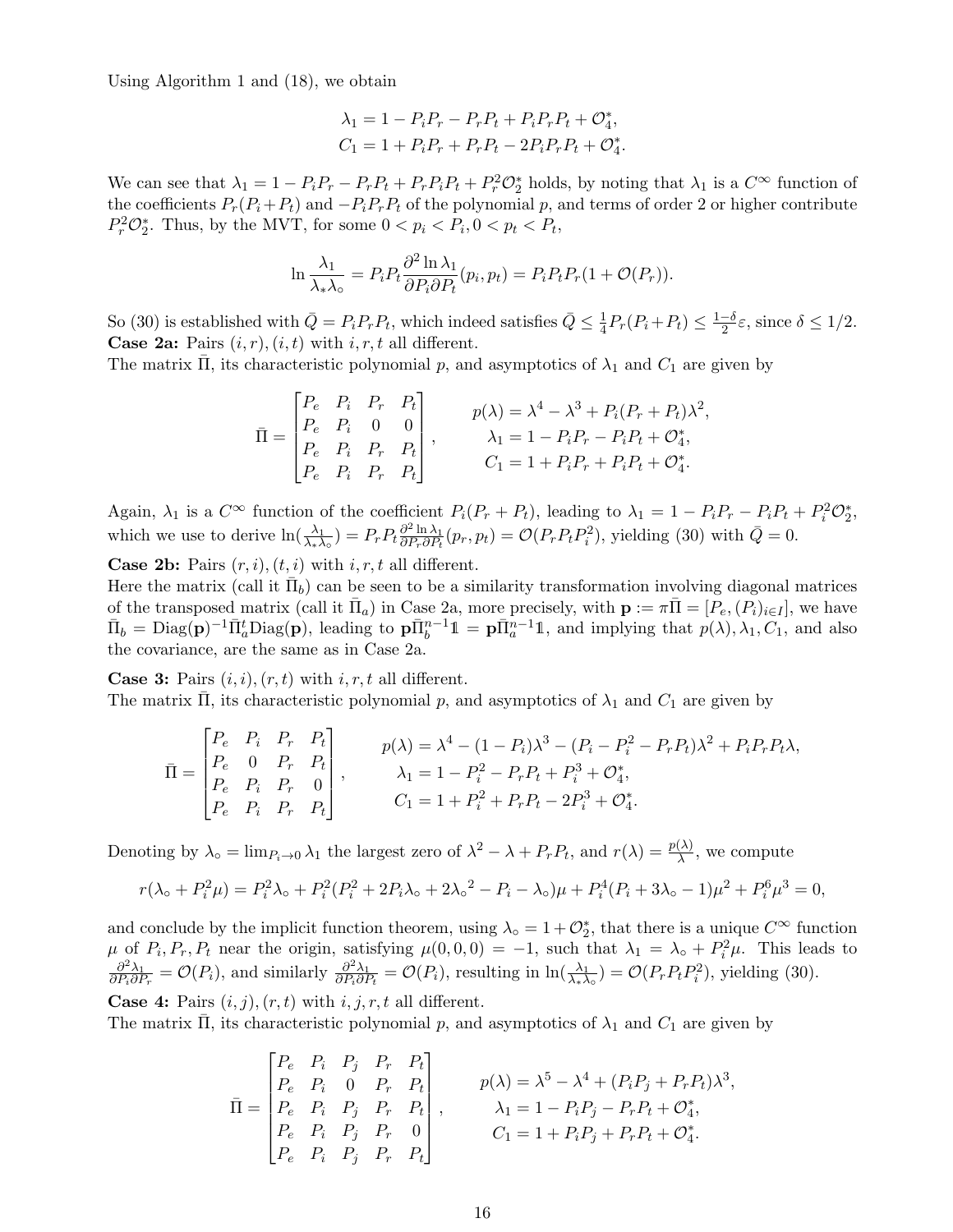Observe that  $\frac{\partial^2 \ln \lambda_1}{\partial P \cdot \partial P}$  $\frac{\partial^2 \ln \lambda_1}{\partial P_i \partial P_r} = \mathcal{O}_2^*$  and  $\frac{\partial^2 \ln \lambda_1}{\partial P_j \partial P_t}$  $\frac{\partial^2 \ln \lambda_1}{\partial P_j \partial P_t} = \mathcal{O}_2^*$  lead to  $\ln(\frac{\lambda_1}{\lambda_* \lambda_\circ}) = \mathcal{O}(P_i P_j P_r P_t)$ , yielding (30).

**Case 5:** Pairs  $(i, r)$ ,  $(r, i)$  with  $i, r$  different.

The matrix  $\Pi$ , its characteristic polynomial p, and asymptotics of  $\lambda_1$  and  $C_1$  are given by

$$
\bar{\Pi} = \begin{bmatrix} P_e & P_i & P_r \\ P_e & P_i & 0 \\ P_e & 0 & P_r \end{bmatrix}, \qquad \begin{array}{c} p(\lambda) = \lambda^3 - \lambda^2 + P_i P_r \lambda + P_e P_i P_r, \\ \lambda_1 = 1 - 2P_i P_r + P_i^2 P_r + P_i P_r^2 + \mathcal{O}_4^*, \\ C_1 = 1 + 2P_i P_r - 2P_i^2 P_r - 2P_i P_r^2 + \mathcal{O}_4^* \end{array}
$$

.

Note that  $\lambda_1$  is a  $C^{\infty}$  function of the coefficients  $P_i P_r$  and  $P_i P_r (1 - P_i - P_r)$ , leading to

$$
\lambda_1 = 1 - 2P_i P_r + P_i P_r (P_i + P_r) + \mathcal{O}(P_i^2 P_r^2),
$$

which, together with  $\lambda_* = \lambda_{\circ} = 1 - P_i P_r + \mathcal{O}(P_i^2 P_r^2)$ , we use to derive

$$
\frac{\lambda_1}{\lambda_*\lambda_{\circ}} = 1 + P_i^2 P_r + P_i P_r^2 + \mathcal{O}(P_i^2 P_r^2).
$$

This is in accordance with (30), with  $\overline{Q} = P_i^2 P_r + P_i P_r^2 = P_i P_r (P_i + P_r) \le P_i P_r (1 - \delta) = \frac{1 - \delta}{2} \varepsilon$ . **Case 6a:** Pairs  $(i, i), (i, r)$  with  $i, r$  different.

The matrix  $\overline{\Pi}$ , its characteristic polynomial p, and asymptotics of  $\lambda_1$  and  $C_1$  are given by

$$
\bar{\Pi} = \begin{bmatrix} P_e & P_i & P_r \\ P_e & 0 & 0 \\ P_e & P_i & P_r \end{bmatrix}, \qquad \begin{aligned} p(\lambda) &= \lambda^3 - (1 - P_i)\lambda^2 - P_i P_e \lambda, \\ \lambda_1 &= 1 - P_i^2 - P_i P_r + P_i^2 P_r + P_i^3 + \mathcal{O}_4^*, \\ C_1 &= 1 + P_i^2 + P_i P_r - 2P_i^2 P_r - 2P_i^3 + \mathcal{O}_4^*. \end{aligned}
$$

We start deriving the more precise estimate  $\lambda_1 = 1 - P_i^2 - P_i P_r + P_i^2 P_r + P_i^3 + P_i^2 \mathcal{O}_2^*$ : Abbreviating  $\sigma = P_i + P_r$ ,  $\kappa = P_i - P_i^2$ , we use  $p(\lambda_1) = 0$  to infer the existence of a function  $\mu$  that satisfies  $\lambda_1 = 1 - \kappa \sigma + P_i^2 \mu$ . Indeed, from

$$
0 = \lambda_1^2 - (1 - P_i)\lambda_1 - P_i(1 - \sigma)
$$
  
=  $(1 - \kappa\sigma + P_i^2\mu)^2 - (1 - P_i)(1 - \kappa\sigma + P_i^2\mu) - P_i(1 - \sigma)$   
=  $\kappa^2\sigma^2 + \sigma(P_i - \kappa - P_i\kappa) + P_i^2\mu(1 + P_i - 2\kappa\sigma) + P_i^4\mu^2$   
=  $P_i^2 [(1 - P_i)^2\sigma^2 + \sigma P_i + (1 + P_i - 2\kappa\sigma)\mu + P_i^2\mu^2]$ 

we conclude by the implicit function theorem that there is a unique  $C^{\infty}$  function  $\mu$  of  $P_i, P_r$  near the origin, satisfying  $\mu = \mathcal{O}_2^*$ .

Since  $\lim_{P_r\to 0}\lambda_1 = \lambda_*$  and  $\lim_{P_r\to 0}\lambda_{\circ} = 1$ , we have  $\frac{\lambda_1}{\lambda_*\lambda_{\circ}} = 1 + \mathcal{O}(P_r)$ . This estimate will now be refined. From  $\lambda_* = 1 - P_i^2 + P_i^3 + \mathcal{O}(P_i^4)$  and  $\lambda_{\circ} = 1 - P_i P_r + \mathcal{O}(P_i^2 P_r^2)$  we deduce  $\lambda_* \lambda_{\circ} =$  $1 - P_i^2 - P_i P_r + P_i^3 + P_i^2 \mathcal{O}_2^*$  and

$$
\frac{\lambda_1}{\lambda_*\lambda_{\circ}} = \frac{\lambda_*\lambda_{\circ} + P_i^2 P_r + P_i^2 \mathcal{O}_2^*}{\lambda_*\lambda_{\circ}} = 1 + P_i^2 P_r + P_i^2 \mathcal{O}_2^* = 1 + P_i^2 P_r + P_i^2 P_r \mathcal{O}_1^* = 1 + P_i^2 P_r + \mathcal{O}(P_i^2 P_r).
$$

This is not quite (30), but  $\overline{Q} = P_i^2 P_r = \frac{P_r}{2} P_i^2 + \frac{P_i}{2} P_i P_r \leq \frac{1-\delta}{2} \varepsilon$  is satisfied, and  $\mathcal{O}(P_i^2 P_r)$  turns out to be a sufficiently good substitute for  $\mathcal{O}(P_{i_1}P_{j_1}P_{i_2}P_{j_2})$ .

**Case 6b:** Pairs  $(i, i)$ ,  $(r, i)$  with  $i, r$  different.

Here the matrix  $\bar{\Pi}$  can be seen to be a similarity transformation of the transposed matrix in Case 6a, implying that  $p(\lambda), \lambda_1, C_1$ , and also the covariance, are the same as in Case 6a.

We summarize the covariances Cov $(X_{i,j}^{(n)})$  $\sum_{i_1,j_1}^{(n)}$ ,  $X_{i_2,j_2}^{(n)}$ ), asymptotics valid for  $(P_j)_{j\in J} \in \mathcal{D}_{\delta}^J$ ,

Cov 
$$
(X_{i,r}^{(n)}, X_{r,t}^{(n)}) = (e^{nP_iP_rP_t} - 1)e^{-n(P_iP_r + P_rP_t)} + \mathcal{O}(nP_iP_r^2P_t + \sqrt{n}P_iP_rP_t)e^{-\frac{\delta}{4}n(P_iP_r + P_rP_t)}
$$
 (Case 1)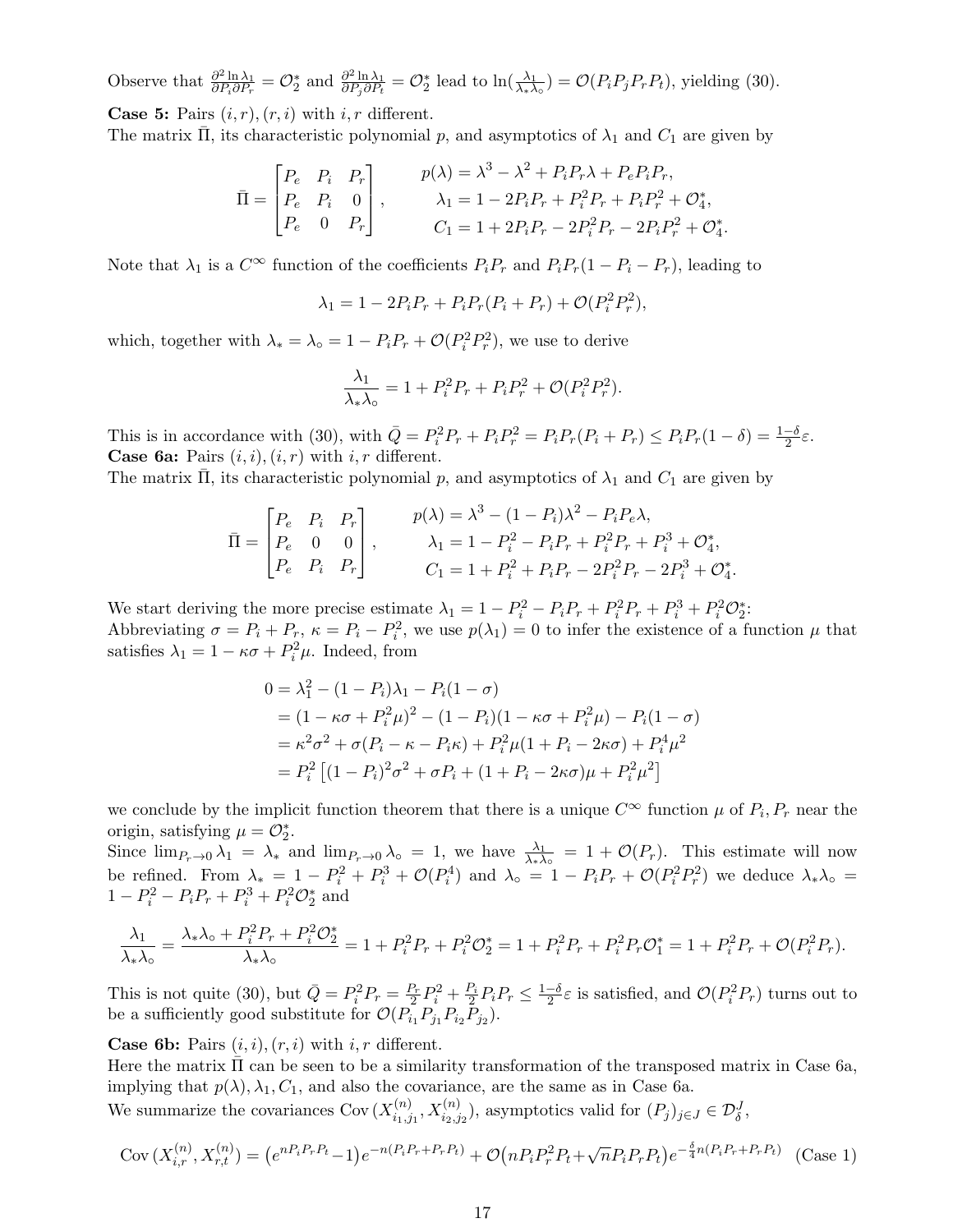$$
Cov\left(X_{i,r}^{(n)}, X_{i,t}^{(n)}\right) = Cov\left(X_{r,i}^{(n)}, X_{t,i}^{(n)}\right) = \mathcal{O}\left(nP_i^2 P_r P_t + P_i P_r P_t\right) e^{-\frac{\delta}{4}n(P_i P_r + P_i P_t)}\tag{Casees 2}
$$

$$
Cov\left(X_{i,i}^{(n)}, X_{r,t}^{(n)}\right) = \mathcal{O}\left(nP_i^2 P_r P_t + P_i P_r P_t\right) e^{-\frac{\delta}{4}n(P_i^2 + P_r P_t)}\tag{Case 3}
$$

$$
Cov\left(X_{i,j}^{(n)}, X_{r,t}^{(n)}\right) = \mathcal{O}\left(nP_iP_jP_rP_t\right)e^{-\frac{\delta}{4}n(P_iP_j + P_rP_t)}\tag{Case 4}
$$

$$
Cov\left(X_{i,r}^{(n)}, X_{r,i}^{(n)}\right) = \left(e^{nP_i P_r (P_i + P_r)} - 1\right)e^{-2nP_i P_r} + \mathcal{O}\left(nP_i^2 P_r^2 + \sqrt{n}P_i P_r\right)e^{-\frac{\delta}{2}nP_i P_r}
$$
\n(Case 5)

$$
Cov\left(X_{i,i}^{(n)}, X_{i,r}^{(n)}\right) = Cov\left(X_{i,i}^{(n)}, X_{r,i}^{(n)}\right) = \mathcal{O}\left(nP_i^2 P_r + P_i P_r\right) e^{-\frac{\delta}{4}n(P_i^2 + P_i P_r)}\tag{Cases 6}
$$

We continue showing that the multiple sums of error terms arising in  $(22)$  and Cases 1–6 are negligible. In addition to (27) we will also use that

$$
\sum_{i,k\geq 1} (nP_i P_k)^{\alpha} e^{-nP_i P_k} = \mathcal{O}(\ln n) \text{ holds for } \alpha > 0.
$$
 (31)

Note that (31), proven in Appendix B, yields  $\sum_{i,r\geq 1} P_i P_r e^{-\frac{2-\delta}{4}nP_iP_r} = \mathcal{O}\left(\frac{\ln n}{n}\right)$  $\frac{d^{n}}{n}$ , which settles (22), and also Case 5, where the double sum is  $\mathcal{O}\left(\frac{\ln n}{\sqrt{n}}\right)$ ), and Case 4, with quadruple sum of order  $\mathcal{O}\left(\frac{\ln^2 n}{n}\right)$  $\frac{2n}{n}$ . Using  $P_i P_t \leq \sqrt{P_i P_t}$ , Case 1 can be reduced to bounding the sum √

$$
\frac{1}{\sqrt{n}}\sum_{i,r,t\geq 1}\sqrt{nP_iP_r}\sqrt{nP_rP_t}e^{-\frac{\delta}{4}n(P_iP_r+P_rP_t)} \leq \frac{1}{\sqrt{n}}\sum_{i,r\geq 1}\sqrt{nP_iP_r}e^{-\frac{\delta}{4}nP_iP_r} = \mathcal{O}\left(\frac{\ln n}{\sqrt{n}}\right),
$$

where for the inner sum (w.r.t.  $t$ ) we used (27). Similarly Cases 2 give rise to triple sums of order  $\mathcal{O}\left(\frac{\ln n}{n}\right)$  $\frac{2n}{n}$ ). The same is true for Case 3, which is seen by upper bounding the triple sums by

$$
\frac{1}{n} \sum_{i,r,t \ge 1} (nP_i^2)^{\alpha} (nP_r P_t)^{\alpha} e^{-\frac{\delta}{4}n(P_i^2 + P_r P_t)} = \frac{1}{n} \sum_{i \ge 1} (nP_i^2)^{\alpha} e^{-\frac{\delta}{4}nP_i^2} \sum_{r,t \ge 1} (nP_r P_t)^{\alpha} e^{-\frac{\delta}{4}nP_r P_t} = \mathcal{O}\left(\frac{\ln n}{n}\right),
$$

where  $\alpha \in \{1/2, 1\}$ . Finally, the following estimates

$$
\sum_{i,r\geq 1} n P_i^2 P_r e^{-\frac{\delta}{4}n(P_i^2 + P_i P_r)} = \frac{1}{\sqrt{n}} \sum_{i\geq 1} (n P_i^2)^{1/2} e^{-\frac{\delta}{4}n P_i^2} \sum_{r\geq 1} n P_i P_r e^{-\frac{\delta}{4}n P_i P_r} = \mathcal{O}\left(\frac{\ln n}{\sqrt{n}}\right),\tag{32}
$$
\n
$$
\sum_{i,r\geq 1} P_i P_r e^{-\frac{\delta}{4}n(P_i^2 + P_i P_r)} \leq \frac{1}{n^{\frac{3}{4}}} \sum_{i\geq 1} (n P_i^2)^{1/4} e^{-\frac{\delta}{4}n P_i^2} \sum_{r\geq 1} (n P_i P_r)^{1/2} e^{-\frac{\delta}{4}n P_i P_r} = \mathcal{O}\left(\frac{\ln n}{n^{\frac{3}{4}}}\right),
$$

deal with Cases 6. The total contribution of error terms is therefore of order  $\mathcal{O}\left(\frac{\ln n}{\sqrt{n}}\right)$  . We are left with dealing with the sums of the main terms of Cases 1 and 5, and  $(22)$ . Note that Case 1 has a twin case,  $Cov(X_{i,r}^{(n)}, X_{r,t}^{(n)}) = Cov(X_{r,i}^{(n)}, X_{t,r}^{(n)})$ . Denote  $H(i, j, k) = (e^{nP_i P_j P_k} - 1)e^{-nP_i P_j - nP_j P_k}$  and  $H^{\circ}(i, j) = (e^{nP_i P_j (P_i + P_j)} - 1)e^{-2nP_i P_j}$ . Observe that

$$
\sum_{i \neq j} (e^{nP_i^2 P_j} - 1)(e^{nP_i P_j^2} - 1)e^{-2nP_i P_j} \le \sum_{i,j} n P_i^2 P_j e^{nP_i^2 P_j} n P_i P_j^2 e^{nP_i P_j^2} e^{-2nP_i P_j}
$$

$$
\le \sum_{i,j} n^2 P_i^3 P_j^3 e^{-2\delta n P_i P_j} = \mathcal{O}\left(\frac{\ln n}{n}\right)
$$

and  $(e^{a+b}-1) = (e^a-1) + (e^b-1) + (e^a-1)(e^b-1)$  imply  $\sum_{i \neq j} H^{\circ}(i, j) = 2 \sum_{i \neq j} H(i, j, i) + \mathcal{O}\left(\frac{\ln n}{n}\right)$  $\frac{1}{n}$ ). Therefore we have

$$
2\sum_{\substack{i,j,k \ge 1 \\ |\{i,j,k\}|=3}} H(i,j,k) + \sum_{\substack{i,j \ge 1 \\ |\{i,j\}|=2}} H^{\circ}(i,j) \sim 2\sum_{\substack{i,j,k \ge 1 \\ j \notin \{i,k\}}} H(i,j,k)
$$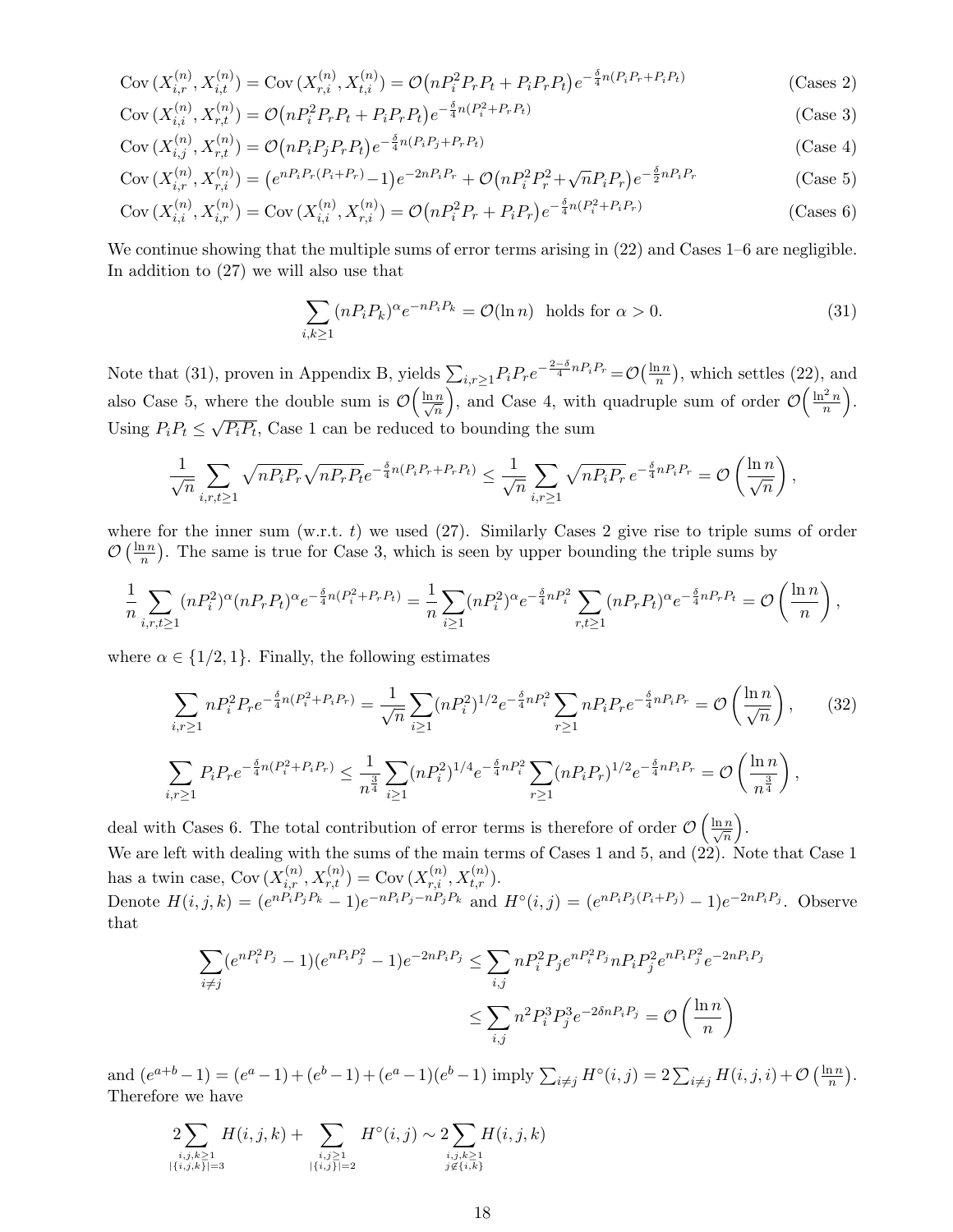$$
=2\sum_{i,j,k\geq 1}H(i,j,k)-4\overbrace{\sum_{i,j\geq 1}H(i,i,j)}^{\mathcal{O}\left(\frac{\ln n}{\sqrt{n}}\right)}+2\overbrace{\sum_{i\geq 1}H(i,i,i)}^{\mathcal{O}\left(\frac{1}{\sqrt{n}}\right)},
$$

where we have estimated two of the sums using (27) and (32). Asymptotics of the sum  $\sum_{i,j,k\geq 1} H(i,j,k)$  are computed in Appendix A.4, confirming  $T_2^{(n)}$  $2^{(n)}$  as given in (3). The sum

$$
\sum_{i,r\geq 1} \left[ e^{-nP_iP_r} - e^{-2nP_iP_r} \right] = \sum_{i,r\geq 1} \left[ 1 - e^{-2nP_iP_r} \right] - \sum_{i,r\geq 1} \left[ 1 - e^{-nP_iP_r} \right] = \tilde{G}(2np^2) - \tilde{G}(np^2),
$$

which, as we have seen, is an asymptotic equivalent of  $\sum_{i,r\geq 1} \text{Var } X_{i,r}^{(n)}$ , is evaluated in Appendix A.3, confirming  $S_2^{(n)}$  $2^{(n)}$  as given in (2). This completes the proof of the lemma, and also proves (6), as we have seen, that multiple sums of covariances Cov $(X_{i,j}^{(n)})$  $i_{i_1,j_1}^{(n)}, X_{i_2,j_2}^{(n)}$  with  $i_1 = j_1$ , but  $i_2 \neq j_2$ , are negligible.

Remark 4.10 Along the lines of the two preceding proofs an independent proof of Theorem 3.6 could easily be furnished. We would use (13), (19), (20) to identify  $\sum_{i\geq 1}(1-e^{-nP_i^2})$  and  $\sum_{i\neq j}(1-e^{-nP_iP_j})$  as asymptotic equivalents of  $\mathbb{E} X_1^{(n)}$  $_1^{(n)}$  and  $\mathbb{E} X_3^{(n)}$  $S_3^{(n)}$ , leading to  $\mathbb{E} X_1^{(n)} \sim G(np^2)$  and  $\mathbb{E} X_3^{(n)} \sim \tilde{G}(np^2) - G(np^2)$ , with  $G, \tilde{G}$  from Appendices  $\tilde{A}.1$  and  $\tilde{A}.3$ .

#### 4.4 More than two pairs of identical letters

We now turn to the case of k pairs  $(i_1, i_1), \ldots, (i_k, i_k)$ , allowing for  $k > 2$ .

**Lemma 4.11** Fix a set  $I := \{i_1, i_2, \ldots, i_k\}$  of size k, assuming  $i_k < \ldots < i_1$ , and thus  $P_{i_1} < \ldots < P_{i_k}$ . Let  $\varepsilon := \sum_{i \in I} P_i^2$ . Then we have

$$
\mathbb{P}(X_{i,i}^{(n)}=0, i \in I) = \sum_{j=1}^{k+1} C_j \lambda_j^n = \begin{cases} \mathcal{O}(\frac{1}{n}), & \text{for } \varepsilon \ge \frac{3\ln n}{n}, \\ C_1 \lambda_1^n + \mathcal{O}(\frac{1}{n}), & \text{for } \varepsilon \le 1/4, \end{cases} \tag{33}
$$

with all  $\lambda_i$  different, and error terms holding uniformly in k. More precisely, we have  $\lambda_1 > |\lambda_j| > 0$  $for\ 2 ≤ j ≤ k + 1, and \ -P_{i_k} < \lambda_{k+1} < -P_{i_{k-1}} < \lambda_k < \ldots < -P_{i_1} < \lambda_2 < 0.$  Moreover,

$$
\lambda_1 = 1 - \sum_{i \in I} P_i^2 + \sum_{i \in I} P_i^3 + \mathcal{O}(\varepsilon^2),\tag{34}
$$

$$
C_1 = 1 + \mathcal{O}(\varepsilon),\tag{35}
$$

again with error terms holding uniformly in k.

**Proof.** As before, we let  $e := \mathbb{N} \setminus I$  and  $P_e := 1 - \sum_{i \in I} P_i$ , and introduce the matrix

$$
\bar{\Pi} = \begin{bmatrix} P_e & P_{i_1} & P_{i_2} & \cdots & P_{i_k} \\ P_e & 0 & P_{i_2} & \cdots & P_{i_k} \\ P_e & P_{i_1} & 0 & \cdots & P_{i_k} \\ \vdots & \vdots & \vdots & \ddots & \vdots \\ P_e & P_{i_1} & P_{i_2} & \cdots & 0 \end{bmatrix}.
$$

In order to find eigenvalues and corresponding left and right eigenvectors of  $\Pi$ , we have to solve the following systems,

$$
\lambda = P_e \left( 1 + \sum_{j \in I} \beta_j \right) \qquad \lambda = P_e \left( 1 + \sum_{j \in I} P_j \mu_j \right)
$$
\n
$$
\lambda \beta_i = P_i \left( 1 + \sum_{j \in I \setminus \{i\}} \beta_j \right), \quad i \in I \qquad \lambda \mu_i = 1 + \sum_{j \in I \setminus \{i\}} P_j \mu_j, \quad i \in I \tag{36}
$$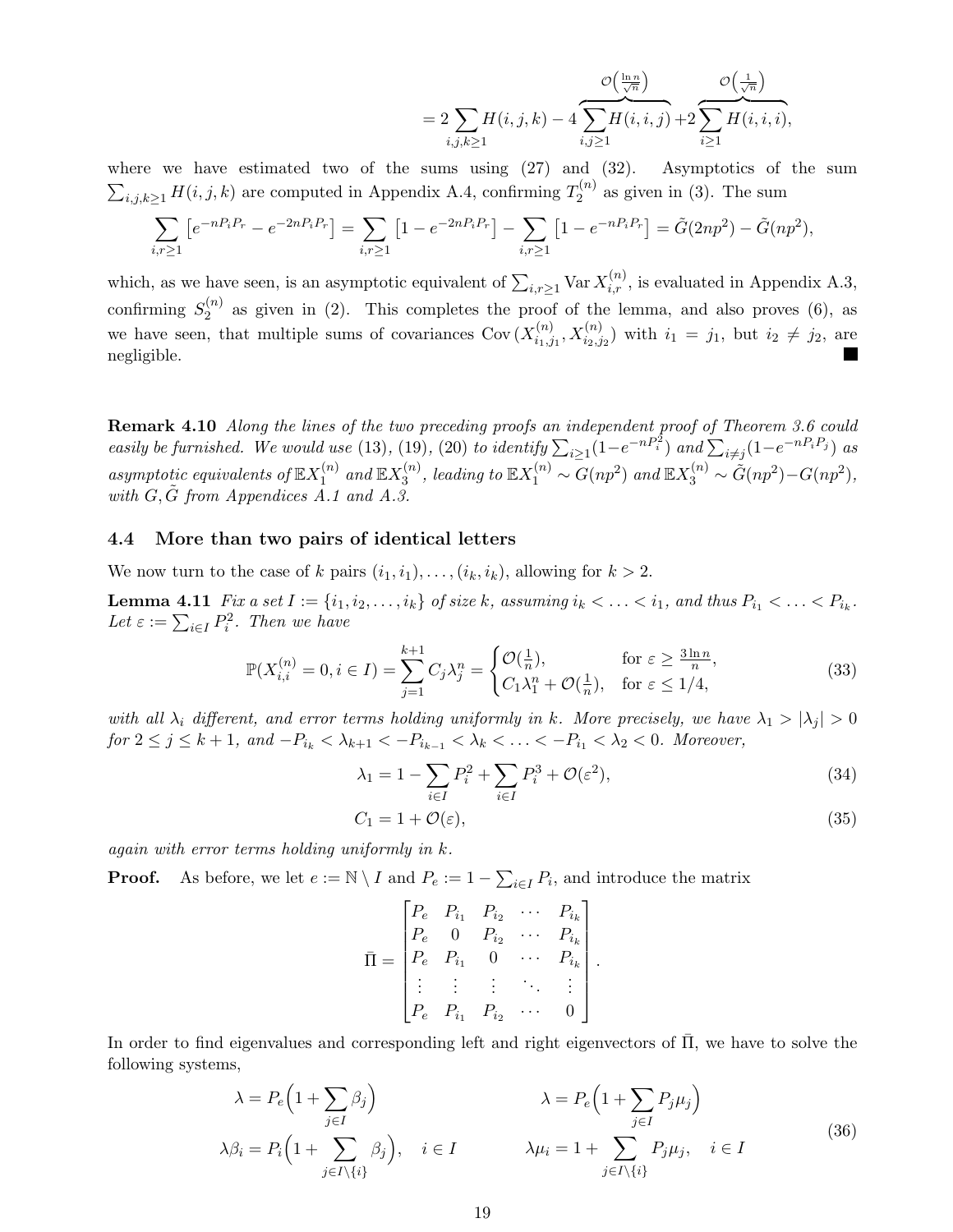Note that  $(\mu_i)_{i\in I}$  solves the right system if and only if  $(\beta_i)_{i\in I} = (P_i\mu_i)_{i\in I}$  solves the left system. From the left system we easily obtain

$$
\beta_i = \frac{\lambda P_i}{P_e(\lambda + P_i)}, \text{ for } i \in I,
$$
\n(37)

and, upon inserting into the first equation of the left system,

$$
\lambda = P_e + \sum_{i \in I} \frac{\lambda P_i}{\lambda + P_i} = P_e + \sum_{i \in I} P_i - \sum_{i \in I} \frac{P_i^2}{\lambda + P_i} = 1 - \sum_{i \in I} \frac{P_i^2}{\lambda + P_i}.
$$
 (38)

There are at most  $k + 1$  different solutions to (38), those being exactly the eigenvalues of  $\Pi$ . Defining  $f(\lambda) := \lambda - 1 + \sum_{i \in I}$  $\frac{P_i^2}{\lambda+P_i}$ , we observe the following  $k+1$  sign changes on the interval  $[-P_{i_k}, 1]$ ,

$$
\sum_{i\in I}\frac{P_i^2}{1+P_i}=f(1)>0>f(0)=-P_e,\quad \lim_{\lambda\nearrow -P_i}f(\lambda)=-\infty,\ \lim_{\lambda\searrow -P_i}f(\lambda)=\infty,\text{ for }i\in I,
$$

from which we obtain the result regarding the locations of the eigenvalues.

We continue with the proof of (33). The first estimate,  $\mathcal{O}(\frac{1}{n})$  $\frac{1}{n}$ , directly follows from (13). For the second, note that  $\varepsilon \leq 1/4$  implies  $P_{i_k} \leq 1/2$ . We then use (26) and S and w as defined in the proof of Lemma 4.1. Then for some orthogonal matrix  $Q$  the matrix  $\tilde{\Pi} := QS\tilde{\Pi}S^{-1}Q^{-1}$  is diagonal and satisfies  $\rho(\tilde{\Pi}) = |\lambda_{k+1}| < P_{i_k} \leq 1/2$ , and  $|\lambda_{k+1-j}| < P_{i_{k-j}} \leq \frac{q^j}{2}$  $\frac{p^j}{2}$  for  $j \ge 1$ , implying  $\|\tilde{\Pi}^n\|_F \le \frac{1}{1-q} 2^{-n}$ . This leads to

$$
\pi \check{\Pi}^n \mathbb{1} = \mathbf{w}(S\check{\Pi}S^{-1})^{n-1}\mathbf{w}^t = \mathbf{w}Q^{-1}\check{\Pi}^{n-1}Q\mathbf{w}^t \le \|\check{\Pi}^{n-1}\|_2 \le \|\check{\Pi}^{n-1}\|_F \le \frac{2}{1-q}2^{-n} = \mathcal{O}\left(\frac{1}{n}\right).
$$

Turning now to asymptotic expansions of  $\lambda_1$  and  $C_1$ , we first provide a convenient representation of the latter in the spirit of (38), starting from (18),

$$
C_1 = \frac{1 + \sum_{i \in I} \beta_i}{1 + P_e \sum_{i \in I} \frac{\beta_i^2}{P_i}} = \frac{\lambda_1}{P_e + \sum_{i \in I} \frac{\lambda_1^2 P_i}{(\lambda_1 + P_i)^2}} = \frac{\lambda_1}{\lambda_1 - \sum_{i \in I} P_i \left[\frac{\lambda_1}{\lambda_1 + P_i} - \frac{\lambda_1^2}{(\lambda_1 + P_i)^2}\right]} = \frac{1}{1 - \sum_{i \in I} \frac{P_i^2}{(\lambda_1 + P_i)^2}}.
$$
\n(39)

Note that asymptotic estimates of higher order than those given in (34) and (35) could easily be obtained by Algorithm 1, but as we need error terms uniformly in  $k$ , we choose another route. We assume  $\varepsilon \leq 1/9$  and observe  $f(1-\frac{3}{2})$  $(\frac{3}{2}\varepsilon) = -\frac{3}{2}$  $\frac{3}{2}\varepsilon + \sum_{i\in I}$  $\frac{P_i^2}{1-\frac{3}{2}\varepsilon+P_i} < -\frac{3}{2}$  $\frac{3}{2}\varepsilon + \sum_{i\in I}$  $\frac{P_i^2}{1-\frac{3}{2}\varepsilon} \leq -\frac{3}{2}\varepsilon + \frac{6}{5}$  $\frac{6}{5}\varepsilon \leq 0,$ which implies  $\lambda_1 > 1 - \frac{3}{2}$  $\frac{3}{2}\varepsilon$ . Using  $\lambda_1 + P_i \leq 1 + 1/3 = 4/3$  in equation (38), we obtain

$$
\lambda_1 = 1 - \sum_{i \in I} \frac{P_i^2}{\lambda_1 + P_i} \le 1 - \frac{3}{4} \sum_{i \in I} P_i^2 = 1 - \frac{3}{4} \varepsilon.
$$

Next we employ  $1 - x \le \frac{1}{1+x} \le 1 - x + 2x^2$ , holding for  $x \in [-1/2, 1]$ , in

$$
\lambda_1 \le 1 - \sum_{i \in I} \frac{P_i^2}{1 - \frac{3}{4}\varepsilon + P_i} \le 1 - \sum_{i \in I} P_i^2 + \sum_{i \in I} P_i^3 - \frac{3}{4}\varepsilon^2,
$$
  
\n
$$
\lambda_1 \ge 1 - \sum_{i \in I} \frac{P_i^2}{1 - \frac{3}{2}\varepsilon + P_i} \ge 1 - \sum_{i \in I} P_i^2 + \sum_{i \in I} P_i^3 - \frac{3}{2}\varepsilon^2 - 2\sum_{i \in I} P_i^4 + 6\varepsilon \sum_{i \in I} P_i^3 - \frac{9}{2}\varepsilon^3
$$
  
\n
$$
\ge 1 - \sum_{i \in I} P_i^2 + \sum_{i \in I} P_i^3 - 4\varepsilon^2,
$$

proving (34). Similarly, (35) follows from (39), using  $\lambda_1 + P_i \geq 1 - \frac{3}{2}$  $\frac{3}{2}\varepsilon \geq 5/6$ :

$$
1 \le C_1 = \left[1 - \sum_{i \in I} \frac{P_i^2}{(\lambda_1 + P_i)^2}\right]^{-1} \le \left[1 - \frac{36}{25} \sum_{i \in I} P_i^2\right]^{-1} \le 1 + 2\varepsilon.
$$

This completes the proof of the lemma.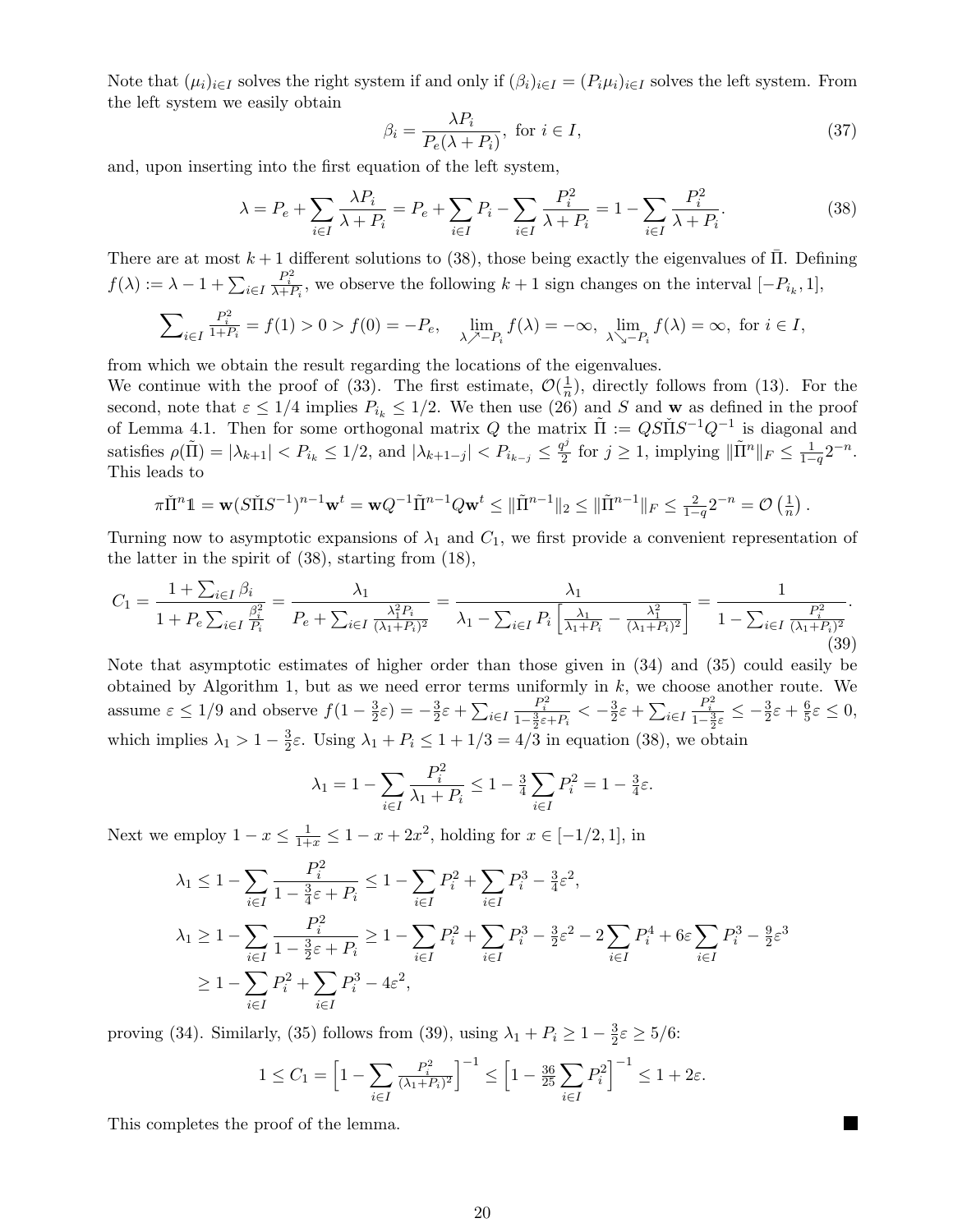**Proof of Theorem 2.2:** We first consider  $x_i = 0$  for all  $i \in I$ . Letting  $\varepsilon := \sum_{i \in I} P_i^2$  again, by the previous lemma we have

$$
\mathbb{P}(X_{i,i}^{(n)}=0, i \in I) = C_1 \lambda_1^n + \sum_{j=2}^{k+1} C_j \lambda_j^n = \prod_{i \in I} e^{-n(P_i^2 - P_i^3)} \Big( 1 + \mathcal{O}(\varepsilon) + n\mathcal{O}(\varepsilon^2) \Big) + \mathcal{O}\Big(\frac{1}{n}\Big).
$$

By letting  $P_i \to 0$  for  $j \in I \setminus \{i\}$ , we obtain

$$
\mathbb{P}(X_{i,i}^{(n)} = 0) = e^{-n(P_i^2 - P_i^3)} \left( 1 + \mathcal{O}(P_i^2) + n\mathcal{O}(P_i^4) \right) + \mathcal{O}\left(\frac{1}{n}\right),
$$

and finally

$$
\mathbb{P}(X_{i,i}^{(n)}=0, i \in I) - \prod_{i \in I} \mathbb{P}(X_{i,i}^{(n)}=0) = \left(\prod_{i \in I} e^{-n(P_i^2 - P_i^3)}\right) \left(\mathcal{O}(\varepsilon) + n\mathcal{O}(\varepsilon^2)\right) + \mathcal{O}\left(\frac{1}{n}\right) = \mathcal{O}\left(\frac{1}{n}\right), (40)
$$

using  $\prod_{i\in I}e^{-n(P_i^2-P_i^3)} \leq e^{-n\varepsilon(1-P_1)}$ , and the fact that  $e^{-x(1-P_1)}(x+x^2)$  is bounded for  $x\geq 0$ . Clearly, equation (40) holds for  $I = \{i\}$  and all  $x_i \in \{0, 1\}$ . Assume that equation (40) has been shown for all I with  $|I| = k$ . Consider I' with  $|I'| = k + 1$ . Then, as we have just shown, equation (40) holds for I' when  $\sum_{i\in I'} x_i = 0$ . It also holds when  $\sum_{i\in I'} x_i = 1$ : If  $x_j = 1$ ,  $x_i = 0$  for  $i \in I' \setminus \{j\}$ , then

$$
\mathbb{P}(X_{i,i}^{(n)} = x_i, i \in I') = \mathbb{P}(X_{i,i}^{(n)} = 0, i \in I' \setminus \{j\}) - \mathbb{P}(X_{i,i}^{(n)} = 0, i \in I'),
$$
  

$$
\prod_{i \in I'} \mathbb{P}(X_{i,i}^{(n)} = x_i) = \prod_{i \in I' \setminus \{j\}} \mathbb{P}(X_{i,i}^{(n)} = 0) - \prod_{i \in I'} \mathbb{P}(X_{i,i}^{(n)} = 0),
$$

so, by taking the difference of these equations, we have

$$
\mathbb{P}(X_{i,i}^{(n)} = x_i, i \in I') - \prod_{i \in I'} \mathbb{P}(X_{i,i}^{(n)} = x_i) = \mathcal{O}\Big(\frac{1}{n}\Big).
$$

Similarly, by induction on  $\kappa := \sum_{i \in I'} x_i$ , we can prove that (40) holds for all I' with  $|I'| = k + 1$  and all  $x \in \{0,1\}^{k+1}$ . Clearly the error terms  $\mathcal{O}(\frac{1}{n})$  $\frac{1}{n}$  may now suffer from dependence on |I|, but not on I, as the values  $\{P_i\}_{i\in I}$  did not enter the proof.

# 4.5 Some insights regarding the dependence of  $\lambda_1$  and  $C_1$  on the matrix  ${\bar {\bar \Pi}}$

Fix a finite non-empty set of forbidden pairs  $\mathcal{I} := \{(k_i, m_i) : i \in I\}$  and let  $J := \bigcup_{i \in I} \{k_i, m_i\}$ . We would like to better understand  $\lambda_1$  and  $C_1$  given in (14), as the examples in the proof of Lemma 4.9 constituted by Cases 1 to 6 suggest that there may be a simple relationship between  $\lambda_1$  and  $C_1$ . Using  $\Pi$  introduced shortly before Algorithm 1, we define  $\Pi := 1\bar{p} − \Pi$ , i.e.,

$$
\tilde{\Pi}_{k,m} := \begin{cases} P_m, & (k,m) \in \mathcal{I}, \\ 0, & \text{else,} \end{cases}
$$

and use it to define  $\psi_1 := \bar{\mathbf{p}} \mathbb{1} = \sum_{j \in J} P_j = 1 - P_e$  and

$$
\psi_{i+1} := \bar{\mathbf{p}} \bar{\Pi}^i \mathbf{1} = \sum_{k_0, \dots, k_i: (k_0, k_1), \dots, (k_{i-1}, k_i) \in \mathcal{I}} P_{k_0} P_{k_1} \cdots P_{k_i},
$$

for  $i \geq 1$ . Note that  $\psi_2 = \varepsilon$ , with  $\varepsilon$  introduced in Lemma 4.1, and  $\psi_3$  is a generalization of Q introduced in (29). Moreover  $\psi_i \leq (1 - P_e)^i$  holds for  $i \geq 1$ . We can express  $\lambda_1$  and  $C_1$  in terms of  $(\psi_i)_{i>2}$  as follows,

$$
\lambda_1 = 1 - \psi_2 + \psi_3 - (\psi_2^2 + \psi_4) + (3\psi_2\psi_3 + \psi_5) - (2\psi_2^3 + 4\psi_2\psi_4 + 2\psi_3^2 + \psi_6)
$$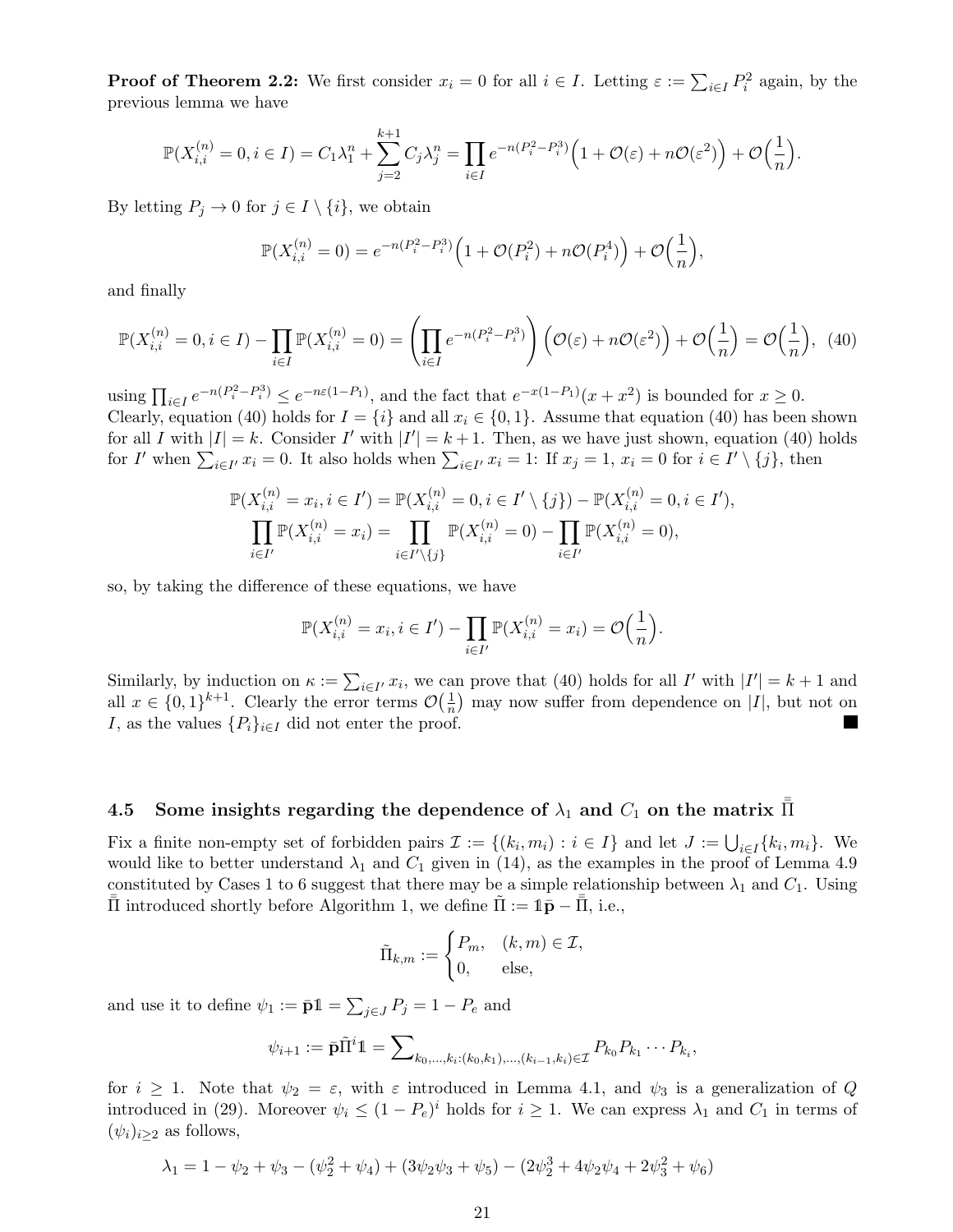+ 
$$
(10\psi_2^2\psi_3 + 5\psi_2\psi_5 + 5\psi_3\psi_4 + \psi_7)
$$
  
\n-  $(5\psi_2^4 + 15\psi_2^2\psi_4 + 15\psi_2\psi_3^2 + 6\psi_2\psi_6 + 6\psi_3\psi_5 + 3\psi_3^2 + \psi_8)$   
\n+  $(35\psi_2^3\psi_3 + 21\psi_2^2\psi_5 + 42\psi_2\psi_3\psi_4 + 7\psi_3^3 + 7\psi_2\psi_7 + 7\psi_3\psi_6 + 7\psi_4\psi_5 + \psi_9) + \mathcal{O}_{10}^*$ ,  
\n
$$
C_1 = 1 + \psi_2 - 2\psi_3 + 3(\psi_2^2 + \psi_4) - 4(3\psi_2\psi_3 + \psi_5) + 5(2\psi_2^3 + 4\psi_2\psi_4 + 2\psi_3^2 + \psi_6) + \mathcal{O}_7^*,
$$

and further terms of  $\lambda_1$  can be extracted, using gfun, from the equation

$$
\lambda = \frac{1 - v\psi_1}{1 - \Psi(\frac{v}{\lambda})},\tag{41}
$$

where  $\Psi(z) = -\sum_{i\geq 1} \psi_i(-z)^i$ , the solution being a power series in v, starting  $\lambda(v) = 1 - \psi_2 v^2 + \psi_1(v)$  $\psi_3 v^3 + \ldots$ , upon substituting  $v = 1$ . Furthermore an analogous power series for  $C_1$  satisfies

$$
C(v) = \lambda(v) - v\lambda'(v). \tag{42}
$$

Also the generating function of the probabilities  $p_I^{(n)}$  $\mathbb{P}^{(n)}_I := \mathbb{P}(X_{k_i, n}^{(n)})$  $k_{i,m_i}^{(n)} = 0, i \in I$  can be expressed in terms of  $\Psi$ , and in fact again in terms of  $(\psi_i)_{i\geq 2}$ :

$$
\sum_{n\geq 0} p_I^{(n)} z^n = \frac{1}{1 - (1 - \psi_1)z - \Psi(z)}
$$
\n
$$
= 1 + z + (1 - \psi_2)z^2 + (1 - 2\psi_2 + \psi_3)z^3 + (1 - 3\psi_2 + 2\psi_3 + \psi_2^2 - \psi_4)z^4
$$
\n
$$
+ (1 - 4\psi_2 + 3\psi_3 - 2\psi_4 + 3\psi_2^2 + \psi_5 - 2\psi_2\psi_3)z^5 + \mathcal{O}(z^6).
$$
\n(43)

For a proof of (41) we would start with (15) and (16), i.e.,  $\lambda = P_e(1+\beta 1), \beta = \frac{1}{\lambda}$  $\frac{1}{\lambda} \left[ \beta \bar{\bar{\Pi}} + \bar{\mathbf{p}} \right]$ , and replace P<sub>j</sub> with  $vP_j$  for  $j \in J$ , leading to  $\lambda = (1 - v\psi_1)(1 + \beta \mathbb{1}), \beta = \frac{v}{\lambda}$  $\frac{v}{\lambda} \left[ \beta \bar{\Pi} + \bar{\mathbf{p}} \right]$ . Iterating the latter yields

$$
\beta = \frac{v}{\lambda} \sum_{k \ge 0} \left(\frac{v}{\lambda}\right)^k \bar{\mathbf{p}} \bar{\bar{\Pi}}^k,
$$

and plugging this into the former we obtain

$$
\lambda = (1 - v\psi_1) \bigg[ 1 + \sum_{k \ge 0} \left( \frac{v}{\lambda} \right)^{k+1} \bar{\mathbf{p}} \bar{\bar{\Pi}}^k \mathbf{1} \bigg].
$$

Denoting  $F(z) := 1 + \sum_{k \geq 0} z^{k+1} \bar{\mathbf{p}} \bar{\bar{\Pi}}^k \mathbf{1}$  and using

$$
\overline{\overline{\Pi}}^k = (\mathbb{1}\overline{\mathbf{p}} - \widetilde{\Pi})^k = (-\widetilde{\Pi})^k + \sum_{\ell=0}^{k-1} (-\widetilde{\Pi})^{k-1-\ell} \mathbb{1}\overline{\mathbf{p}} \overline{\overline{\Pi}}^{\ell},
$$

we derive

$$
F(z) = 1 + \sum_{k\geq 0} z^{k+1} \bar{\mathbf{p}} (-\tilde{\Pi})^k \mathbb{1} + \sum_{k\geq 1} z^{k+1} \sum_{\ell=0}^{k-1} \mathbf{p} (-\tilde{\Pi})^{k-1-\ell} \mathbb{1} \bar{\mathbf{p}} \bar{\Pi}^{\ell} \mathbb{1}
$$
  
= 1 +  $\Psi(z)$  +  $\sum_{m\geq 0} z^{m+1} \bar{\mathbf{p}} \bar{\Pi}^{\ell} \mathbb{1} \sum_{\ell\geq 0} z^{\ell+1} \bar{\mathbf{p}} (-\tilde{\Pi})^m \mathbb{1}$   
= 1 +  $\Psi(z)$  +  $(F(z) - 1)\Psi(z) = 1 + \Psi(z)F(z)$ ,

from which we deduce  $F(z) = \frac{1}{1-\Psi(z)}$ . For a proof of (42), which involves  $\lambda'(v)$ , we use (41), differentiating  $\lambda - \lambda \Psi(\frac{v}{\lambda}) - 1 + v\psi_1 = 0$  w.r.t. v, which leads to

$$
0 = \lambda' - \lambda' \Psi(\frac{v}{\lambda}) - \lambda \left[\frac{1}{\lambda} - \lambda' \frac{v}{\lambda^2}\right] \Psi'(\frac{v}{\lambda}) + \psi_1 = \lambda' \frac{1 - v\psi_1}{\lambda} - \left[1 - \lambda' \frac{v}{\lambda}\right] \Psi'(\frac{v}{\lambda}) + \psi_1
$$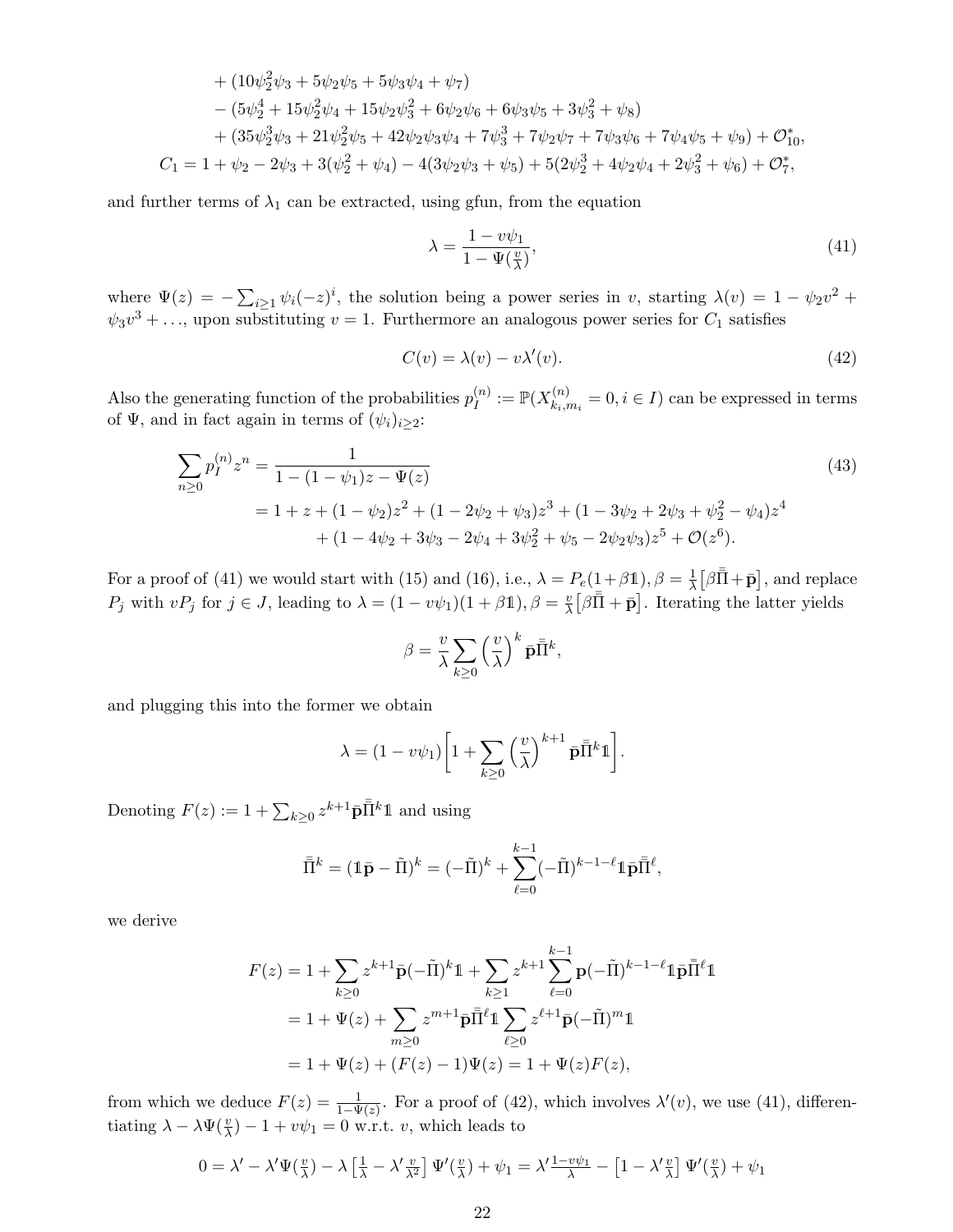$$
= \frac{\lambda'}{\lambda} - \left[1 - \lambda' \frac{v}{\lambda}\right] \left(\Psi'(\frac{v}{\lambda}) - \psi_1\right),
$$

and finally to

$$
\Psi'\left(\frac{v}{\lambda}\right) - \psi_1 = \frac{\lambda'}{\lambda - v\lambda'}.\tag{44}
$$

Next we iterate  $\mu = \frac{1}{\lambda}$  $\frac{1}{\lambda} \left[ v \bar{\Pi} \mu + \mathbb{1} \right]$  obtained from (17), which yields  $\mu = \frac{1}{\lambda}$  $\frac{1}{\lambda} \sum_{k \geq 0} \left( \frac{v}{\lambda} \right)$  $\left(\frac{v}{\lambda}\right)^k \bar{\bar{\Pi}}^k \mathbb{1}$ . Note that we have

$$
\beta \mu = \sum_{k,\ell \ge 0} \left(\frac{v}{\lambda}\right)^{k+1} \bar{\mathbf{p}} \bar{\bar{\Pi}}^k \frac{1}{\lambda} \left(\frac{v}{\lambda}\right)^{\ell} \bar{\bar{\Pi}}^{\ell} \mathbb{1} = \frac{1}{\lambda} \sum_{k,\ell \ge 0} \left(\frac{v}{\lambda}\right)^{k+\ell+1} \bar{\mathbf{p}} \bar{\bar{\Pi}}^{k+\ell} \mathbb{1} = \frac{1}{\lambda} \sum_{m \ge 0} (m+1) \left(\frac{v}{\lambda}\right)^{m+1} \bar{\mathbf{p}} \bar{\bar{\Pi}}^m \mathbb{1}
$$

$$
= \frac{1}{\lambda} \frac{v}{\lambda} F'(\frac{v}{\lambda}) = \frac{1}{\lambda} \frac{v}{\lambda} \frac{\Psi'(\frac{v}{\lambda})}{(1 - \Psi(\frac{v}{\lambda}))^2} = \frac{v \Psi'(\frac{v}{\lambda})}{(1 - v \psi_1)^2}.
$$

This we plug into (18), thus establishing (42),

$$
C(v) = \frac{1+\beta\mathbb{1}}{1+(1-v\psi_1)\beta\mu} = \frac{\lambda}{1-v\psi_1+(1-v\psi_1)^2\beta\mu} = \frac{\lambda}{1-v\psi_1+v\Psi'(\frac{v}{\lambda})} = \frac{\lambda}{1+v\frac{\lambda'}{\lambda-v\lambda'}} = \lambda(v)-v\lambda'(v).
$$

The proof of (43) starts with  $\mathbb{P}_n(X_{k_i}^{(n)})$  $\mathbf{E}_{k_i,m_i}^{(n)} = 0, i \in I$  =  $\mathbf{p}\bar{\Pi}^{n-1}\mathbf{1}$  for  $n \geq 1$ , with  $\mathbf{p} = [P_e, \bar{\mathbf{p}}]$ , uses  $\mathbf{p}(\mathbb{1}\mathbf{p}-\bar{\Pi})^{n-1}\mathbb{1}=\bar{\mathbf{p}}\tilde{\Pi}^{n-1}\mathbb{1}=\psi_n$ , and then uses ideas from the proof of (41).

Let us finally remark that using the function  $\Psi(z) := -\sum_{i\geq 2} \psi_i(-z)^i$ , equations (41) and (43) can be recast in the following, somewhat simpler forms,

$$
\lambda = \frac{1}{1 - \widetilde{\Psi}(\frac{v}{\lambda})}, \qquad \sum_{n \geq 0} p_I^{(n)} z^n = \frac{1}{1 - z - \widetilde{\Psi}(z)}.
$$

We will meet the latter generating function again in Section 5, where, employing a combinatorial approach, we are able to show that in case of one or two forbidden pairs, the generating function is rational with a denominator of degree at most three, which allows for very explicit expressions for the coefficients.

#### 4.6 Limiting distribution of  $X_3^{(n)}$ 3

**Conjecture 4.12** The asymptotic distribution of  $X_3^{(n)}$  $s_3^{(n)}$  is Gaussian

#### Proof. Heuristic

We assume asymptotic independence of  $X_{i,j}$ , as the covariance total contribution is  $\mathcal{O}(1)$  Let  $n_2q^{u^*}=1$ ,  $u^* = \ln(n_2)/L$ , and  $\tilde{u} := \lfloor u^* \rfloor$ . The total number of distinct  $X_{i,j}$  cells up to diagonal  $\tilde{u}$  is given by

$$
\sum_{1}^{\tilde{u}}(v-1) - \left\lfloor \frac{\tilde{u}}{2} \right\rfloor = \frac{\tilde{u}^2}{2} - \frac{\tilde{u}}{2} - \left\lfloor \frac{\tilde{u}}{2} \right\rfloor \sim \frac{\ln(n)^2}{2L^2} + \mathcal{O}(\ln(n))
$$

, Now set  $\eta := u - u^*$ ,  $\mathbb{P}[X_{i,j}(0) = 1] \sim e^{-e^{-L\eta}}$ ,  $u := i + j$ ,  $\tilde{u} - u^* = \lfloor u^* \rfloor - u^* =: \eta_1, -1 \le \eta_1 \le 0$ ,  $\tilde{u} + 1 - u^* = [u^*] + 1 - u^* = [u^*] - u^* =: \eta_2, 0 \leq \eta_2 \leq 1.$  The number of cells on diagonal u is given by  $c(u) = u - 1 - [even(u)]$ . We must now add the contribution of full cells corresponding to diagonal  $\tilde{u} + 1$ : Bin  $(c(\tilde{u} + 1), 1 - e^{-e^{-L\eta_2}})$ , which is asymptotically Gaussian. Similarly for the contributions of  $\tilde{u} + i$ ,  $i \geq 2$ , we must now subtract the contribution of full cells corresponding to diagonal  $\tilde{u}$ :  $-\text{Bin}(c(\tilde{u}), e^{-e^{-L\eta_1}})$ , which is asymptotically Gaussian. Similarly for the contributions of  $\tilde{u}-i$ ,  $i \geq 1$ . So the asymptotic total random contribution is Gaussian.

The result of a simulation with  $p = 1/4$ ,  $n = 500000$ , and number of simulated words  $N = 200000$ can be seen in Figure 3. The observed mean  $\bar{X}_3^{(n)} \approx 750.19$  and observed variance  $s_3^2(n) \approx 130.05$  are very close to  $\mathbb{E}X_3^{(n)} \approx 750.19$  and  $\text{Var }X_3^{(n)} \approx 129.88$ . The density of a Gaussian with mean  $\mathbb{E}X_3^{(n)}$ 3 and variance  $\text{Var } X_3^{(n)}$  $\mathcal{L}_{3}^{(n)}$  is also shown in Figure 3. The fit is excellent.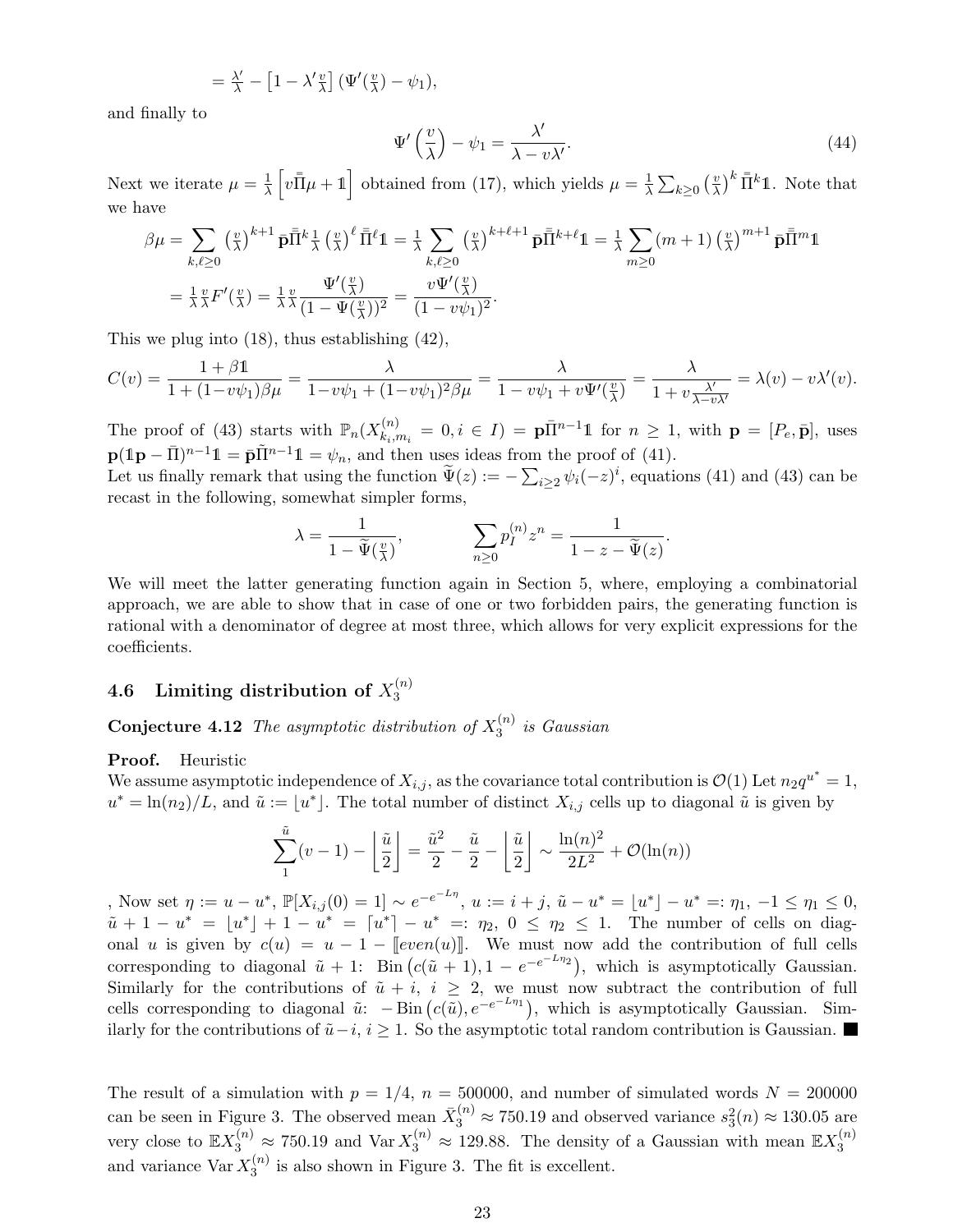

Figure 3: Comparison between Gaussian density  $f(x)$  (line) and the simulation of  $X_3^{(n)}$  $3^{(n)}$  (circles), with  $p = 1/4, n = 500000$ , and number of simulated words  $N = 200000$ .

#### 4.7 Another approach to the asymptotic distribution of  $X_3^{(n)}$ 3

Let us turn to the couple  $(i, j)$ . Let us first assume full independence. We first consider  $X_2^{(n)}$  $2^{(n)}:=$  $\sum_{i,j} X_{i,j}^{(n)}$ . The mean is simply given by  $M(X_2^{(n)})$  $\mathcal{L}^{(n)}_{2}$  =  $\sum_{i,j} E(X_{i,j}^{(n)})$ . The variance  $VAR(X_2^{(n)})$  $\binom{n}{2}$ is made of two parts: the first part is related to  $\sum_{i,j} VAR(X_{i,j}^{(n)})$ , the second part is related to  $\sum_{i,j}\sum_{u,v}COV(X_{i,j}^{(n)},X_{u,v}^{(n)})$  which, as we have seen, is only due to  $\sum_{i,j,k}COV(X_{i,j}^{(n)},X_{j,k}^{(n)})$ . So we first proceed as in the  $(i, i)$  case. Next we will deal with  $X_3^{(n)}$  $\chi_3^{(n)} := \sum_{i \neq j} X_{i,j}^{(n)}$  i.e. subtract the contribution of the  $(i, i)$  couples. Finally, we will deal with the dependence property.

# 4.7.1 Mean and  $\sum_{i,j} VAR(X_{i,j}^{(n)})$  contribution

Set

$$
G_{n,2}(\theta) := E\left(e^{\theta X_2^{(n)}}\right), \quad S_{n,2}(\theta) := \ln(G_{n,2}(\theta)).
$$

We proceed as in Sec. 3.1.

Set 
$$
Q_2 := \frac{1}{q}, L_2 := \ln(Q_2) = -\ln(q), n^* := n_2k, \log := \log_{Q_2}, L_1 = 2L_2,
$$
  
\n
$$
\mathbb{P}(X_{i,j}(0) = 1) \sim \bar{P}(i, j) = e^{-n_2 q^{i+j}},
$$
\n
$$
V_v = \sum_i \sum_j \sum_{k=0}^v (-1)^k {v \choose k} \bar{P}(i, j)^k = \sum_i \sum_j \sum_{k=1}^v (-1)^{k+1} {v \choose k} \left[1 - \bar{P}(i, j)^k\right],
$$
\n
$$
\sum_i \sum_j \left[1 - \bar{P}(i, j)^k\right] = \sum_{u=2} (u - 1) \left[1 - e^{-n^* q^u}\right] = \sum_{u=1} (u - 1) \left[1 - e^{-n^* q^u}\right]
$$
\n
$$
= \sum_{u=1} u \left[1 - e^{-n^* q^u}\right] - \sum_{u=1} \left[1 - e^{-n^* q^u}\right] := V_{v,1} - V_{v,2},
$$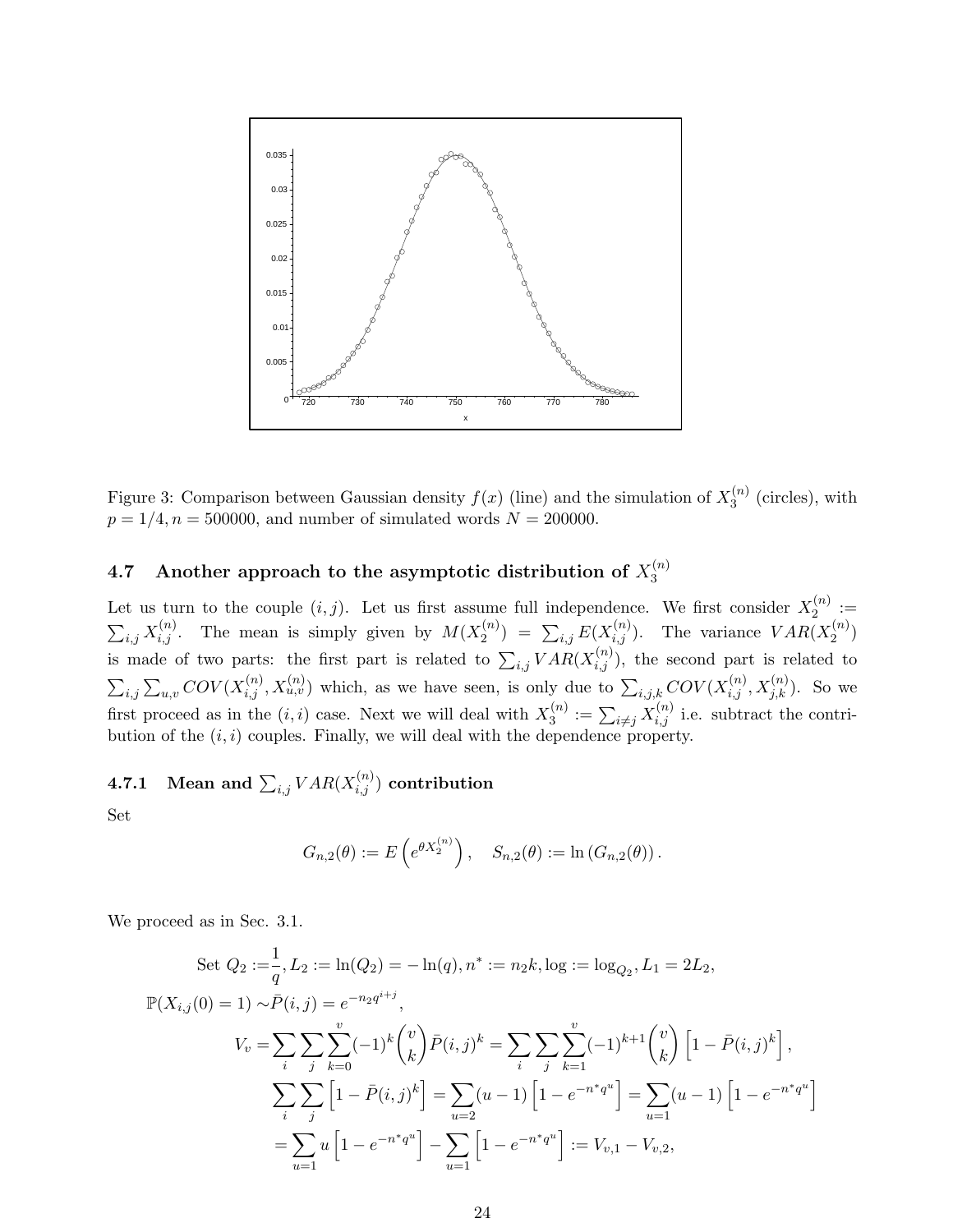The second summation leads, using the previous results on  $(i, i)$  to

$$
\sum_{u=1} [1 - e^{-n^* q^u}] = U_1(Q_2) + \log_{Q_2} k + \beta_k(Q_2),
$$

where

$$
U_1(Q_2) := \frac{\ln(n_2)}{L_2} - \frac{1}{2} + \frac{\gamma}{L_2}, \beta_k(Q_2) = -\frac{1}{L_2} \sum_{\ell \in \mathbb{Z} \setminus \{0\}} \Gamma\left(\frac{2i\ell\pi}{L_2}\right) e^{-2i\ell\pi \log_{Q_2}(kn_2)},
$$

This leads to

$$
V_{v,2} = -\sum_{k=1}^{v} (-1)^{k+1} {v \choose k} [U_1(Q_2) + \log_{Q_2} k + \beta_k(Q_2)],
$$

omitting the periodic contribution,

$$
V_{v,2} = -U_1(Q_2) + C_1(v), C_1(1) = 0, C_1(2) = \log_{Q_2} 2
$$
  
\n
$$
V_{1,2} = -U_1(Q_2) - \beta_1(Q_2),
$$
  
\n
$$
V_{2,2} = -U_1(Q_2) + \log_{Q_2} 2 - \sum_{k=1}^{2} (-1)^{k+1} {2 \choose k} \beta_k(Q_2).
$$

From Appendix A.2, the first summation gives

$$
V_{v,1} = \sum_{k=1}^{v} (-1)^{k+1} {v \choose k} \left[ \frac{\ln(n_2)^2 + 2\ln(n_2)\ln(k) + \ln(k)^2}{2L_2^2} + \frac{\gamma(\ln(n_2) + \ln(k))}{L_2^2} - \left[ -\frac{\pi^2/12 + \gamma^2/2}{L_2^2} + \frac{1}{12} \right] \right] + \tilde{\beta}_{v,1},
$$
  
=  $U_2(Q_2) + B_{v,1} + \tilde{\beta}_{v,1},$ 

where

$$
U_2(Q_2) = \frac{\ln(n_2)^2}{2L_2^2} + \frac{\gamma \ln(n_2)}{L_2^2} - \left[ -\frac{\pi^2/12 + \gamma^2/2}{L_2^2} + \frac{1}{12} \right]
$$
  
=  $\frac{\ln(n)^2}{2L_2^2} + \ln(n) \left[ \frac{\gamma + 2 \ln(p) + 2L_2}{L_2^2} \right]$   
+  $1/12 \frac{\pi^2 + 6\gamma^2 + 23L_2^2 + 24\gamma \ln(p) + 24\gamma L_2 + 24(\ln(p))^2 + 48 \ln(p) L_2}{L_2^2},$ 

Now define

$$
B_{v,1} := \sum_{k=2}^{v} (-1)^{k+1} {v \choose k} \left[ \frac{2 \ln(n_2) \ln(k) + \ln(k)^2}{2L_2^2} + \frac{\gamma \ln(k)}{L_2^2} \right] = C_2(v) \ln(n) + C_3(v),
$$

with, say,  $C_2(1) = C_3(1) = 0$ , and

$$
B_{1,1} = 0,
$$
  
\n
$$
B_{2,1} = -\left[\frac{2\ln(n_2)\ln(2) + \ln(2)^2}{2L_2^2} + \frac{\gamma\ln(2)}{L_2^2}\right],
$$
  
\n
$$
\tilde{\beta}_{v,1} = \sum_{k=1}^v (-1)^{k+1} {v \choose k} \beta_{k,1}, \tilde{\beta}_{1,1} = \beta_{1,1}, \tilde{\beta}_{2,1} = 2\beta_{1,1} - \beta_{2,1},
$$
  
\n
$$
\beta_{k,1} = \frac{1}{L_2} \sum_{\ell \in \mathbb{Z} \setminus \{0\}} \left[ -\frac{\ln(n_2 k)}{L_2} \Gamma\left(\frac{2i\ell \pi}{L_2}\right) + \frac{\Gamma'\left(\frac{2i\ell \pi}{L_2}\right)}{L_2} \right] e^{-2i\ell \pi \log(knp^2)},
$$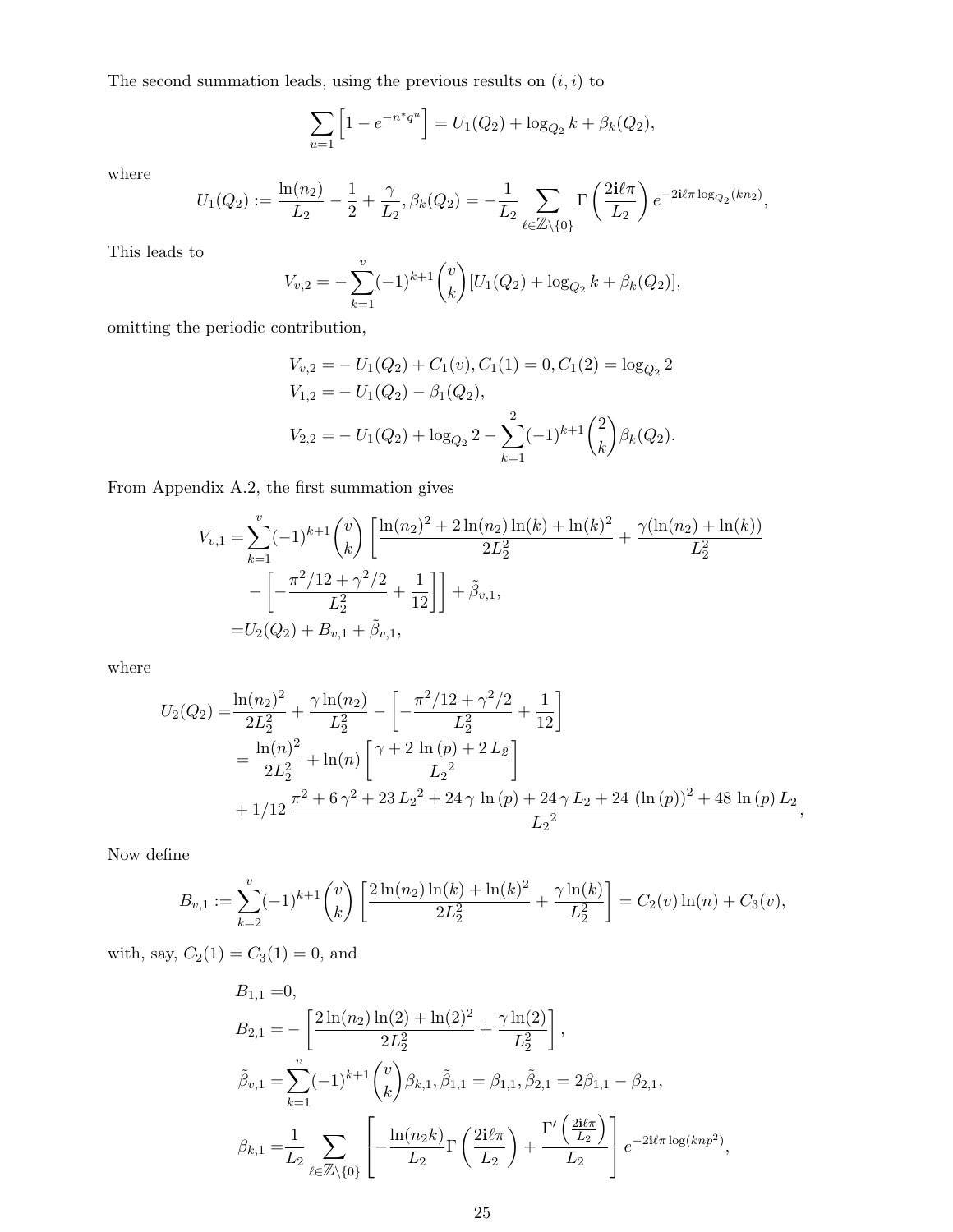$$
V_{1,1} = U_2(Q_2) + \beta_{1,1},
$$
  
\n
$$
V_{2,1} = U_2(Q_2) + B_{2,1} + \tilde{\beta}_{2,1},
$$

Finally, omitting the periodic contribution,

$$
V_1 = V_{1,1} + V_{1,2} \sim U_2(Q_2) - U_1(Q_2),
$$
  
\n
$$
V_2 = V_{2,1} + V_{2,2} \sim U_2(Q_2) - U_1(Q_2) + B_{2,1} + C_1(2),
$$
  
\n
$$
V_v \sim U_2(Q_2) - U_1(Q_2) + C_2(v) \ln(n) + C_4(v), C_4(v) = C_1(v) + C_3(v), C_4(1) = 0,
$$

We can now compute the mean  $M_1(X_2^{(n)}$  $\binom{n}{2}$  and  $VAR_1(X_2^{(n)})$  $2^{(n)}$  (see (9)). We get

$$
M_1(X_2^{(n)}) = V_1 = U_2(Q_2) - U_1(Q_2) + \beta_{1,1} - \beta_1(Q_2),
$$
  
\n
$$
VAR_1(X_2^{(n)}) = \kappa_2(X_2^{(n)}) = V_1 - V_2 = -B_{2,1} - \log_{Q_2} 2 + \beta_{1,1} - \beta_1(Q_2) - \tilde{\beta}_{2,1} + \sum_{k=1}^2 (-1)^{k+1} {2 \choose k} \beta_k(Q_2),
$$
  
\n
$$
= \left[ \frac{2\ln(n_2)\ln(2) + \ln(2)^2}{2L_2^2} + \frac{\gamma \ln(2)}{L_2^2} \right] - \log_{Q_2} 2 - \beta_{1,1} + \beta_{2,1} + \beta_1(Q_2) - \beta_2(Q_2)
$$

#### 4.7.2 Subtraction of the contribution from all couples  $(i, i)$

We obtain for the non-periodic contribution  $M_{NP}(X_3^{(n)})$  $\binom{n}{3}$ 

$$
M_{NP}(X_3^{(n)}) := U_2(Q_2) - U_1(Q_2) - U_1(Q_1) = \frac{\ln(n)^2}{2L_2^2} + \ln(n) \left[ 1/2 \frac{L_2 + 2\gamma + 4\ln(p)}{L_2^2} \right] - 1/12 \frac{-\pi^2 - 6\gamma^2 + L_2^2 - 24\gamma \ln(p) - 6\gamma L_2 - 24\left(\ln(p)\right)^2 - 12\ln(p) L_2}{L_2^2},
$$

Next, for the periodic contribution  $M_P(X_3^{(n)})$  $3^{(n)}$ , we obtain

$$
M_P(X_3^{(n)}) = \beta_{1,1} - \beta_1(Q_2) - \beta_1(Q_1) = \frac{1}{L_2} \sum_{\ell \in \mathbb{Z} \setminus \{0\}} \left[ -\frac{\ln(n_2)}{L_2} \Gamma\left(\frac{2i\ell\pi}{L_2}\right) + \frac{\Gamma'\left(\frac{2i\ell\pi}{L_2}\right)}{L_2} \right] e^{-2i\ell\pi \log_{Q_2}(np^2)} + \frac{1}{L_2} \sum_{\ell \in \mathbb{Z} \setminus \{0\}} \left[ \Gamma\left(\frac{2i\ell\pi}{L_2}\right) \right] e^{-2i\ell\pi \log_{Q_2}(np^2)} + \frac{1}{L_1} \sum_{\ell \in \mathbb{Z} \setminus \{0\}} \left[ \Gamma\left(\frac{2i\ell\pi}{L_1}\right) \right] e^{-2i\ell\pi \log_{Q_1}(np^2)}.
$$

Similarly, the variance of  $X_3^{(n)}$  $\binom{n}{3}$  (without dependence property) is given by

$$
VAR_2(X_3^{(n)}) = \left[ \frac{2\ln(n_2)\ln(2) + \ln(2)^2}{2L_2^2} + \frac{\gamma \ln(2)}{L_2^2} \right] - \log_{Q_2} 2 - \beta_{1,1} + \beta_{2,1} + \beta_1(Q_2) - \beta_2(Q_2) - \left[\log_{Q_1} 2 + \beta_2(Q_1) - \beta_1(Q_1)\right].
$$

After some algebra, we can check that this is identical to Thm 2.1 (except for the term  $T_2^{(n)}$  $2^{(n)}$ , of course). Also the mean is identical with the expression given in Archibald and al. [1], Thm 3. Our approach is simple and general. Note again that the mean does not rely on the dependence property.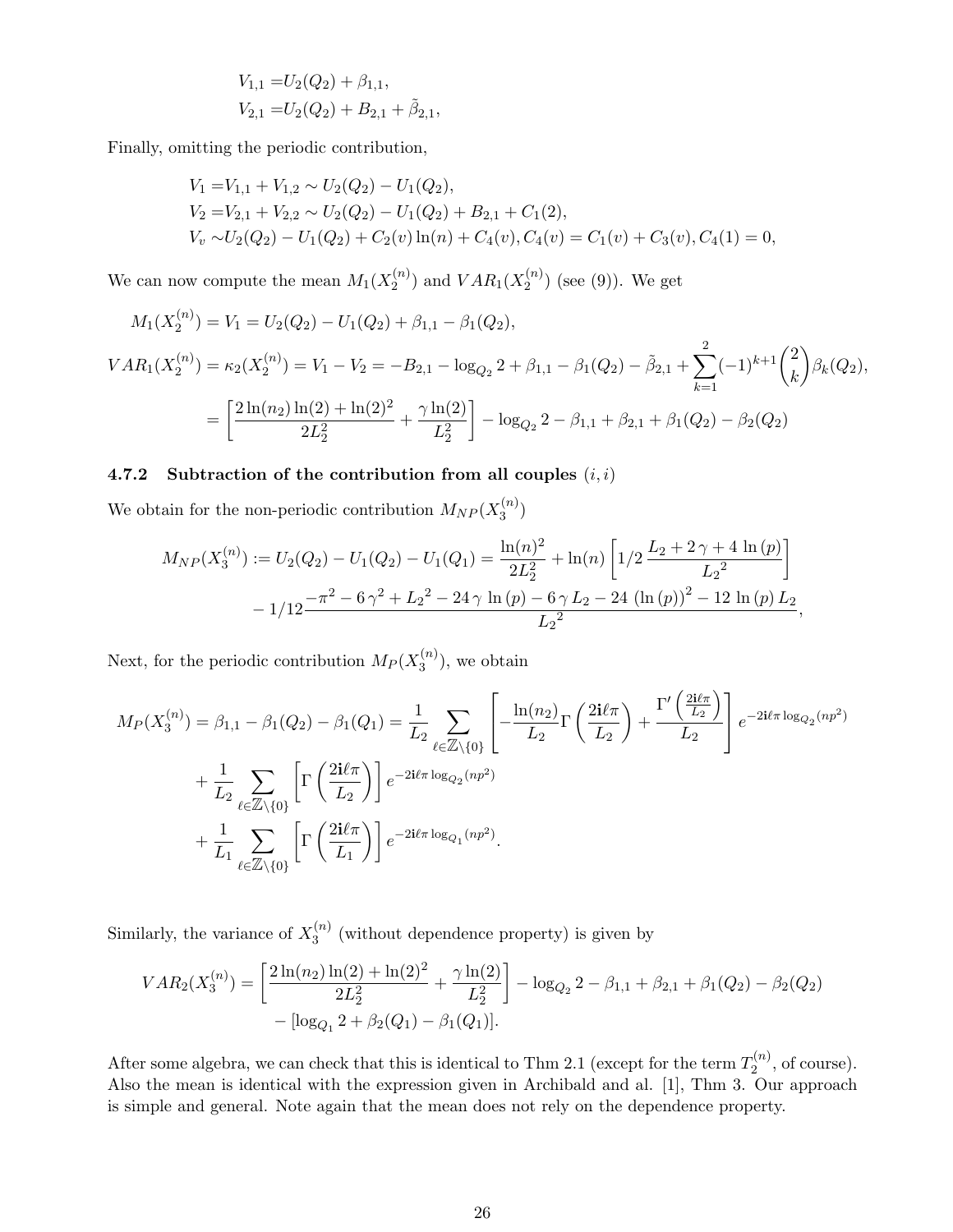#### 4.7.3 The dominant terms, without the periodic components

We have, successively (we keep only dominant terms), and setting

$$
\tilde{X}_{i,j}^{(n)} := X_{i,j}^{(n)} - \mathbb{E}(X_{i,j}^{(n)}), \qquad \mu_k(X) := \mathbb{E}[(X - \mathbb{E}(X))^k],
$$

we have

$$
S_{n_2}(\theta) = \sum_{v=1}^{\infty} \frac{(-1)^{v+1}}{v} \left( e^{\theta} - 1 \right)^v V_v,
$$

We first deal without dependence property,

$$
\kappa_2(X_2^{(n)}) = \mu_2(X_2^{(n)}) = VAR_1(X_2^{(n)}) = -C_2(2)\ln(n) - C_4(2),
$$
  
\n
$$
\kappa_3(X_2^{(n)}) = \mu_3(X_2^{(n)})
$$
  
\n
$$
= V_1 - 3V_2 + 2V_3
$$
  
\n
$$
= [-3C_2(2) + 2C_2(3)]\ln(n) + [-3C_4(2) + 2C_4(3)]
$$
  
\n
$$
= C_5\ln(n) + C_6, \text{ say,}
$$

but

$$
\kappa_2(X_2^{(n)}) = \mathbb{E}\left[\left(\sum_{i \neq j} \tilde{X}_{i,j}^{(n)} + \sum_i \tilde{X}_{i,i}^{(n)}\right)^2\right] = \kappa_2(X_3^{(n)}) + \kappa_2(X_1^{(n)}) = \kappa_2(X_3^{(n)}) + C_7, \text{ say,}
$$

hence,

$$
VAR_2(X_3^{(n)}) = \mu_2(X_3^{(n)}) = \kappa_2(X_3^{(n)}) = -C_2(2)\ln(n) - C_4(2) - C_7 = -C_2(2)\ln(n) + C_8
$$
, say,

Now we calculate

$$
\kappa_3(X_2^{(n)}) = \mathbb{E}\left[\left(\sum_{i \neq j} \tilde{X}_{i,j}^{(n)} + \sum_i \tilde{X}_{i,i}^{(n)}\right)^3\right] = \kappa_3(X_3^{(n)}) + \kappa_3(X_1^{(n)}) = \kappa_3(X_3^{(n)}) + C_9, \text{ say,}
$$

hence,

$$
\kappa_3(X_3^{(n)}) = \mu_3(X_3^{(n)}) = C_5 \ln(n) + C_6 - C_9 = C_5 \ln(n) + C_{10}, \text{ say}.
$$

Now we deal with dependence property,

$$
\sigma^{2} = VAR(X_{3}^{(n)}) = \kappa_{2}(X_{3}^{(n)}) + T_{2}^{(n)} = -C_{2}(2)\ln(n) + C_{11}, \text{ say},
$$

Then  $\bar{\kappa}_3(X_3^{(n)}$  $3^{(n)}$ ) is the new third cumulant, including the correlations, and  $T_3$  is the correction, similar to  $T_2$ , so that  $\bar{F}_1(\mathbf{v}^{(n)}) = \bar{F}_2(\mathbf{v}^{(n)})$ 

$$
\overline{\kappa}_3(X_3^{(n)}) = \kappa_3(X_3^{(n)}) + T_3 = C_5 \ln(n) + C_{10} + T_3.
$$

A bound such that  $|T_3| = \mathcal{O}(1)$  would be enough. We now have

$$
\mathbb{E}\left[\exp\left[\theta \frac{X_3^{(n)} - M(X_3^{(n)})}{\sigma}\right]\right] \sim \exp\left[\frac{\theta^2}{2} + \frac{\theta^3}{3!} \frac{C_5 \ln(n) + C_{10} + T_3}{(-C_2(2) \ln(n) + C_{11})^{3/2}} + \ldots\right]
$$

Let us, for instance, deal with the fourth cumulant. We have, without dependence

$$
\kappa_4(X_2^{(n)}) = V_1 - 7V_2 + 12V_3 - 6V_4 = C_{12}\ln(n) + C_{13}
$$
, say,

and

$$
\mu_4(X_2^{(n)}) = \kappa_4(X_2^{(n)}) + 3\kappa_2^2(X_2^{(n)}),
$$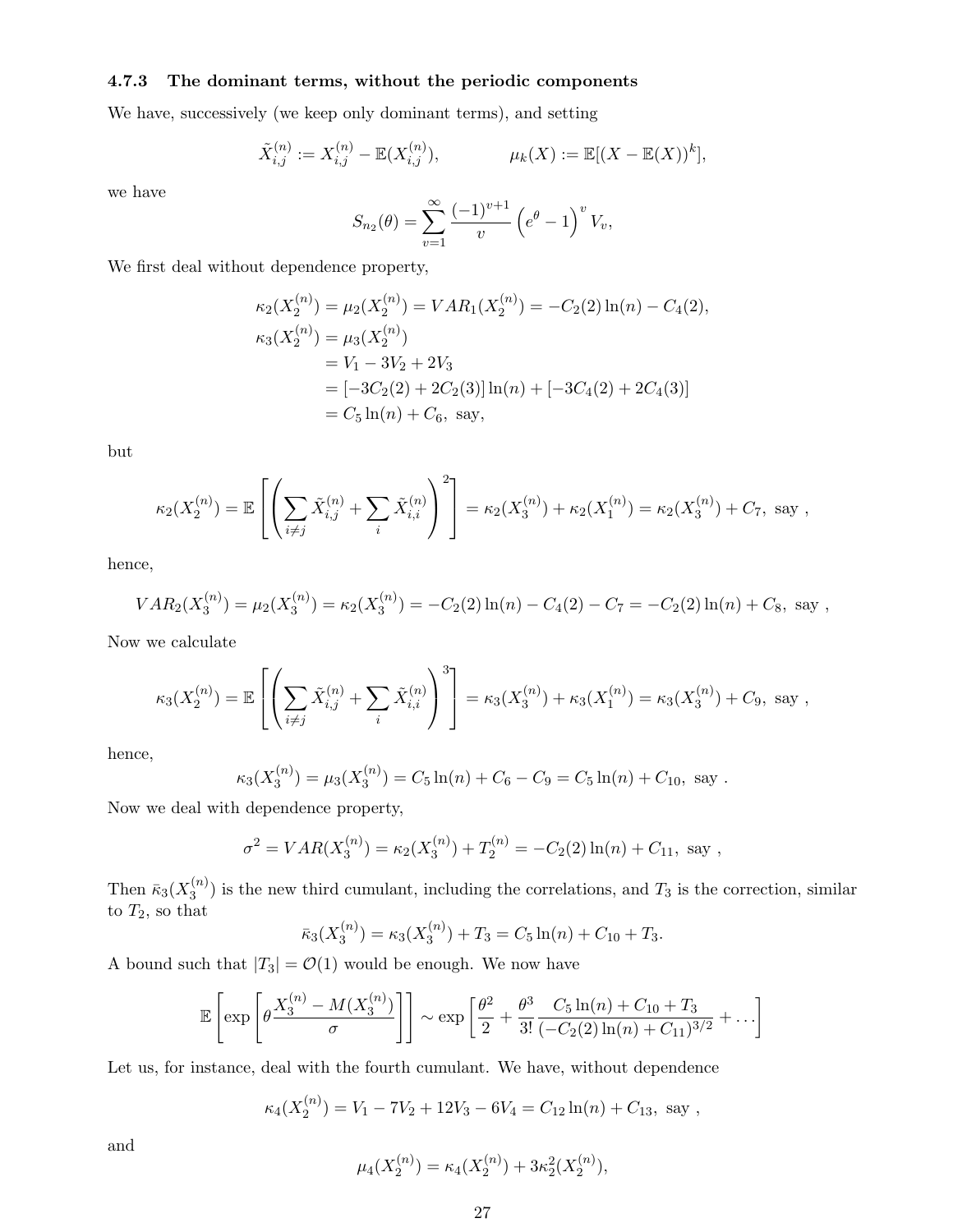but

$$
\mu_4(X_2^{(n)}) = \mu_4(X_3^{(n)}) + \mu_4(X_1^{(n)}) + 6\mu_2(X_3^{(n)})\mu_2(X_1^{(n)}),
$$

hence

$$
\mu_4(X_3^{(n)}) = \mu_4(X_2^{(n)}) - [\mu_4(X_1^{(n)}) + 6\mu_2(X_3^{(n)})\mu_2(X_1^{(n)})]
$$

and

$$
\mu_4(X_3^{(n)}) = \kappa_4(X_2^{(n)}) + 3\kappa_2^2(X_2^{(n)}) - \mu_4(X_1^{(n)}) - 6\mu_2(X_3^{(n)})\mu_2(X_1^{(n)});
$$

Now, with dependence,

 $\lambda$ 

$$
\bar{\mu}_4(X_3^{(n)}) = \mu_4(X_3^{(n)}) + T_4,
$$
\n
$$
\bar{\kappa}_4(X_3^{(n)}) = \kappa_4(X_2^{(n)}) + 3\mu_2^2(X_2^{(n)}) - \mu_4(X_1^{(n)}) - 6\mu_2(X_3^{(n)})\mu_2(X_1^{(n)}) + T_4 - 3\mu_2^2(X_3^{(n)}) - 6\mu_2(X_3^{(n)})T_2 - 3T_2^2
$$
\n
$$
= \kappa_4(X_2^{(n)}) + 3\mu_2^2(X_1^{(n)}) - \mu_4(X_1^{(n)}) - 6\mu_2(X_3^{(n)})T_2 + T_4 - 3T_2^2
$$
\n
$$
= C_{14}\ln(n) + C_{15} + T_4 - 3T_2^2, \text{ say.}
$$

Again a bound such that  $|T_4| = \mathcal{O}(1)$  would be enough. We proceed similarly for all cumulants.

#### Conjecture 4.13

$$
|T| = \mathcal{O}(1).
$$

This leads to the asymptotic Gaussian distribution.

## 5 Combinatorial Pattern Matching Approach

For a combinatorial approach, we utilize the methodology of the paper [2]. The full strength of this paper is not needed, because (in this case) we are only studying "reduced" sets of patterns, i.e., we are always analyzing patterns of length 2. So we only need to understand Sections 4.1 and 4.2 of [2]. We define  $X^{(n)}$  as the total number of distinct (adjacent) pairs in a word  $Z_1, \ldots, Z_n$ , and we have

$$
X^{(n)} = \sum_{i=1}^{\infty} \sum_{j=1}^{\infty} X_{i,j}^{(n)}
$$

## 5.1 Lemmas and notation about solving cubic formulas

**Lemma 5.1** Consider a,b and  $c = 1$ . Let  $r = \frac{-b + \sqrt{b^2 - 4a}}{2a}$  $\frac{\sqrt{b^2-4a}}{2a}$  and  $s = \frac{-b-\sqrt{b^2-4a}}{2a}$  $\frac{\sqrt{b^2-4a}}{2a}$  denote the roots of  $az^2 + bz + c$ . If these two roots are distinct, then

$$
\frac{1}{az^2 + bz + c} = \frac{1}{(1 - z/r)(1 - z/s)}
$$

$$
= \frac{s}{(s - r)(1 - z/r)} + \frac{r}{(r - s)(1 - z/s)}.
$$

The following lemma uses the notation from the "General cubic formula" section of https://en.wikipedia.org/wiki/Cubic\_equation

**Lemma 5.2** Consider a, b, c and  $d = 1$ , and define

$$
\Delta_0 = b^2 - 3ac
$$
  
\n
$$
\Delta_1 = 2b^3 - 9abc + 27a^2d
$$
  
\n
$$
C = \left(\frac{\Delta_1 + \sqrt{\Delta_1^2 - 4\Delta_0^3}}{2}\right)^{1/3}
$$
  
\n
$$
\xi = \frac{-1 + \sqrt{-3}}{2}
$$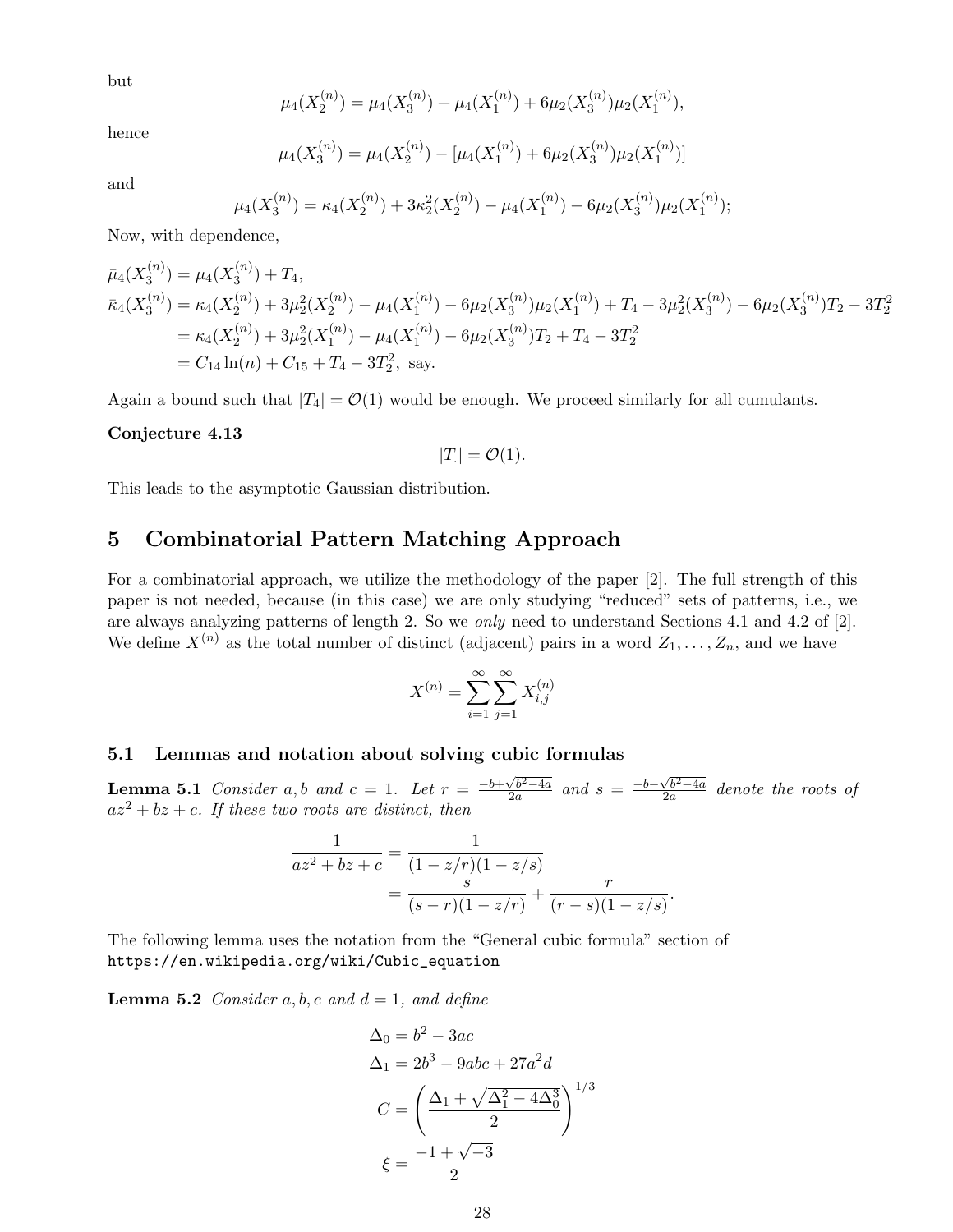Let  $r=-\frac{1}{3a}$  $\frac{1}{3a}(b+C+\Delta_0/C)$  and  $s=-\frac{1}{3a}$  $\frac{1}{3a}(b+\xi C+\Delta_0/(\xi C))$  and  $t=-\frac{1}{3a}$  $\frac{1}{3a}(b+\xi^2C+\Delta_0/(\xi^2C))$  denote the roots of  $az^3 + bz^2 + cz + d$ . If these three roots r, s, t are distinct, then

$$
\frac{1}{az^3 + bz^2 + cz + d} = \frac{1}{(1 - z/r)(1 - z/s)(1 - z/t)} \n= \frac{st}{(s - r)(t - r)(1 - z/r)} + \frac{rt}{(r - s)(t - s)(1 - z/s)} + \frac{rs}{(r - t)(s - t)(1 - z/t)}.
$$

In all the instances that we use Lemma 5.2, the three roots  $r, s, t$  exist and are distinct, or they exist in the limit, i.e., there is a removable singularity that can be dealt with in a straightforward manner, by using continuity to remedy the removable singularity.

**Lemma 5.3** The roots of the polynomial in the denominators of the generating functions in Table 1 exist and are unique, or there is a removable singularity that can be defined by using continuity.

Proof. The proof follows directly from Lemma 5.1. To understand the comment about removable singularity, consider (for instance) Table 1A. In the case when  $p = q = 1/2$  and  $i = j = 1$ , we note that the "r" and "s" from Lemma 5.1 are identical, but nonetheless, the partial fraction decomposition holds in the limit. In this special case, the generating function  $1/(1 - z + P_i P_j z^2)$  becomes

$$
\frac{1}{1-z+z^2/4} = \frac{1}{(1-z/2)^2} = \lim_{p \to 1/2} \left( \frac{2p^2}{(1-\sqrt{1-4p^2})\sqrt{1-4p^2} \left(1 - \frac{2p^2}{1-\sqrt{1-4p^2}z}\right)} - \frac{2p^2}{(1+\sqrt{1-4p^2})\sqrt{1-4p^2} \left(1 - \frac{2p^2}{1+\sqrt{1-4p^2}z}\right)} \right)
$$

In other words, the partial fraction decomposition and the coefficients of  $z^n$  are valid in the limit in Table 1A, even in this special case. The other cases that have removable singularities are straightforward, and we do not comment on these further.

**Lemma 5.4** The roots of the polynomial in the denominators of the generating functions in Table 2 exist and are unique, or there is a removable singularity that can be defined by using continuity.

**Proof.** The proof follows directly from Lemma 5.2. Given the values of  $a, b, c, d$ , we define the three roots r, s, t as in Lemma 5.2, and everything follows.

To understand the comment about removable singularity, consider (for instance) Table 2E.

In the case when  $p = q = 1/2$  and  $i = k = 1$ , the "s" in Lemma 5.2 is undefined, but nonetheless, again Table 2E holds in the limit. In this special case, we have

$$
\frac{1}{1-z+\frac{P_i^2 z^2}{1+P_i z}+\frac{P_k^2 z^2}{1+P_k z}} = \frac{2+z}{2-z}
$$
\n
$$
= \lim_{p\to 1/2} \left( (1+p z)(1+pz) \times \left( \frac{rs}{(r-t)(s-t)(1-z/t)} + \frac{rt}{(r-s)(t-s)(1-z/s)} + \frac{st}{(s-r)(t-r)(1-z/r)} \right) \right)
$$

In other words, as before, the partial fraction decomposition and the coefficients of  $z<sup>n</sup>$  are valid in the limit in this special case. Other cases that have removable singularities are similarly easy to handle.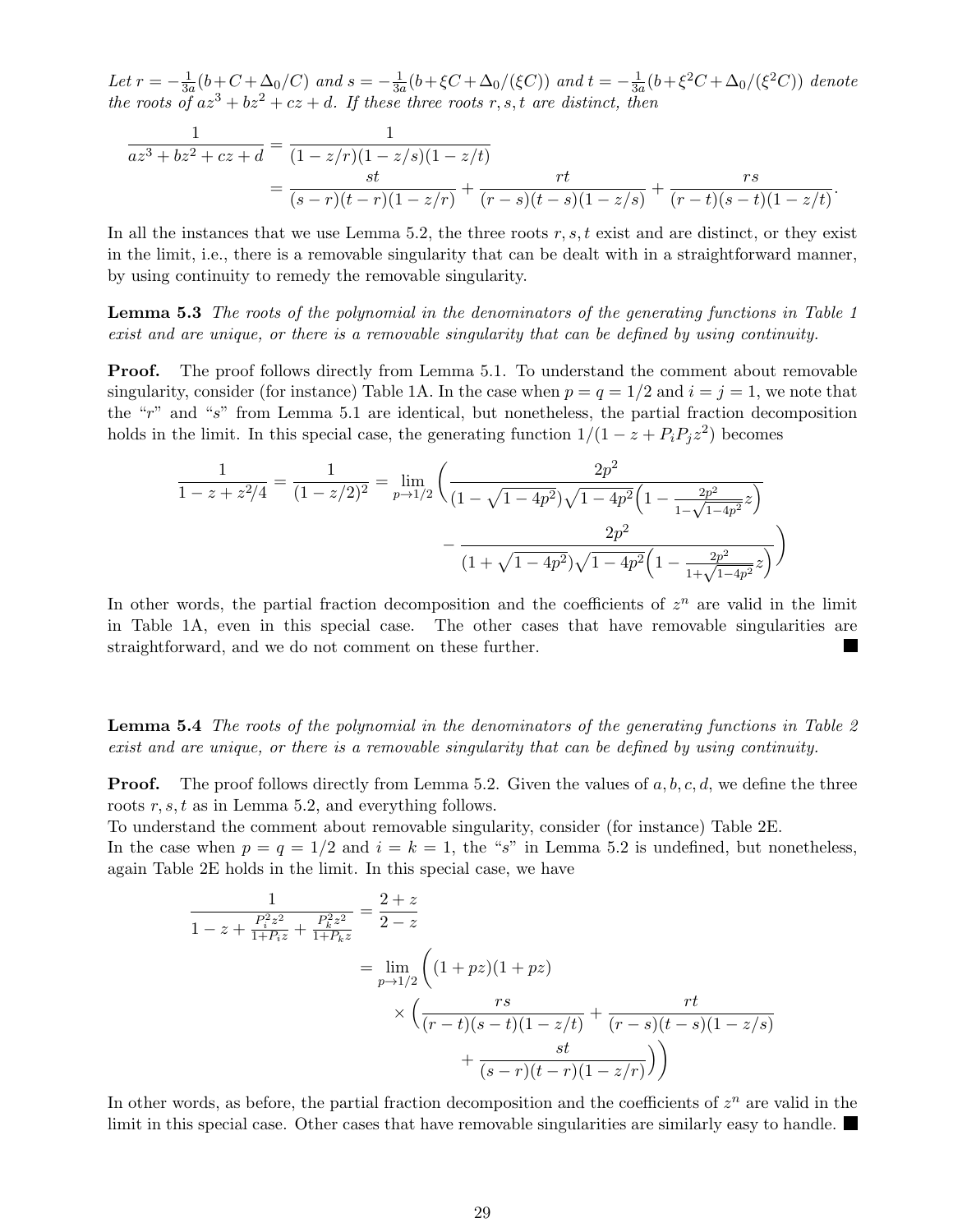A gen. func. 
$$
\frac{1}{1-z+P_{t}P_{j}z^{2}}{par. frac.} \frac{1}{2r_{t}P_{j}\sqrt{1-4P_{t}P_{j}}} \left(1-\frac{2P_{t}P_{j}}{1-\sqrt{1-4P_{t}P_{j}}}z\right)^{-1} - \frac{1+\sqrt{1-4P_{t}P_{j}}}{2P_{t}P_{j}\sqrt{1-4P_{t}P_{j}}} \left(1-\frac{2P_{t}P_{j}}{1+\sqrt{1-4P_{t}P_{j}}}z\right)^{-1}
$$
  
\ncoeff. of  $z^{n}$  
$$
\frac{(2P_{t}P_{j})^{n+1}}{\sqrt{1-4P_{t}P_{j}}} \left(\frac{1}{(1-\sqrt{1-4P_{t}P_{j}})^{n+1}} - \frac{1}{(1+\sqrt{1-4P_{t}P_{j}})^{n+1}}\right)
$$
  
\nB gen. func. 
$$
\left(1-z+\frac{P_{j}^{2}z^{2}}{1+P_{k}z}\right)^{-1} = \frac{1+P_{t}z}{1-(1-P_{t})z-P_{t}(1-P_{t})z^{2}}
$$
  
\npar. frac. 
$$
\left(\frac{1}{2}-\frac{1+P_{t}}{2\sqrt{(1-P_{t})(1+3P_{t})}}\right)\left(1-\frac{2P_{t}(1-P_{t})}{1-P_{t}+\sqrt{(1-P_{t})(1+3P_{j}})}z\right)^{-1}
$$
  
\ncoeff. of  $z^{n}$  
$$
\left(\frac{1}{2}-\frac{1+P_{t}}{2\sqrt{(1-P_{t})(1+3P_{t})}}\right)\left(1-\frac{2P_{t}(1-P_{t})}{1-P_{t}+\sqrt{(1-P_{t})(1+3P_{t})}}z\right)^{-1}
$$
  
\ncoeff. of  $z^{n}$  
$$
\left(\frac{1}{2}-\frac{1+P_{t}}{2\sqrt{(1-P_{t})(1+3P_{t})}}\right)\left(\frac{-2P_{t}(1-P_{t})}{1-P_{t}+\sqrt{(1-P_{t})(1+3P_{t})}}\right)^{n}
$$
  
\n
$$
-\left(\frac{1}{2}+\frac{1+P_{t}}{2\sqrt{(1-P_{t})(1+3P_{t})}}\right)\left(1-\frac{2P_{t}(1-P_{t})}{1-P_{t}+\sqrt{(1-P_{t})(
$$

Table 1: Table of generating functions, partial fraction decompositions, and coefficients of  $z^n$ ,  $n \geq 2$ , in each.

**Lemma 5.5** For  $n \geq 2$ , and for  $i \neq j$ , the probability that ij occurs (at least once) as an adjacent pattern in  $Z_1, \ldots, Z_n$  is exactly

$$
E[X_{i,j}^{(n)}] = 1 - \frac{(2P_i P_j)^{n+1}}{\sqrt{1 - 4P_i P_j}} \left( \frac{1}{\left(1 - \sqrt{1 - 4P_i P_j}\right)^{n+1}} - \frac{1}{\left(1 + \sqrt{1 - 4P_i P_j}\right)^{n+1}} \right).
$$

Of course, for  $n < 2$ , we have  $E[X_{i,j}^{(n)}] = 0$ .

**Proof.** The proof of Lemma 5.5 is in subsection 5.3.1.

 $\Box$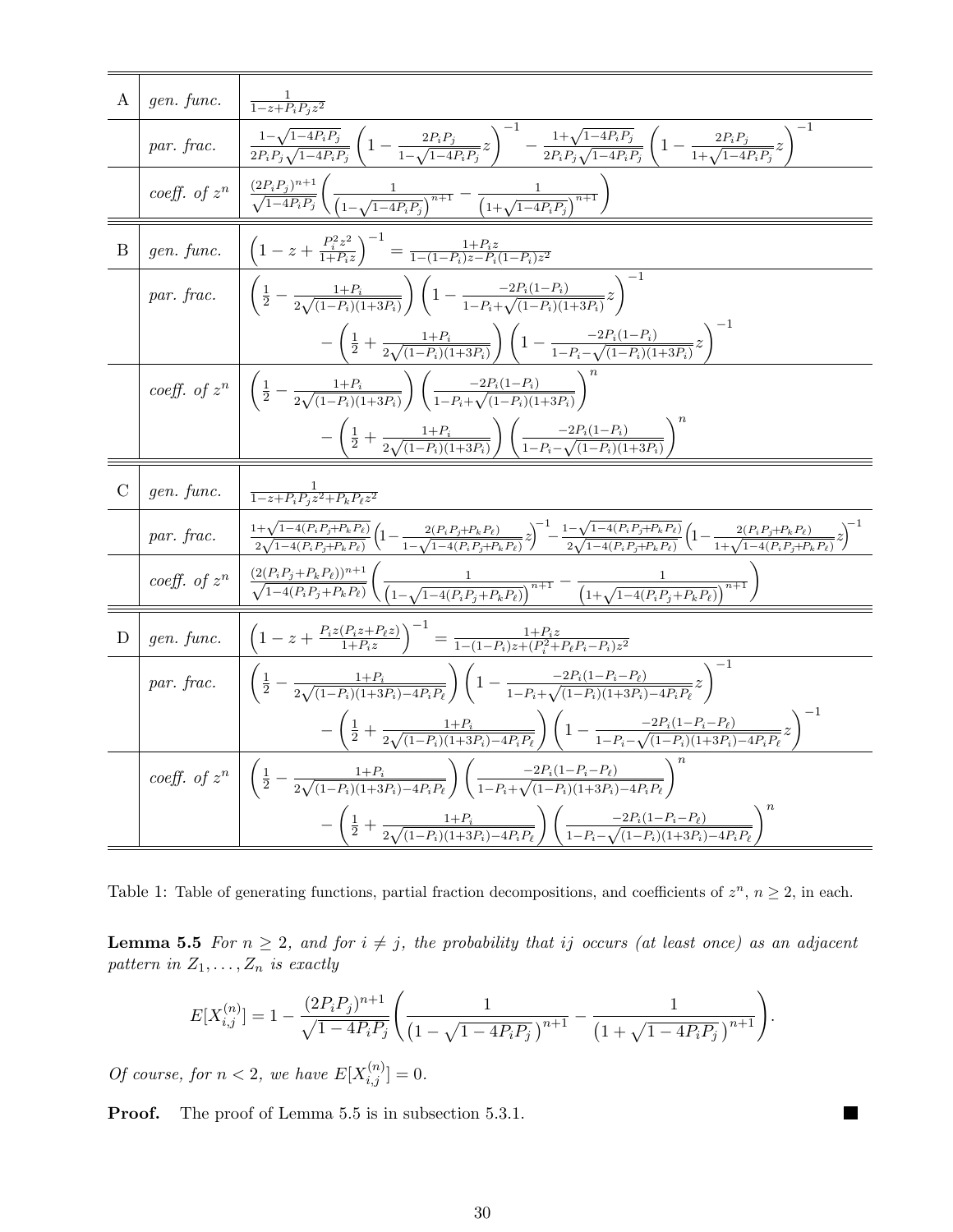| Ε            | gen. func.      | $\left(1-z+\tfrac{P_i^2 z^2}{1+P_i z}+\tfrac{P_k^2 z^2}{1+P_k z}\right)^{-1}=\tfrac{(1+P_i z)(1+P_k z)}{(1-z)(1+P_i z)(1+P_k z)+P_i^2 z^2(1+P_k z)+P_k^2 z^2(1+P_i z)}$                                                                                                        |
|--------------|-----------------|--------------------------------------------------------------------------------------------------------------------------------------------------------------------------------------------------------------------------------------------------------------------------------|
|              | a, b, c, d      | $a = P_i P_k (P_i + P_k - 1), b = P_i^2 + P_i P_k + P_k^2 - P_i - P_k, c = P_k + P_i - 1, d = 1$                                                                                                                                                                               |
|              | par. frac.      | $\frac{(1+P_iz)(1+P_kz)}{az^3+bz^2+cz+d}$                                                                                                                                                                                                                                      |
|              |                 | $= (1+P_iz)(1+P_kz)\left(\frac{rs}{(r-t)(s-t)(1-z/t)}+\frac{rt}{(r-s)(t-s)(1-z/s)}+\frac{st}{(s-r)(t-r)(1-z/r)}\right)$                                                                                                                                                        |
|              | coeff. of $z^n$ | $\frac{(1+P_it)(1+P_kt)rs}{(r-t)(s-t)t^n} + \frac{(1+P_is)(1+P_ks)rt}{(r-s)(t-s)s^n} + \frac{(1+P_ir)(1+P_kr)st}{(s-r)(t-r)r^n}$                                                                                                                                               |
| $\mathbf{F}$ | gen. func.      | $\left(1-z+\frac{P_i^2 z^2}{1+P_i z}+P_k P_\ell z^2\right)^{-1}=\frac{1+P_i z}{(1-z)(1+P_i z)+P_i^2 z^2+P_k P_\ell z^2(1+P_i z)}$                                                                                                                                              |
|              | a, b, c, d      | $a = P_i P_k P_\ell, b = P_i P_i + P_k P_\ell - P_i, c = P_i - 1, d = 1$                                                                                                                                                                                                       |
|              | par. frac.      | $\frac{1+P_iz}{az^3+bz^2+cz+d} = (1+P_iz)\left(\frac{rs}{(r-t)(s-t)(1-z/t)}+\frac{rt}{(r-s)(t-s)(1-z/s)}+\frac{st}{(s-r)(t-r)(1-z/r)}\right)$                                                                                                                                  |
|              | coeff. of $z^n$ | $\frac{(1+P_it)rs}{(r-t)(s-t)t^n} + \frac{(1+P_is)rt}{(r-s)(t-s)s^n} + \frac{(1+P_ir)st}{(s-r)(t-r)r^n}$                                                                                                                                                                       |
| G            | gen. func.      | $\frac{1}{1-z+P_iP_iz^2+P_iP_{\ell}z^2-P_iP_iP_{\ell}z^3}$                                                                                                                                                                                                                     |
|              | a, b, c, d      | $a = -P_iP_jP_\ell, b = P_iP_j + P_jP_\ell, c = -1, d = 1$                                                                                                                                                                                                                     |
|              | par. frac.      | $\frac{1}{az^3+bz^2+cz+d} = \frac{rs}{(r-t)(s-t)(1-z/t)} + \frac{rt}{(r-s)(t-s)(1-z/s)} + \frac{st}{(s-r)(t-r)(1-z/r)}$                                                                                                                                                        |
|              | coeff. of $z^n$ | $\frac{rs}{(r-t)(s-t)t^n} + \frac{rt}{(r-s)(t-s)s^n} + \frac{st}{(s-r)(t-r)r^n}$                                                                                                                                                                                               |
| H            | gen. func.      | $\left(1-z+\tfrac{2P_{i}P_{j}z^{2}}{1-P_{i}P_{i}z^{2}}-\tfrac{P_{i}^{2}P_{j}z^{3}}{1-P_{i}P_{j}z^{2}}-\tfrac{P_{i}P_{j}^{2}z^{3}}{1-P_{i}P_{j}z^{2}}\right)^{-1}=\tfrac{1-P_{i}P_{j}z^{2}}{(1-z)(1-P_{i}P_{j}z^{2})+2P_{i}P_{j}z^{2}-P_{i}^{2}P_{j}z^{3}-P_{i}P_{j}^{2}z^{3}}$ |
|              | a, b, c, d      | $a = P_i P_i (1 - P_i - P_i), b = P_i P_i, c = -1, d = 1$                                                                                                                                                                                                                      |
|              | par. frac.      | $\frac{1-P_iP_jz^2}{az^3+bz^2+cz+d} = (1-P_iP_jz^2)\left(\frac{rs}{(r-t)(s-t)(1-z/t)}+\frac{rt}{(r-s)(t-s)(1-z/s)}+\frac{st}{(s-r)(t-r)(1-z/r)}\right)$                                                                                                                        |
|              | coeff. of $z^n$ | $\frac{(1-P_iP_jt^2)rs}{(r-t)(s-t)t^n} + \frac{(1-P_iP_js^2)rt}{(r-s)(t-s)s^n} + \frac{(1-P_iP_jr^2)st}{(s-r)(t-r)r^n}$                                                                                                                                                        |

Table 2: Table of generating functions, partial fraction decompositions, and coefficients of  $z^n$ ,  $n \geq 2$ , in each.

**Lemma 5.6** For  $n \geq 2$ , the probability that ii occurs (at least once) as an adjacent pattern in  $Z_1, \ldots, Z_n$  is exactly

$$
E[X_{i,i}^{(n)}] = 1 - \left(\frac{1}{2} - \frac{1+P_i}{2\sqrt{(1-P_i)(1+3P_i)}}\right) \left(\frac{-2P_i(1-P_i)}{1-P_i + \sqrt{(1-P_i)(1+3P_i)}}\right)^n + \left(\frac{1}{2} + \frac{1+P_i}{2\sqrt{(1-P_i)(1+3P_i)}}\right) \left(\frac{-2P_i(1-P_i)}{1-P_i - \sqrt{(1-P_i)(1+3P_i)}}\right)^n.
$$

Again, for  $n < 2$ , we have  $E[X_{i,i}^{(n)}] = 0$ .

**Proof.** The proof of Lemma 5.6 is in subsection 5.3.2.

П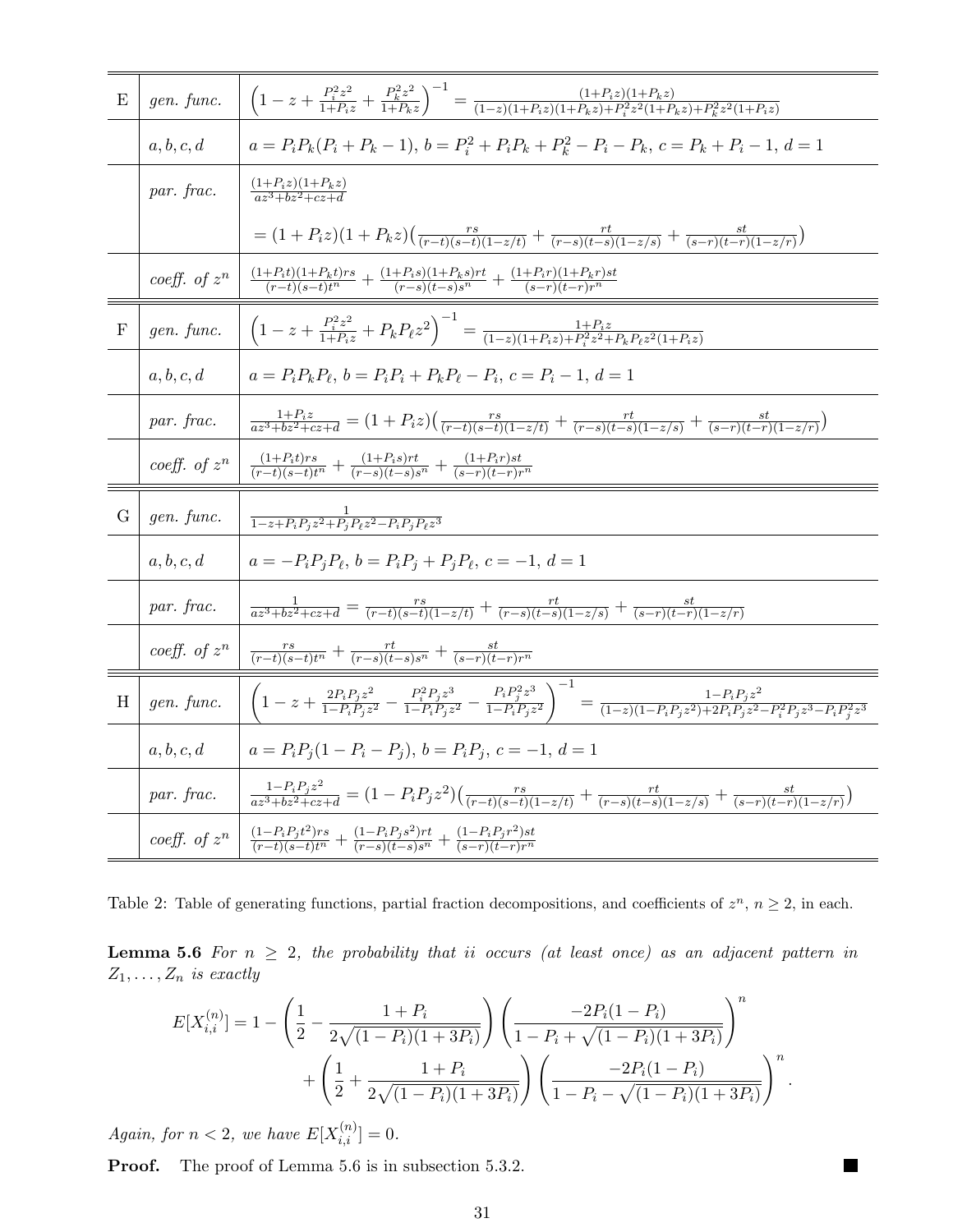#### 5.2 Main results

By adding the results from Lemmas 5.5 and 5.6, we establish the following theorem:

**Theorem 5.1** For  $n \geq 2$ , the mean number of distinct (adjacent) pairs in a word  $Z_1, \ldots, Z_n$  is exactly

$$
E[X^{(n)}] = \sum_{i=1}^{\infty} \sum_{j \neq i} \left[ 1 - \frac{(2P_i P_j)^{n+1}}{\sqrt{1 - 4P_i P_j}} \left( \frac{1}{\left(1 - \sqrt{1 - 4P_i P_j}\right)^{n+1}} - \frac{1}{\left(1 + \sqrt{1 - 4P_i P_j}\right)^{n+1}} \right) \right]
$$
  
+ 
$$
\sum_{i=1}^{\infty} \left[ 1 - \left( \frac{1}{2} - \frac{1 + P_i}{2\sqrt{(1 - P_i)(1 + 3P_i)}} \right) \left( \frac{-2P_i(1 - P_i)}{1 - P_i + \sqrt{(1 - P_i)(1 + 3P_i)}} \right)^n + \left( \frac{1}{2} + \frac{1 + P_i}{2\sqrt{(1 - P_i)(1 + 3P_i)}} \right) \left( \frac{-2P_i(1 - P_i)}{1 - P_i - \sqrt{(1 - P_i)(1 + 3P_i)}} \right)^n \right]
$$

For  $n < 2$ , we have  $E[X^{(n)}] = 0$ .

#### 5.3 Analysis of the average number of distinct (adjacent) pairs

#### 5.3.1 Analysis of distinct (adjacent) two letter patterns ij with  $i \neq j$

If we fix  $i \neq j$  and we analyze the occurrences of the pattern ij, then the only "cluster" (to use Bassino et al.'s terminology) is ij itself. So the generating function  $\xi(z,t)$  of the set of clusters  $C = \{ij\}$  becomes only (compare with (6) in Bassino et al.):

$$
\xi(z,t) = P_i P_j t z^2.
$$

The generating function of the *decorated texts* (with z marking the length of the words, and t marking the number of decorated occurrences of  $ij$ , and the coefficients are the associated probabilities) is

$$
T(z,t) = \frac{1}{1 - A(z) - \xi(z,t)} = \frac{1}{1 - z - P_i P_j t z^2},
$$

where  $A(z) = 1$  is the probability generating function of the set A of all finite-length words. Now we use  $F(z, x)$  to denote the bivariate probability generating function of occurrences of ij (with  $z$  marking the length of the words, and x marking the number of occurrences of  $ij$ , and the coefficients are the associated probabilities), i.e., we define

$$
F(z, x) := \sum_{n=0}^{\infty} \sum_{k=0}^{\infty} P(Z_1, \dots, Z_n \text{ has exactly } k \text{ occurrences of } ij \text{ as a subword}) x^k z^n.
$$

We know from inclusion-exclusion (see [4, Chapter 3] or [2]) that  $F(z, x) = T(z, x - 1)$ , so we obtain

$$
F(z, x) = T(z, x - 1) = \frac{1}{1 - z - P_i P_j (x - 1) z^2}
$$

.

The probability generating function of words with *zero occurrences* of pattern  $ij$  can be obtained by considering the case  $k = 0$ , corresponding to the coefficients of  $x^0$ . To extract those coefficients, we can evaluate  $F(z, x)$  at  $x = 0$ , and we obtain

$$
[x^{0}]F(z,x) = F(z,0) = \frac{1}{1 - z + P_{i}P_{j}z^{2}},
$$

so, finally, the probability generating function of the words with *at least one occurrence of ij* is

$$
\sum_{n=0}^{\infty} E[X_{i,j}^{(n)}]z^n = \frac{1}{1-z} - \frac{1}{1-z + P_i P_j z^2}
$$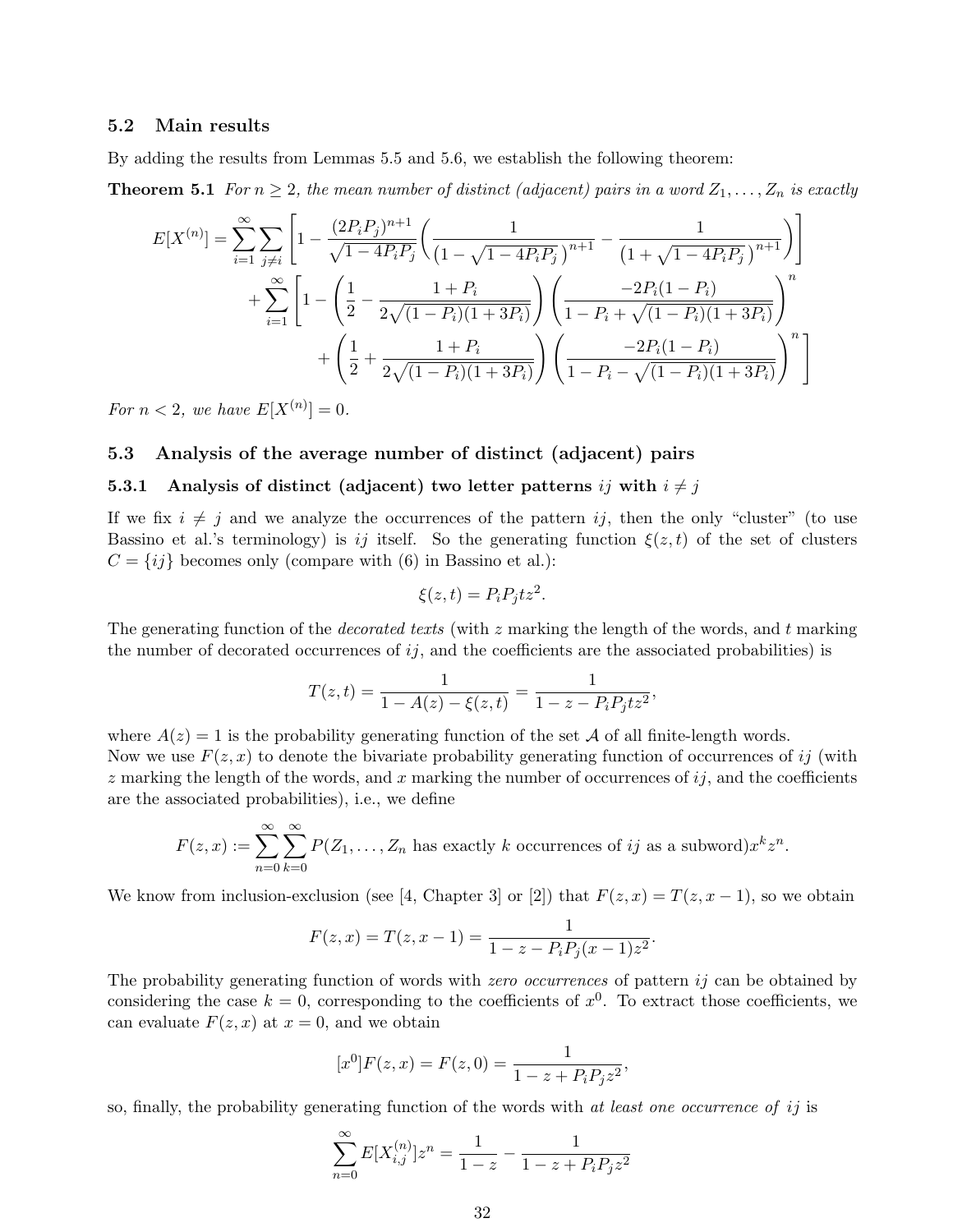and it follows, using Table 1A, that

$$
\begin{split} \sum_{n=0}^{\infty}E[X_{i,j}^{(n)}]z^n&=\sum_{n=0}^{\infty}z^n+\frac{2P_iP_j}{(1+\sqrt{1-4P_iP_j})\sqrt{1-4P_iP_j}}\sum_{n=0}^{\infty}\left(\frac{2P_iP_j}{1+\sqrt{1-4P_iP_j}}\right)^nz^n\\ &-\frac{2P_iP_j}{(1-\sqrt{1-4P_iP_j})\sqrt{1-4P_iP_j}}\sum_{n=0}^{\infty}\left(\frac{2P_iP_j}{1-\sqrt{1-4P_iP_j}}\right)^nz^n \end{split}
$$

and we conclude with the *exact* expression for  $E[X_{i,j}^{(n)}]$  in Lemma 5.5.

#### 5.3.2 Analysis of distinct (adjacent) two letter patterns ij with  $i = j$

Now we fix i and we analyze the occurrences of the pattern ii. The clusters have the form  $ii \cdots i$ , i.e., they are all words that consist of 2 or more consecutive occurrences of i. So the generating function  $\xi(z, t)$  of the set of clusters  $C = \{ii, iii, iiiii, iii, ...\}$  becomes

$$
\xi(z,t) = \frac{P_i^2 t z^2}{1 - P_i t z}.
$$

The analysis is similar to the reasoning in subsection 5.3.1, and we get

$$
\sum_{n=0}^{\infty} E[X_{i,i}^{(n)}]z^n = \frac{1}{1-z} - \frac{1}{1-z + \frac{P_i^2 z^2}{1+P_i z}}
$$

and then, using Table 1B, we have

$$
\sum_{n=0}^{\infty} E[X_{i,i}^{(n)}]z^n = \frac{1}{1-z} - \frac{(1+P_iz)(-1+P_i+\sqrt{(1-P_i)(1+3P_i)})}{2\sqrt{(1-P_i)(1+3P_i)}\left(1-\frac{-2P_i(1-P_i)}{1-P_i+\sqrt{(1-P_i)(1+3P_i)}}z\right)} + \frac{(1+P_iz)(-1+P_i-\sqrt{(1-P_i)(1+3P_i)})}{2\sqrt{(1-P_i)(1+3P_i)}\left(1-\frac{-2P_i(1-P_i)}{1-P_i-\sqrt{(1-P_i)(1+3P_i)}}z\right)}
$$

and we conclude with the *exact* expression for  $E[X_{i,i}^{(n)}]$  in Lemma (5.6).

5.4 Analysis of the second moment of the number of distinct (adjacent) pairs Now we study the second moment of  $X^{(n)}$ , namely,  $E[(X^{(n)})^2]$ . We have

$$
(X^{(n)})^2 = \sum_{i=1}^{\infty} \sum_{j=1}^{\infty} X_{i,j}^{(n)} \sum_{k=1}^{\infty} \sum_{\ell=1}^{\infty} X_{k,\ell}^{(n)}
$$

so the second moment is, by linearity of expectation,

$$
E[(X^{(n)})^2] = \sum_{i=1}^{\infty} \sum_{j=1}^{\infty} \sum_{k=1}^{\infty} \sum_{\ell=1}^{\infty} E[X_{i,j}^{(n)} X_{k,\ell}^{(n)}].
$$

We break the analysis into 4 regimes, namely:

- $i = j$  and  $k = \ell$
- $i = j$  and  $k \neq \ell$
- $i \neq j$  and  $k = \ell$
- $i \neq j$  and  $k \neq \ell$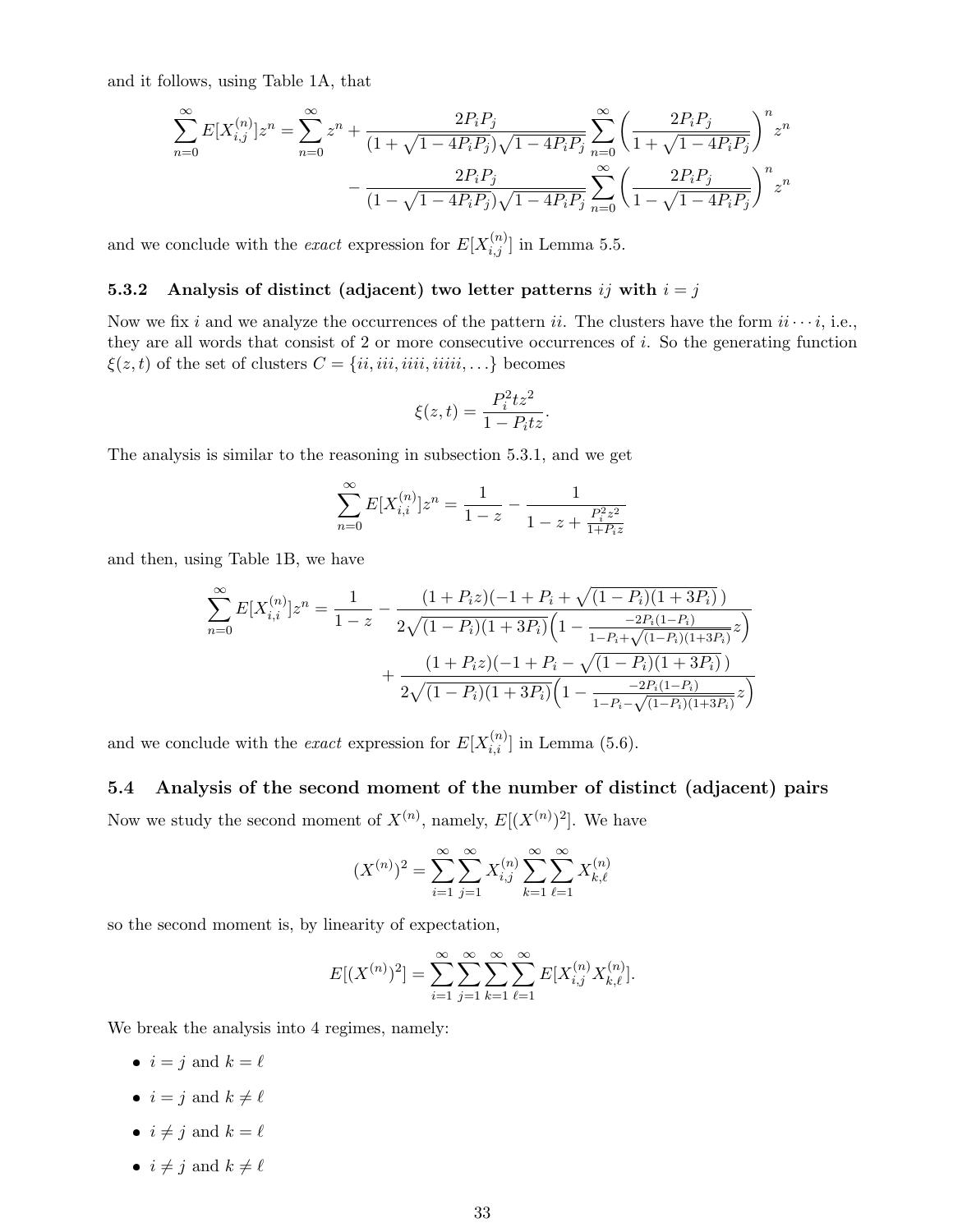5.4.1  $i = j$  and  $k = \ell$ 

In the case  $i = j$  and  $k = \ell$ , we have two possibilities, namely, either  $i = j = k = \ell$  or  $i = j \neq k = \ell$ .

**5.4.1.1**  $i = j = k = \ell$  In the case  $i = j = k = \ell$ , we have  $X_{i,j}^{(n)} X_{k,\ell}^{(n)} = X_{i,i}^{(n)}$ , so we get  $E[X_{i,j}^{(n)}X_{k,\ell}^{(n)}] = E[X_{i,i}^{(n)}]$ , which we already handled in Lemma 5.6.

**5.4.1.2**  $i = j \neq k = \ell$  In the case  $i = j \neq k = \ell$ , we need to analyze the occurrences of the patterns ii and kk. The clusters each have the form  $ii \cdots i$  or  $kk \cdots k$ , i.e., they are all words that consist of 2 or more consecutive occurrences of  $i$ , or consist of 2 or more consecutive occurrences of  $k$ . So the generating function  $\xi(z, t, u)$  of the set of clusters  $C = \{ii, iii, iiiii, \dots, kk, kkk, kkkk, kkkk, \dots\}$ becomes

$$
\xi(z, t, u) = \frac{P_i^2 t z^2}{1 - P_i t z} + \frac{P_k^2 u z^2}{1 - P_k u z}
$$

(with  $z$  marking the length of the words, and  $t$  marking the number of decorated occurrences of ii, and u marking the number of decorated occurrences of  $kk$ , and the coefficients are the associated probabilities). The methodology now proceeds in a very similar way to the method from Section 5.3.1, but  $\xi$ , T, and F all have an additional variable, as compared to that earlier (more simple) analysis. We have

$$
T(z,t,u) = \frac{1}{1 - A(z) - \xi(z,t,u)} = \frac{1}{1 - z - \frac{P_i^2 t z^2}{1 - P_t t z} - \frac{P_k^2 u z^2}{1 - P_k u z}},
$$

and it follows that the probability generating function of occurrences of ii and  $kk$  (with z marking the length of the words, and x marking the number of occurrences of  $ii$ , and y marking the number of occurrences of  $kk$ , and the coefficients are the associated probabilities) is

$$
F(z, x, y) = T(z, x - 1, y - 1) = \frac{1}{1 - z - \frac{P_i^2(x - 1)z^2}{1 - P_i(x - 1)z} - \frac{P_k^2(y - 1)z^2}{1 - P_k(y - 1)z}}.
$$

It follows that the probability generating function of the words with at least one occurrence of ii and at least one occurrence of kk is

$$
\sum_{n=0}^{\infty} E[X_{i,j}^{(n)} X_{k,\ell}^{(n)}] z^n = \sum_{n=0}^{\infty} E[X_{i,i}^{(n)} X_{k,k}^{(n)}] z^n
$$
  
= 
$$
\frac{1}{1-z} - F(z,0,1) - F(z,1,0) + F(z,0,0)
$$
  
= 
$$
\frac{1}{1-z} - \frac{1}{1-z + \frac{P_i^2 z^2}{1+P_i z}} - \frac{1}{1-z + \frac{P_k^2 z^2}{1+P_k z}} + \frac{1}{1-z + \frac{P_i^2 z^2}{1+P_i z} + \frac{P_k^2 z^2}{1+P_k z}}
$$

The partial fraction decomposition for the second term is given in Table 1B. The third term is the same as the second term, using  $k$  instead of  $i$ . The partial fraction decomposition for the fourth term is given in Table 2E.

### 5.4.2  $i = j$  and  $k \neq \ell$

**5.4.2.1**  $i = j$  and k and l are distinct The clusters each have the form  $ii \cdots i$  or kl, i.e., they are all words that consist of either 2 or more consecutive occurrences of i, or simply the word  $k\ell$ . So  $\xi(z, t, u)$  of the set of clusters  $C = \{ii, iii, iiiii, iiiii, \dots, k\}$  becomes

$$
\xi(z,t,u) = \frac{P_i^2 t z^2}{1 - P_i t z} + P_k P_\ell u z^2
$$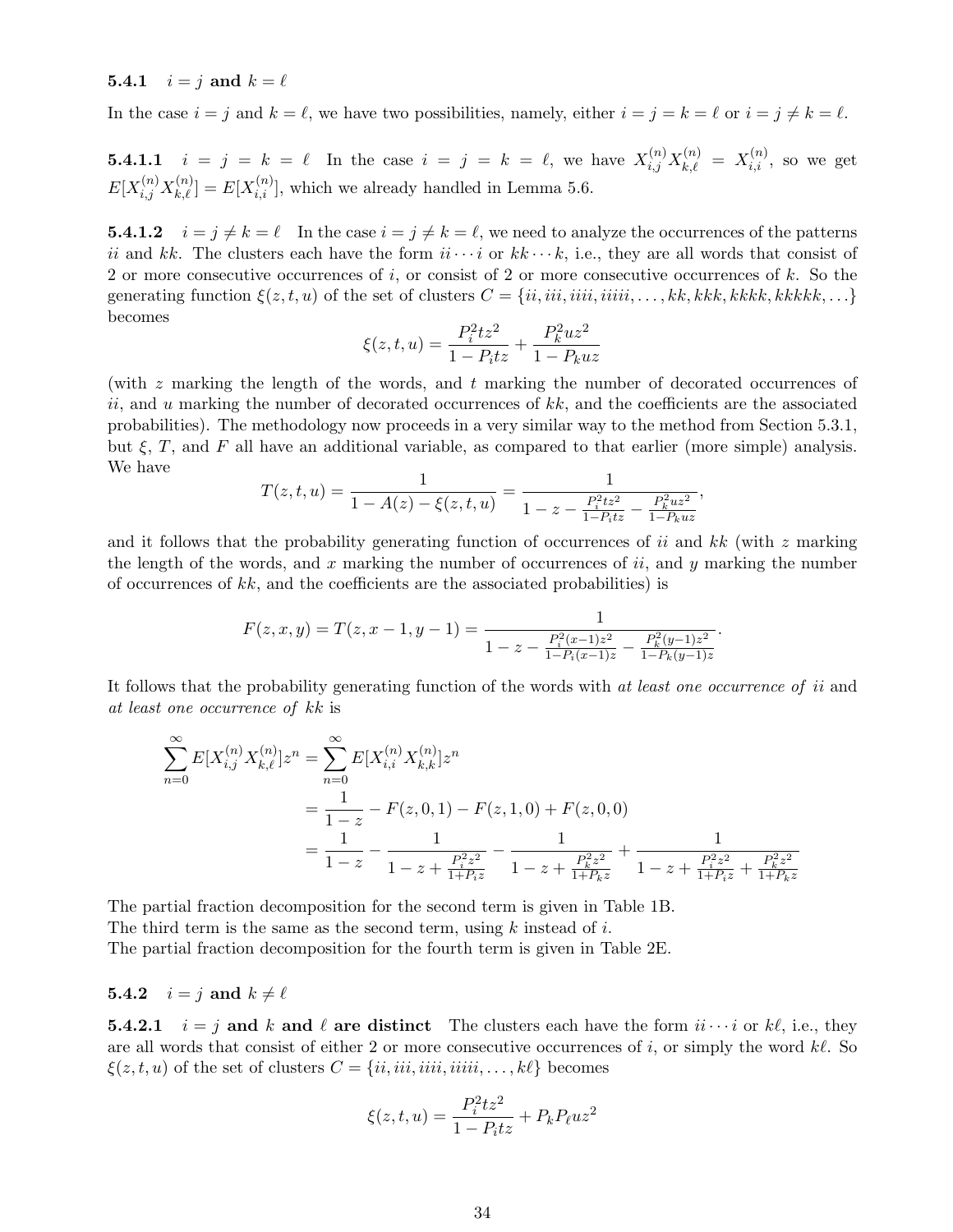(with  $z$  marking the length of the words, and  $t$  marking the number of decorated occurrences of  $ij$ , and u marking the number of decorated occurrences of  $k\ell$ , and the coefficients are the associated probabilities). It follows that

$$
T(z, t, u) = \frac{1}{1 - z - \frac{P_i^2 t z^2}{1 - P_t t z} - P_k P_\ell u z^2},
$$

and

$$
F(z, x, y) = T(z, x - 1, y - 1) = \frac{1}{1 - z - \frac{P_i^2(x - 1)z^2}{1 - P_i(x - 1)z} - P_kP_\ell(y - 1)z^2}
$$

.

It follows that the probability generating function of the words with at least one occurrence of ij and at least one occurrence of  $k\ell$  is

$$
\sum_{n=0}^{\infty} E[X_{i,j}^{(n)} X_{k,\ell}^{(n)}] z^n = \frac{1}{1-z} - F(z,0,1) - F(z,1,0) + F(z,0,0)
$$
  
= 
$$
\frac{1}{1-z} - \frac{1}{1-z + \frac{P_i^2 z^2}{1+P_i z}} - \frac{1}{1-z + P_k P_\ell z^2} + \frac{1}{1-z + \frac{P_i^2 z^2}{1+P_k z} + P_k P_\ell z^2}
$$

The partial fraction decomposition for the second term is given in Table 1B.

The partial fraction decomposition for the third term is given in Table 1A, using k and  $\ell$  instead of i and  $i$ .

The partial fraction decomposition for the fourth term is given in Table 2F.

**5.4.2.2**  $i = j = k \neq \ell$  The clusters each have the form  $ii \cdots i$  or  $ii \cdots i\ell$ , i.e., they are all words that consist of 2 or more consecutive occurrences of  $i$ , or of 1 or more consecutive occurrences of  $i$ followed by  $\ell$ . So  $\xi(z, t, u)$  of the set of clusters  $C = \{ii, iii, iiiii, \ldots, i\ell, iii\ell, iii\ell, iii\ell, \ldots\}$  becomes

$$
\xi(z, t, u) = \frac{P_i^2 t z^2}{1 - P_i t z} + \frac{P_i P_\ell u z^2}{1 - P_i t z} = \frac{P_i z (P_i t z + P_\ell u z)}{1 - P_i t z},
$$

and

$$
F(z, x, y) = \frac{1}{1 - z - \frac{P_i z (P_i (x-1)z + P_\ell (y-1)z)}{1 - P_i (x-1)z}}
$$

.

It follows that the probability generating function of the words with *at least one occurrence of ij* and at least one occurrence of  $k\ell$  is

$$
\sum_{n=0}^{\infty} E[X_{i,j}^{(n)} X_{k,\ell}^{(n)}] z^n = \frac{1}{1-z} - F(z,0,1) - F(z,1,0) + F(z,0,0)
$$
  
= 
$$
\frac{1}{1-z} - \frac{1}{1-z + \frac{P_i^2 z^2}{1+P_i z}} - \frac{1}{1-z + P_i P_\ell z^2} + \frac{1}{1-z + \frac{P_i z (P_i z + P_\ell z)}{1+P_i z}}
$$

The partial fraction decomposition for the second term is given in Table 1B. The partial fraction decomposition for the third term is given in Table 1A, using  $\ell$  instead of j. The partial fraction decomposition for the fourth term is given in Table 1D.

**5.4.2.3**  $i = j = \ell \neq k$  The cluster have the form  $ki \cdots i$  or  $ii \cdots i$ , i.e., they are all words that consist of k followed by 1 or more consecutive occurrences of  $i$ , or of 2 or more consecutive occurrences of i. So  $\xi(z, t, u)$  of the set of clusters  $C = \{ki, kii, kiii, kiiii, \ldots, ii, iii, iiiii, iiiii, \ldots\}$  becomes

$$
\xi(z,t,u) = \frac{P_i P_k u z^2}{1 - P_i t z} + \frac{P_i^2 t z^2}{1 - P_i t z} = \frac{P_i z (P_k u z + P_i t z)}{1 - P_i t z},
$$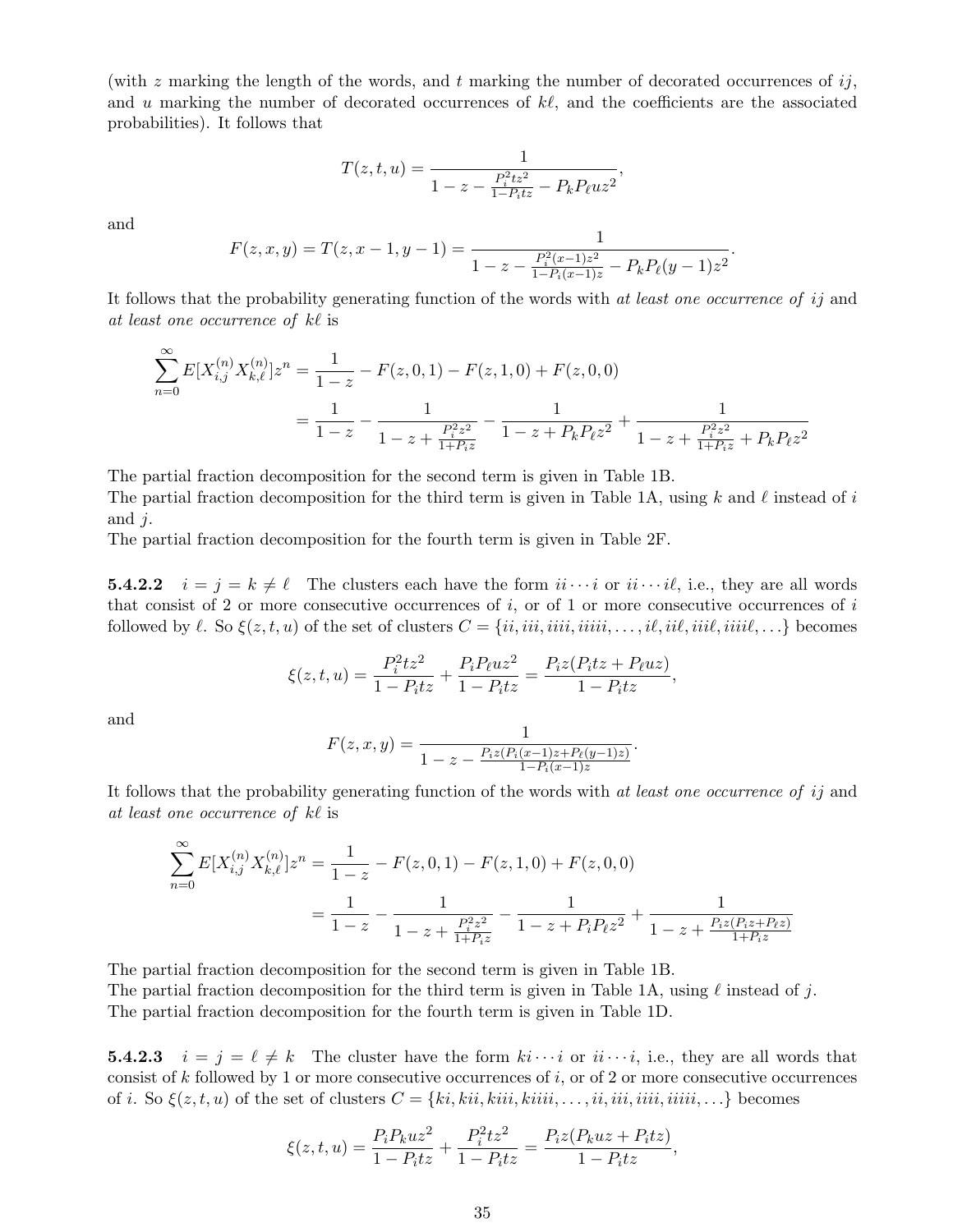and

$$
F(z, x, y) = \frac{1}{1 - z - \frac{P_i z (P_k (y-1)z + P_i (x-1)z)}{1 - P_i (x-1)z}}.
$$

It follows that the probability generating function of the words with *at least one occurrence of ij* and at least one occurrence of  $k\ell$  is

$$
\sum_{n=0}^{\infty} E[X_{i,j}^{(n)} X_{k,\ell}^{(n)}] z^n = \frac{1}{1-z} - F(z,0,1) - F(z,1,0) + F(z,0,0)
$$
  
= 
$$
\frac{1}{1-z} - \frac{1}{1-z + \frac{P_i^2 z^2}{1+P_i z}} - \frac{1}{1-z + P_i P_k z^2} + \frac{1}{1-z + \frac{P_i z (P_k z + P_i z)}{1+P_i z}}
$$

The partial fraction decomposition for the second term is given in Table 1B.

The partial fraction decomposition for the third term is given in Table 1A, using k instead of j. The partial fraction decomposition for the fourth term is given in Table 1D, using k instead of  $\ell$ .

#### **5.4.3**  $i \neq j$  and  $k = \ell$

**5.4.3.1**  $k = \ell$  and i and j are distinct Same as section 5.4.2.1 but with i and k exchanged, and with j and  $\ell$  exchanged.

**5.4.3.2**  $k = \ell = i \neq j$  Same as section 5.4.2.2 but with i and k exchanged, and with j and  $\ell$ exchanged.

**5.4.3.3**  $k = \ell = j \neq i$  Same as section 5.4.2.3 but with i and k exchanged, and with j and  $\ell$ exchanged.

#### **5.4.4**  $i \neq j$  and  $k \neq \ell$

**5.4.4.1** i and j and k and l are distinct The clusters are ij and kl. So  $\xi(z, t, u)$  of the set of clusters  $C = \{ij, k\ell\}$  becomes

$$
\xi(z,t,u) = P_i P_j t z^2 + P_k P_\ell u z^2,
$$

and

$$
F(z, x, y) = \frac{1}{1 - z - P_i P_j (x - 1) z^2 - P_k P_\ell (y - 1) z^2}.
$$

It follows that the probability generating function of the words with at least one occurrence of ij and at least one occurrence of  $k\ell$  is

$$
\sum_{n=0}^{\infty} E[X_{i,j}^{(n)} X_{k,\ell}^{(n)}] z^n = \frac{1}{1-z} - F(z,0,1) - F(z,1,0) + F(z,0,0)
$$

$$
= \frac{1}{1-z} - \frac{1}{1-z + P_i P_j z^2} - \frac{1}{1-z + P_k P_\ell z^2}
$$

$$
+ \frac{1}{1-z + P_i P_j z^2 + P_k P_\ell z^2}
$$

The partial fraction decomposition for the second term is given in Table 1A.

The partial fraction decomposition for the third term is given in Table 1A, using  $k$  and  $\ell$  instead of  $i$ and  $j$ .

The partial fraction decomposition for the fourth term is given in Table 1C.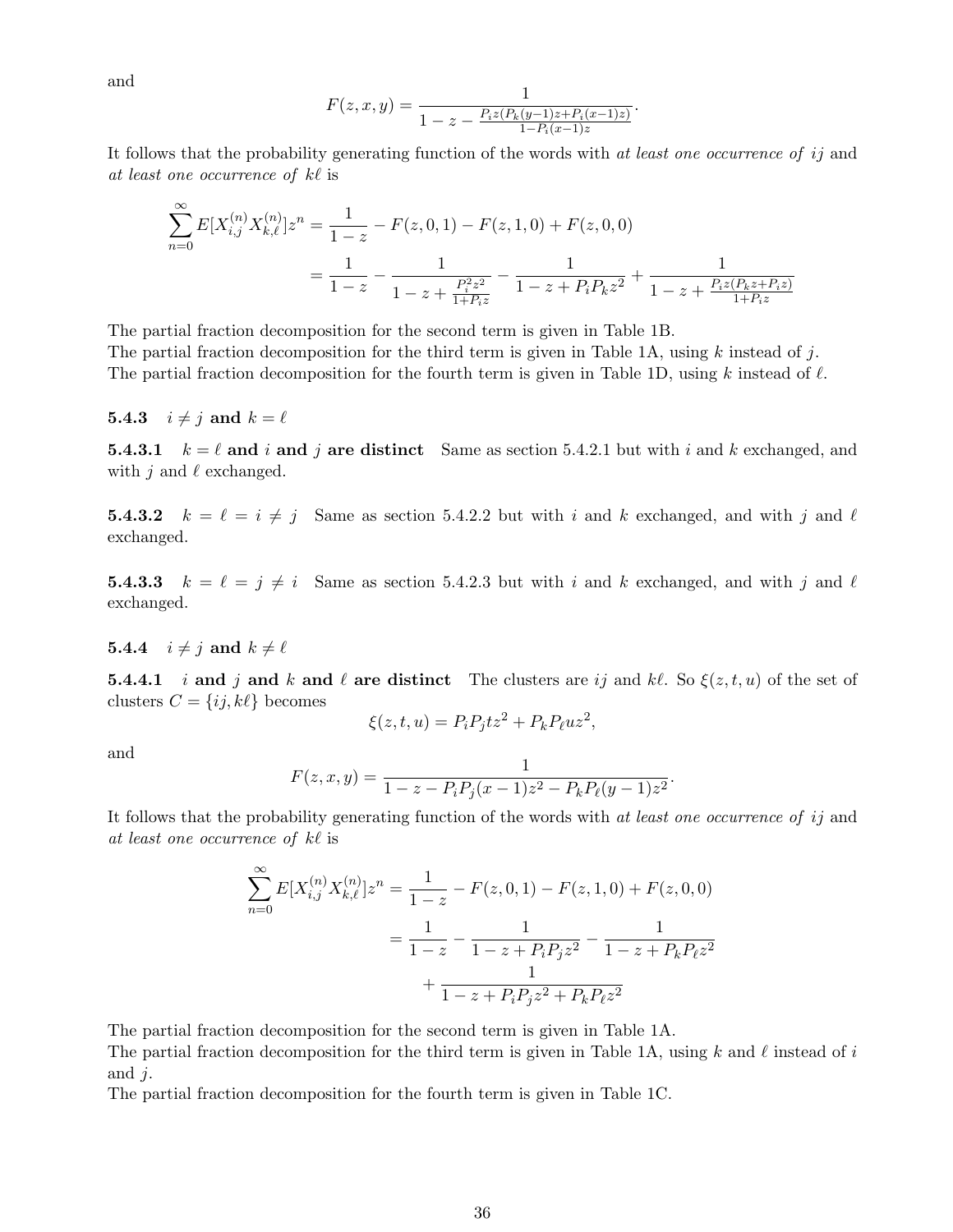**5.4.4.2**  $k = i$  and j and  $\ell$  are distinct The clusters are ij and i $\ell$ . So, by the same analysis from section 5.4.4.1, we get

$$
\sum_{n=0}^{\infty} E[X_{i,j}^{(n)} X_{i,\ell}^{(n)}] z^n = \frac{1}{1-z} - F(z,0,1) - F(z,1,0) + F(z,0,0)
$$

$$
= \frac{1}{1-z} - \frac{1}{1-z + P_i P_j z^2} - \frac{1}{1-z + P_i P_\ell z^2}
$$

$$
+ \frac{1}{1-z + P_i P_j z^2 + P_i P_\ell z^2}
$$

Exactly as in section 5.4.4.1 above:

The partial fraction decomposition for the second term is given in Table 1A.

The partial fraction decomposition for the third term is given in Table 1A, using  $\ell$  instead of j.

The partial fraction decomposition for the fourth term is given in Table 1C, using  $i$  instead of  $k$ .

**5.4.4.3**  $k = j$  and i and l are distinct The clusters are ij, ijl and jl. So  $\xi(z, t, u)$  of the set of clusters  $C = \{ij, ij\ell, j\ell\}$  becomes

$$
\xi(z,t,u) = P_i P_j tz^2 + P_j P_\ell uz^2 + P_i P_j P_\ell tuz^3,
$$

and

$$
F(z, x, y) = \frac{1}{1 - z - P_i P_j(x - 1)z^2 - P_j P_\ell(y - 1)z^2 - P_i P_j P_\ell(x - 1)(y - 1)z^3}.
$$

It follows that the probability generating function of the words with *at least one occurrence of ij* and at least one occurrence of  $i\ell$  is

$$
\sum_{n=0}^{\infty} E[X_{i,j}^{(n)} X_{j,\ell}^{(n)}] z^n = \frac{1}{1-z} - F(z,0,1) - F(z,1,0) + F(z,0,0)
$$
  
= 
$$
\frac{1}{1-z} - \frac{1}{1-z + P_i P_j z^2} - \frac{1}{1-z + P_j P_\ell z^2} + \frac{1}{1-z + P_i P_j z^2 + P_j P_\ell z^2 - P_i P_j P_\ell z^3}
$$

The partial fraction decompositions for the second and third terms are given in Table 1A, once using j and  $\ell$  instead of i and j.

The partial fraction decomposition for the fourth term is given in Table 2G.

**5.4.4.4**  $i = \ell$  and k and j are distinct Same as section 5.4.4.3 but with i and k exchanged, and with j and  $\ell$  exchanged.

**5.4.4.5**  $\ell = j$  and i and k are distinct The clusters are ij and kj. So, by the same analysis from section 5.4.4.1, we get

$$
\sum_{n=0}^{\infty} E[X_{i,j}^{(n)} X_{k,j}^{(n)}] z^n = \frac{1}{1-z} - F(z,0,1) - F(z,1,0) + F(z,0,0)
$$

$$
= \frac{1}{1-z} - \frac{1}{1-z + P_i P_j z^2} - \frac{1}{1-z + P_k P_j z^2}
$$

$$
+ \frac{1}{1-z + P_i P_j z^2 + P_k P_j z^2}
$$

Exactly as in section 5.4.4.1 above:

The partial fraction decomposition for the second term is given in Table 1A.

The partial fraction decomposition for the third term is given in Table 1A, using  $k$  instead of  $i$ . The partial fraction decomposition for the fourth term is given in Table 1C, using j instead of  $\ell$ .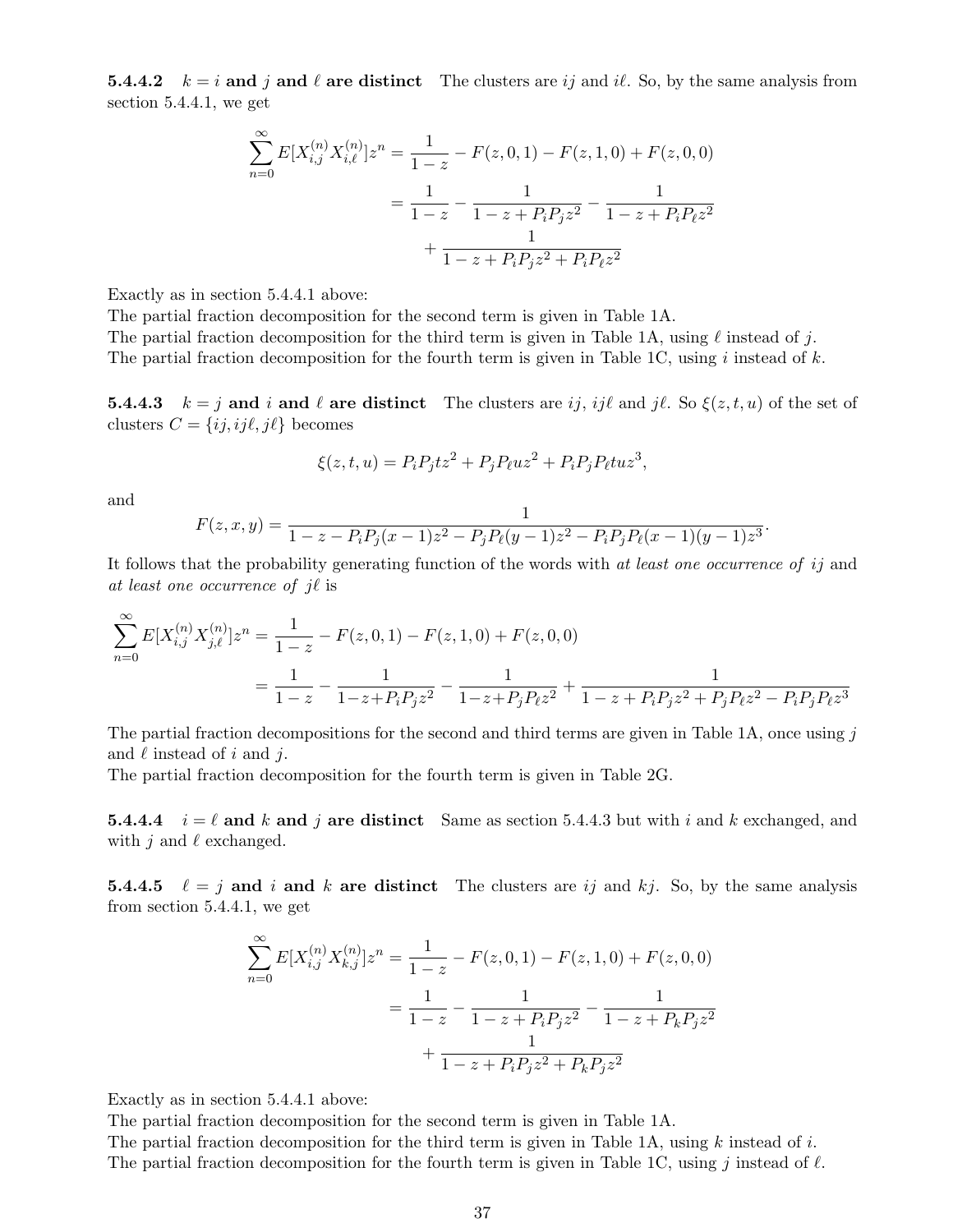**5.4.4.6**  $i = k$  and  $j = \ell$  are distinct In this case we have  $X_{i,j}^{(n)} X_{k,\ell}^{(n)} = X_{i,j}^{(n)}$ , so we get  $E[X_{i,j}^{(n)}X_{k,\ell}^{(n)}] = E[X_{i,j}^{(n)}]$ , which we already handled in Lemma 5.5.

**5.4.4.7**  $i = \ell$  and  $j = k$  are distinct The clusters each have the form  $ijij$ ... or  $jijij$ .... So  $\xi(z, t, u)$  of the set of clusters  $C = \{ij, iji, ijij, ijiji, \ldots, ji, jij, jiji, jiji, jiji, \ldots\}$  becomes

$$
\xi(z,t,u)=\frac{P_{i}P_{j}tz^{2}}{1-P_{i}P_{j}tuz^{2}}+\frac{P_{i}^{2}P_{j}tuz^{3}}{1-P_{i}P_{j}tuz^{2}}+\frac{P_{j}P_{i}uz^{2}}{1-P_{i}P_{j}tuz^{2}}+\frac{P_{i}P_{j}^{2}tuz^{3}}{1-P_{i}P_{j}tuz^{2}},
$$

and  $F(z, x, y) = 1/(1 - z - \xi(z, x - 1, y - 1))$ . It follows that the probability generating function of the words with at least one occurrence of ij and at least one occurrence of  $k\ell$  is

$$
\sum_{n=0}^{\infty} E[X_{i,j}^{(n)} X_{k,\ell}^{(n)}] z^n = \frac{1}{1-z} - F(z,0,1) - F(z,1,0) + F(z,0,0)
$$
  

$$
= \frac{1}{1-z} - \frac{1}{1-z+P_i P_j z^2} - \frac{1}{1-z+P_j P_i z^2}
$$
  

$$
+ \frac{1}{1-z + \frac{P_i P_j z^2}{1-P_i P_j z^2} - \frac{P_i^2 P_j z^3}{1-P_i P_j z^2} + \frac{P_j P_i z^2}{1-P_i P_j z^2} - \frac{P_i P_j^2 z^3}{1-P_i P_j z^2}}
$$

The partial fraction decomposition for the second and for the third term is given in Table 1A. The partial fraction decomposition for the fourth term is given in Table 2H.

## Acknowledgements

We would like to thank B. Pittel for providing the Poisson distribution of  $X_{i,j}(m)$ , and B. Salvy for suggesting the use of the Maple package gfun.

M.D. Ward's research is supported by National Science Foundation (NSF) grants 0939370, 1246818, 2005632, 2123321, and 2118329, by the Foundation for Food and Agriculture Research (FFAR) grant 534662, by the National Institute of Food and Agriculture (NIFA) grants 2019-67032-29077, 2020- 70003-32299, and 2021-38420-34943, by the Society Of Actuaries grant 19111857, by Cummins Inc., by Gro Master, by Lilly Endowment, and by Sandia National Laboratories.

## References

- [1] M. Archibald, A. Blecher, C. Brennan, A. Knopfmacher, S. Wagner and M.D. Ward. The number of distinct adjacent pairs in geometrically distributed words. Discrete Mathematics and Theoretical Computer Science, 22(4), 2021.
- [2] F. Bassino, J. Clément, and P. Nicodème Counting Occurrences for a Finite Set of Words: Combinatorial Methods. ACM Transactions on Algorithms, 8(3), article 31, 2012.
- [3] P. Flajolet, X. Gourdon and P. Dumas Mellin Transforms and Asymptotics: Harmonic sums Theoretical Computer Science, 144:3–58, 1995.
- [4] P. Flajolet and R. Sedgewick. Analytic Combinatorics. Cambridge, 2009.
- [5] P. Hitczenko and G. Louchard. Distinctness of compositions of an integer: a Probabilistic Analysis. Random Structures and Algorithms, 19(3,4):407–437, 2001.
- [6] G. Louchard and H. Prodinger. Asymptotics of The Moments of Extreme-value related distribution functions. Algorithmica, 46:431–467, 2006.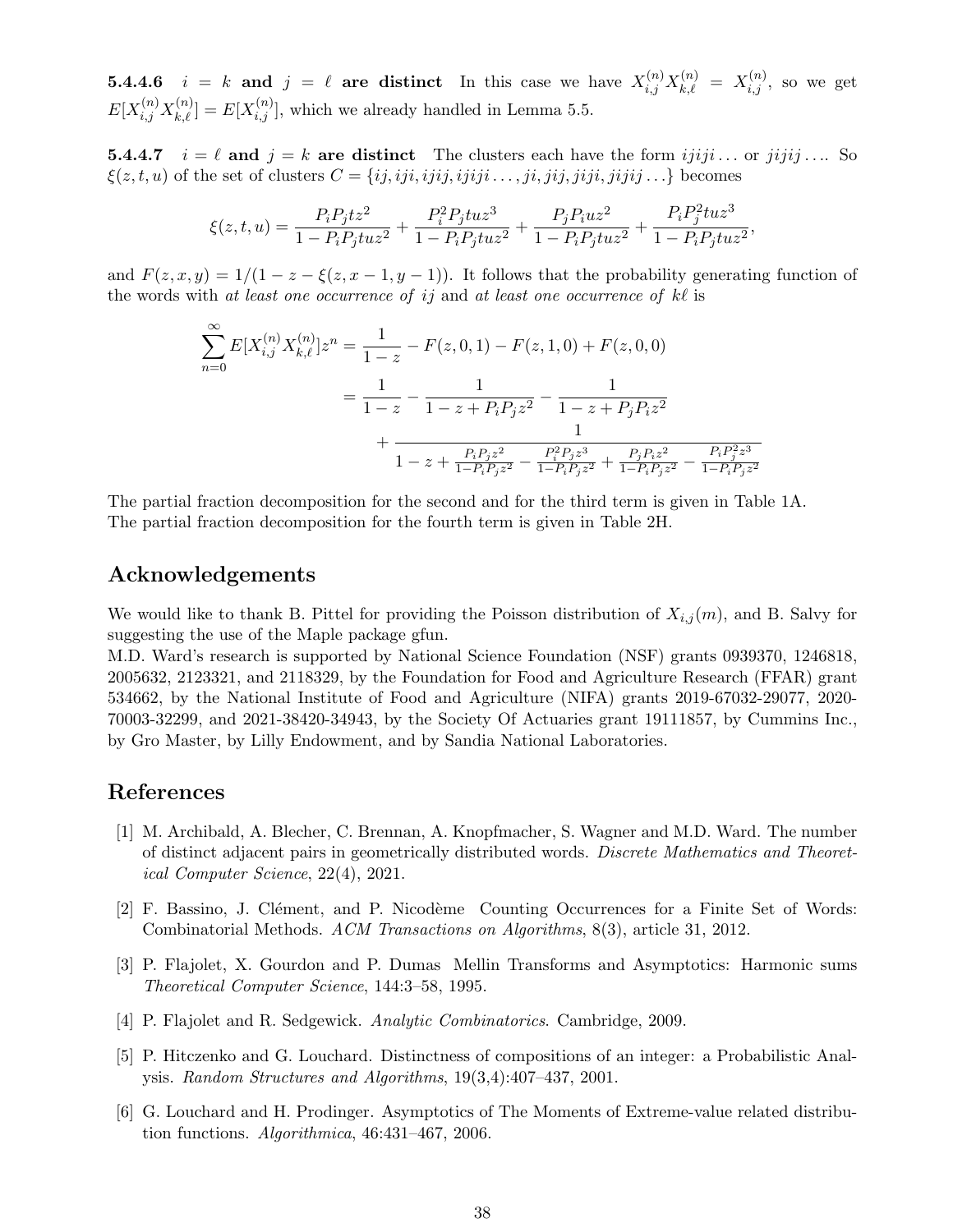- [7] G. Louchard, H. Prodinger and M.D. Ward. The number of distinct values of some multiplicity in sequences of geometrically distributed random variables. Discrete Mathematics and Theoretical Computer Science, AD:231–256, 2005. 2005 International Conference on Analysis of Algorithms
- [8] C. McDiarmid. On a Correlation Inequality of Farr. Combinatorics, Probability and Computing, 1:157–160, 1992.
- [9] B. Pittel. Technical report. Private communication.
- [10] W. Rudin. Principles of Mathematical Analysis, 3rd ed. McGraw-Hill, 1976.
- [11] B. Salvy and P. Zimmermann. Gfun: a Maple package for the manipulation of generating and holonomic functions in one variable. ACM Transactions on Mathematical Software, 20(2):163–177, 1994.
- [12] B. Salvy. Private communication.
- [13] E. Seneta. Non-negative Matrices and Markov Chains, 2nd ed. Springer, 1981.
- [14] N. J. A. Sloane. The On-Line Encyclopedia of Integer Sequences, http://oeis.org. Sequence A028246.

## Appendix. Some Mellin transforms and some proofs

## A Some Mellin transforms

We will use the fundamental correspondence. Let a pole  $\xi = \sigma + i t$  to the right of the fundamental strip :

$$
\frac{1}{(s-\xi)^{k+1}}.
$$

This induces an expansion at  $\infty$ 

$$
-\frac{(-1)^k}{k!}\ln(n)^k n^{-\sigma} e^{-\mathbf{i}t\ln(n)}.
$$

We also need the rescaling rule:

$$
\mathcal{M}\left[\sum_{k} \lambda_{k} f(\mu_{k} x; s)\right] = \sum_{k} \frac{\lambda_{k}}{\mu_{k}^{s}} \cdot f^{*}(s).
$$

Recall the notations

$$
L := \ln \frac{1}{q} \text{ and } \chi := \frac{2i\pi}{L}.
$$

We will use the rapid decrease property:  $\Gamma(s)$  decreases exponentially in the direction i $\infty$ :

$$
|\Gamma(\sigma + it)| \sim \sqrt{2\pi} |t|^{\sigma - 1/2} e^{-\pi |t|/2}.
$$

Also, this property is true for all other functions we encounter. So inverting the Mellin transforms is easily justified (see [6], Sec.4 for example). All our expressions are given with an error term  $n^{-\beta}$ , with  $\beta > \Re(\chi)$ , where  $\chi$  is the rightmost pole used in our singular expansions.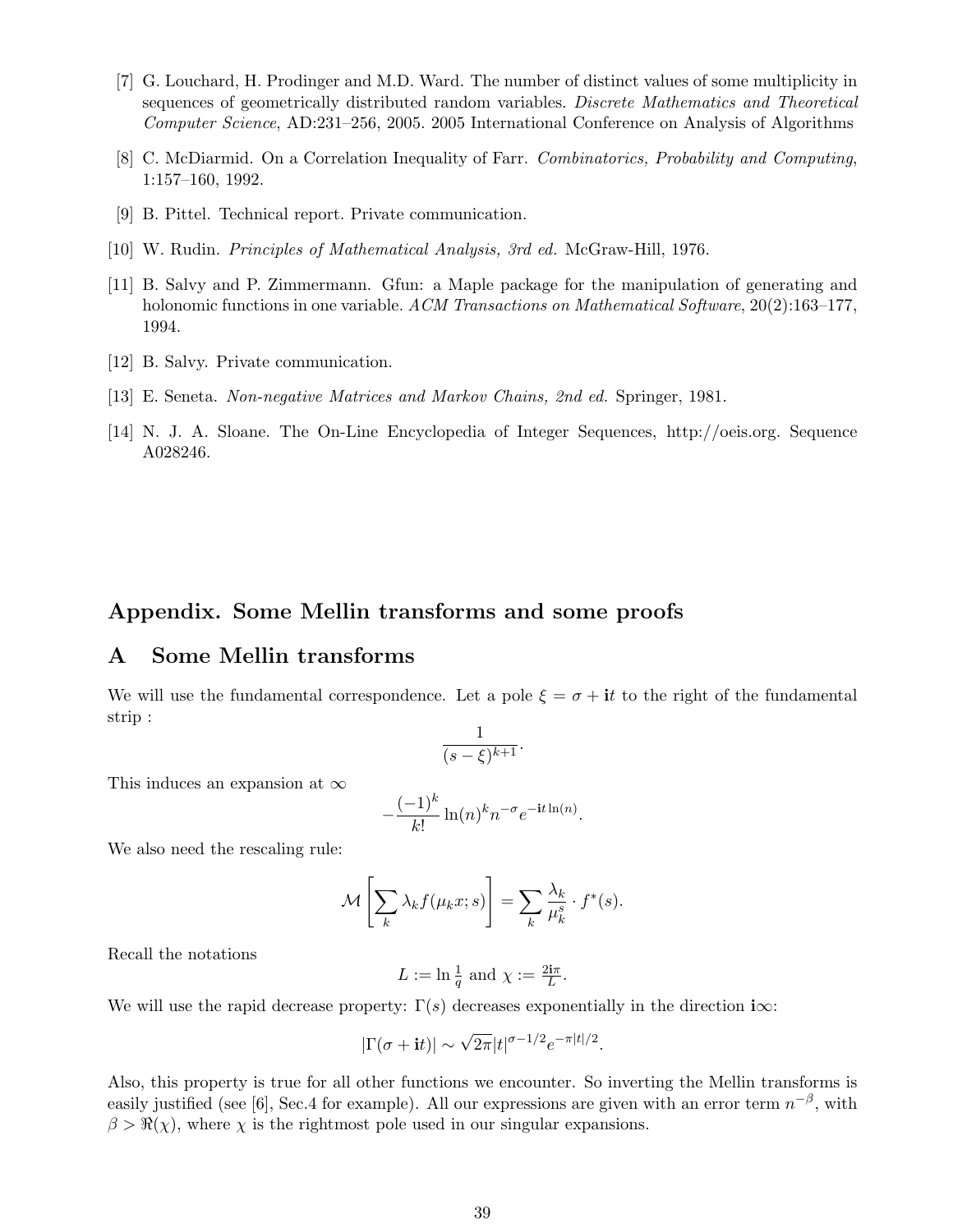A.1

Let

$$
G(n) := \sum_{i \ge 0} \left( 1 - e^{-nq^{2i}} \right).
$$

The Mellin transform (MT) of this sum is  $F(s) = -\frac{1}{1-s}$  $\frac{1}{1-q^{-2s}}\Gamma(s)$ , with fundamental strip (FS)  $\langle -1, 0 \rangle$ , to the right of which we have the singularities

$$
F(s) \approx \frac{1}{2Ls^2} - \left[\frac{\gamma}{2L} + \frac{1}{2}\right] \frac{1}{s}, \quad \text{and } F(s) \approx \frac{1}{2L} \frac{\Gamma(\frac{\ell \chi}{2})}{\left(s - \frac{\ell \chi}{2}\right)}, \text{ for } \ell \in \mathbb{Z} \setminus \{0\}.
$$

Noting that there are no other singularities to the right of  $\langle -1, 0 \rangle$ , the error term in the following expansion can be chosen  $\mathcal{O}(n^{-\beta})$  with any fixed  $\beta > 0$ .

$$
G(n) \sim \frac{1}{2L} \ln(n) + \left[ \frac{\gamma}{2L} + \frac{1}{2} \right] - \frac{1}{2L} \sum_{\ell \in \mathbb{Z} \setminus \{0\}} \Gamma\left(\frac{\ell \chi}{2}\right) n^{-\ell \chi/2}.
$$

#### A.2

Let

$$
G := \sum_{i} i \left( 1 - e^{-nq^{i}} \right).
$$

This has the MT, with FS  $\langle -1, 0 \rangle$  and  $\chi := \frac{2i\pi}{L}$ 

$$
F(s) = -\frac{Q^s}{(1 - Q^s)^2} \Gamma(s) \approx -\frac{1}{L^2 s^3} + \frac{\gamma}{L^2 s^2} + \left( -\frac{\pi^2 / 12 + \gamma^2 / 2}{L^2} + \frac{1}{12} \right) \frac{1}{s} - \frac{\Gamma(\ell \chi)}{L^2} \frac{1}{(s - \ell \chi)^2} - \frac{\Gamma'(\ell \chi)}{L^2 (s - \ell \chi)},
$$
  

$$
G \sim \frac{\ln(n)^2}{2L^2} + \frac{\gamma}{L^2} \ln(n) + \left[ \frac{\pi^2 / 12 + \gamma^2 / 2}{L^2} - \frac{1}{12} \right] + \frac{1}{L^2} \sum_{\ell \in \mathbb{Z} \backslash \{0\}} \left[ -\Gamma\left(\frac{2\mathbf{i}\ell \pi}{L}\right) \ln(n) + \Gamma'\left(\frac{2\mathbf{i}\ell \pi}{L}\right) \right] e^{-2\mathbf{i}\ell \pi \ln(n)/L}.
$$

### A.3

Let

$$
\tilde{G}(n) := \sum_{i,j \ge 0} \left( 1 - e^{-nq^{i+j}} \right) = \sum_{k \ge 0} (k+1) \left( 1 - e^{-nq^k} \right).
$$

This has the MT  $F(s) = -\frac{1}{(1-s)^2}$  $\frac{1}{(1-q^{-s})^2} \Gamma(s)$ , with FS  $\langle -1, 0 \rangle$  and singularities to the right of the fundamental strip

$$
F(s) \approx -\frac{1}{L^2 s^3} + \left[\frac{\gamma}{L^2} + \frac{1}{L}\right] \frac{1}{s^2} - \left[\frac{\pi^2 + 6\gamma^2}{12L^2} + \frac{5}{12} + \frac{\gamma}{L}\right] \frac{1}{s},
$$

and

$$
F(s) \asymp -\frac{\Gamma(\ell \chi)}{L^2(s-\ell \chi)^2} - \frac{\Gamma'(\ell \chi) - L\Gamma(\ell \chi)}{L^2(s-\ell \chi)}, \text{ for } \ell \in \mathbb{Z} \setminus \{0\},
$$

leading to

$$
\tilde{G}(n) \sim \frac{\ln(n)^2}{2L^2} + \left[\frac{\gamma}{L^2} + \frac{1}{L}\right] \ln(n) + \left[\frac{\pi^2 + 6\gamma^2}{12L^2} + \frac{5}{12} + \frac{\gamma}{L}\right] + \frac{1}{L^2} \sum_{\ell \in \mathbb{Z} \setminus \{0\}} \left[\Gamma'(\ell \chi) - (\ln(n) + L)\Gamma(\ell \chi)\right] n^{-\ell \chi},
$$

again with error term  $\mathcal{O}(n^{-\beta})$  with any fixed  $\beta > 0$ .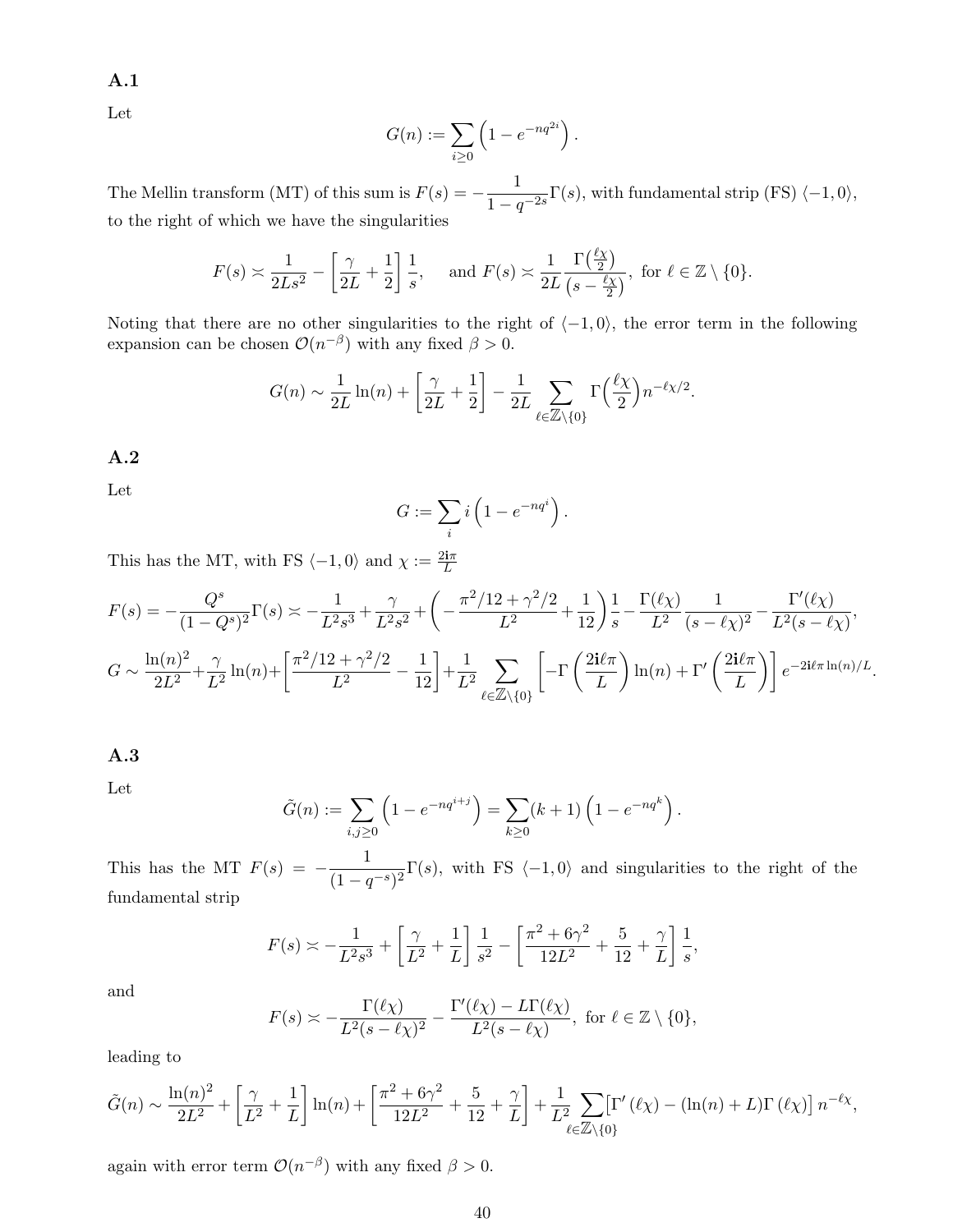A.4

Set

$$
G := \sum_{i,j,k} (e^{nP_i P_j P_k} - 1) e^{-nP_i P_j - nP_j P_k}.
$$

This leads to the MT, with FS  $\langle -1, 0 \rangle$ 

$$
F(s) = \sum_{i,j,k} \int_0^\infty (e^{xP_i P_j P_k} - 1) e^{-xP_i P_j - xP_j P_k} x^{s-1} dx
$$
  
=  $\sum_j P_j^{-s} \sum_{i,k} \int_0^\infty \left[ e^{-y(P_i + P_k - P_i P_k)} - e^{-y(P_i + P_k)} \right] y^{s-1} dy$   
=  $\frac{q^s}{p^s (q^s - 1)} \Gamma(s) \sum_{i,k} \left[ (P_i + P_k - P_i P_k)^{-s} - (P_i + P_k)^{-s} \right]$   
=  $\left(\frac{q}{p}\right)^{2s} \frac{\Gamma(s)}{q^s - 1} F_1(s),$ 

where

$$
F_1(s) = \sum_{i,k} \left[ (q^i + q^k - pq^{i+k-1})^{-s} - (q^i + q^k)^{-s} \right]
$$
  
= 
$$
\sum_{i \ge 1} q^{-is} \left[ (2 - P_i)^{-s} - 2^{-s} + 2 \sum_{j \ge 1} \left[ (1 + q^j - pq^{i+j-1})^{-s} - (1 + q^j)^{-s} \right] \right].
$$

Note that  $F_1(s)$ , being a general Dirichlet series in the variable  $-s$ , is analytic at least for  $\sigma = \Re s < 1$ , since, using the MVT, we have

$$
\left| (1+q^{j}-pq^{i+j-1})^{-\sigma} - (1+q^{j})^{-\sigma} \right| \leq |\sigma| \frac{pq^{i+j-1}}{(1+q^{j})^{1+\sigma}},
$$

and therefore

$$
|F_1(s)| \le 2|\sigma| \sum_{i \ge 1} q^{i(1-\sigma)} \sum_{j \ge 0} \frac{P_j}{(1+q^j)^{1+\sigma}} < \infty.
$$

Moreover,  $F_1(0) = 0$ , so to the right of the fundamental strip we have the singularities

$$
F(s) \approx -\frac{F'_1(0)}{Ls}
$$
, and  $F(s) \approx -p^{-2\ell_X} \frac{\Gamma(\ell_X)}{L} \frac{F_1(\ell_X)}{s - \ell_X}$ , for  $\ell \in \mathbb{Z} \setminus \{0\}$ .

This leads to

$$
G = \frac{F_1'(0)}{L} + \frac{1}{L} \sum_{\ell \in \mathbb{Z} \setminus \{0\}} \Gamma(\ell \chi) F_1(\ell \chi) (np^2)^{-\ell \chi} + \mathcal{O}(n^{-\beta}),
$$

with any fixed  $\beta < 1$ , where the constant term simplifies to

$$
\frac{F_1'(0)}{L} = \frac{1}{L} \ln \left( \prod_{i,k \ge 1} \frac{q^i + q^k}{q^i + q^k - pq^{i+k-1}} \right).
$$

# B Proofs of equations (27) and (31)

The estimate (27) follows from the following general result: If for some  $c < 1$  a set  $\mathcal{P} = \{x_i : i \in \mathbb{N}\}\$ satisfies  $x_i > 0$  and  $\frac{x_{i+1}}{x_i} \le c$  for  $i \in \mathbb{N}$ , then  $\sum_{x \in \mathcal{P}} x^{\alpha} e^{-x} < \infty$ . For a proof observe that there is a constant  $C_{\alpha} > 0$  such that  $x^{\alpha}e^{-x} \le \min(x^{\alpha}, C_{\alpha}x^{-\alpha})$  for  $x > 0$ . Let  $\bar{x} := (C_{\alpha})^{1/(2\alpha)}$ . Then

$$
\sum_{x \in \mathcal{P}} x^{\alpha} e^{-x} \le \sum_{x \in \mathcal{P} \cap [0,\bar{x}]} x^{\alpha} + \sum_{x \in \mathcal{P} \cap [\bar{x},\infty[} C_{\alpha} x^{-\alpha} \le \bar{x}^{\alpha} \sum_{i \ge 0} c^{i} + C_{\alpha} \bar{x}^{-\alpha} \sum_{i \ge 0} c^{i} = 2 \frac{\sqrt{C_{\alpha}}}{1-c}.
$$